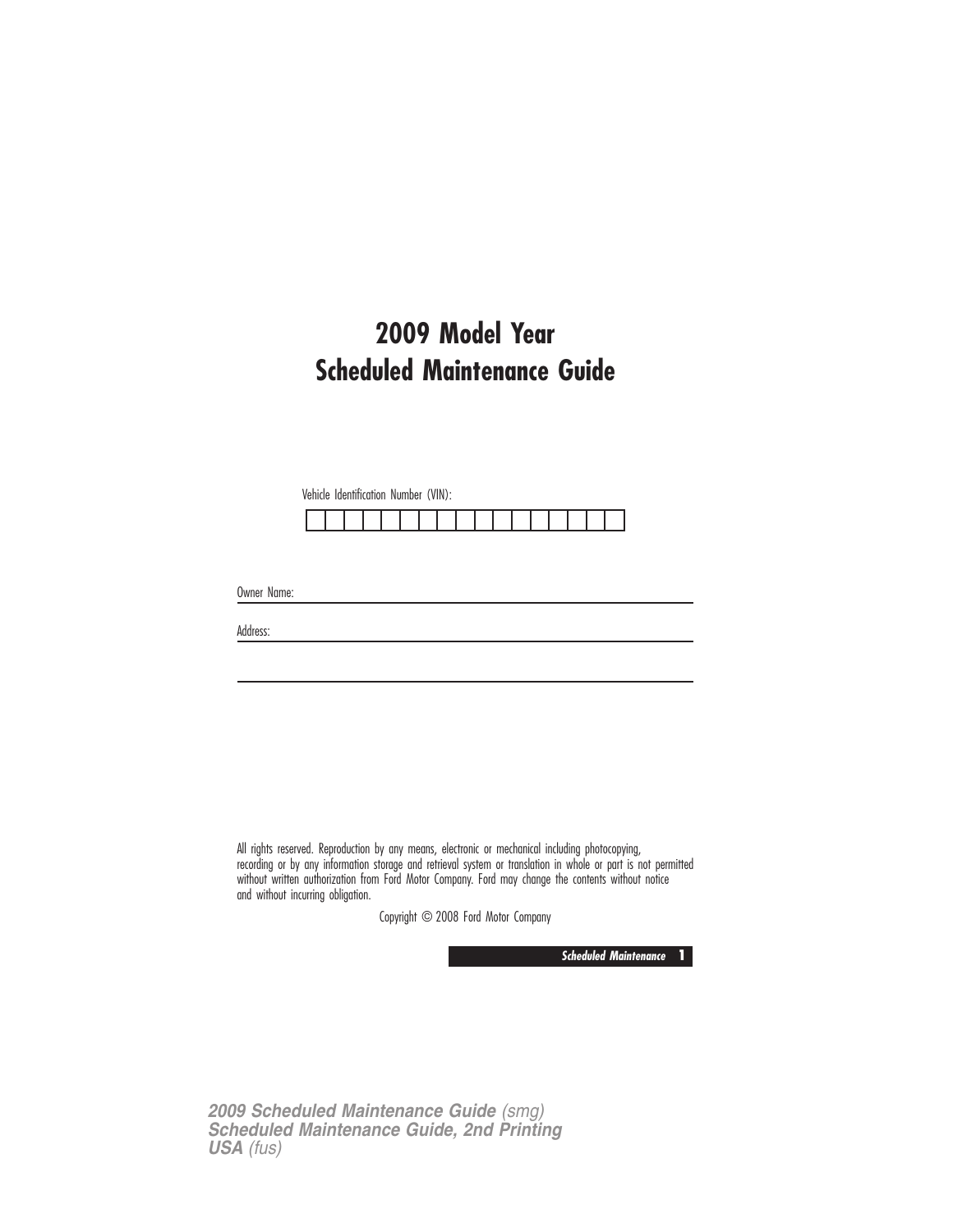



Today's vehicles are more sophisticated than ever and need to be properly maintained to help ensure they operate at the highest level.

#### **Additional Information Available on the Web @ www.genuineservice.com**

For lots of helpful tips and information on operating, maintaining, and servicing your Ford, Lincoln, or Mercury vehicle, visit www.genuineservice.com. You'll also find the Ask Ford online expert available 24/7 to answer questions, important warranty information, and resources to record your vehicle's service history online, register with us for important updates and specials, and find out what to do if you need roadside assistance.

**2 Scheduled Maintenance**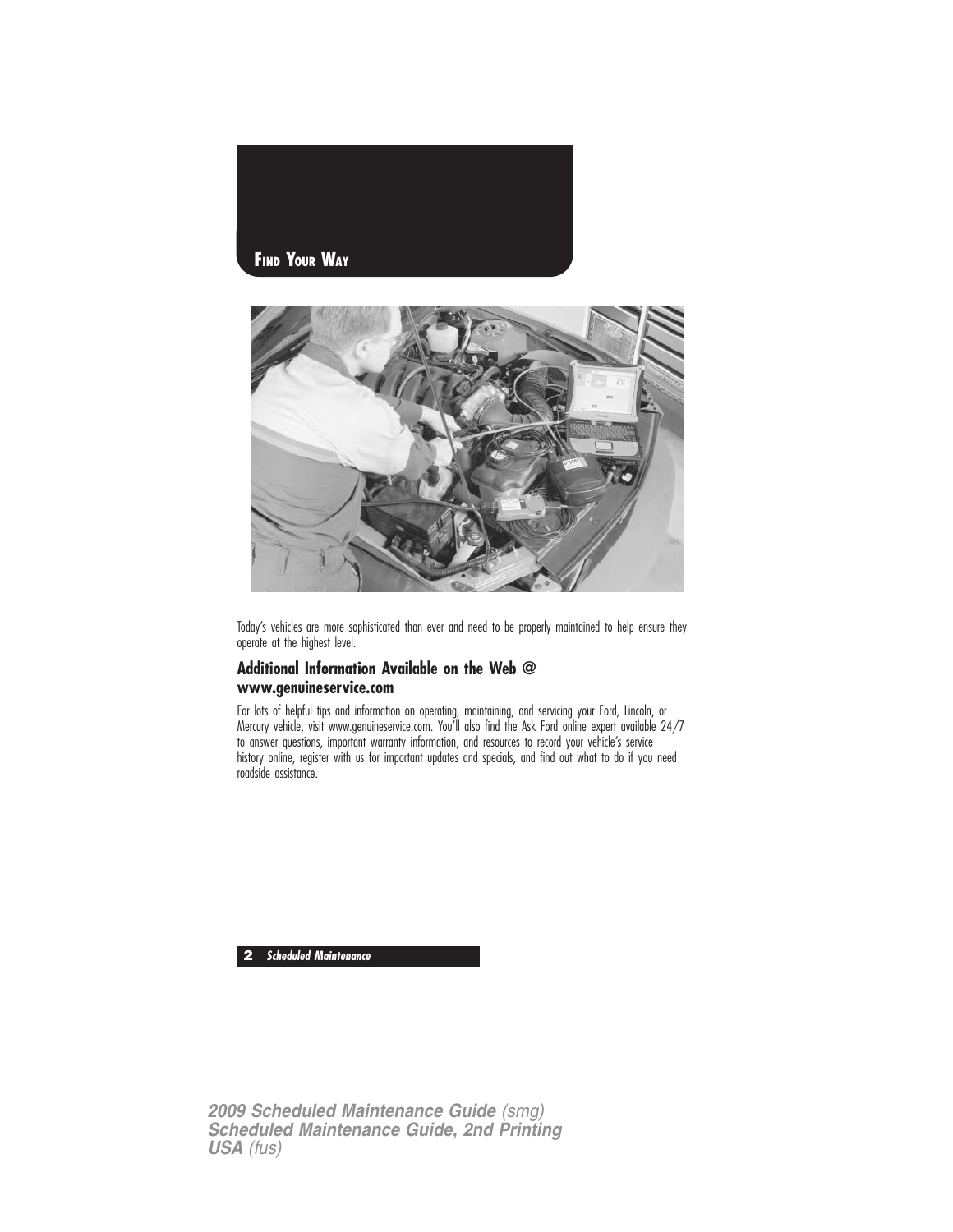| <b>FIND YOUR WAY</b>                                                                                                                                                                                                             |                                |
|----------------------------------------------------------------------------------------------------------------------------------------------------------------------------------------------------------------------------------|--------------------------------|
| <b>Table of Contents</b><br><b>General Owner's Information</b><br>General Maintenance Information 4<br><b>Owner Checks and Services</b>                                                                                          | General Owner's<br>Information |
| <b>Keep It Genuine</b><br><b>Multi-Point Inspection</b>                                                                                                                                                                          | Keep It Genuine                |
| Normal Schedule Trucks, Fullsize Vans & SUVs<br>$\ldots$ 15<br>Class A Motorhome, E-Series, Escape, Expedition, Explorer, Explorer<br>Sport Trac, F-150, F-250/350/450/550, Mariner, Mountaineer,<br><b>Navigator and Ranger</b> | Vans & SUV                     |
| <b>Normal Schedule Cars &amp; CUVs</b><br>Crown Victoria, Edge, Focus, Flex, Fusion, Grand Marquis, Milan,<br>MKS, MKX, MKZ, Mustang, Sable, Taurus, Taurus X, and Town Car                                                      | Cars & CUVs                    |
| .42<br><b>Special Operating Conditions</b><br><b>Exceptions</b><br>.48<br>.<br>Motorcraft Premium Gold Engine Coolant Change Record<br>$\ldots$ .49                                                                              | Exceptions                     |
| <b>Scheduled Maintenance</b><br>$\mathbf{3}$                                                                                                                                                                                     |                                |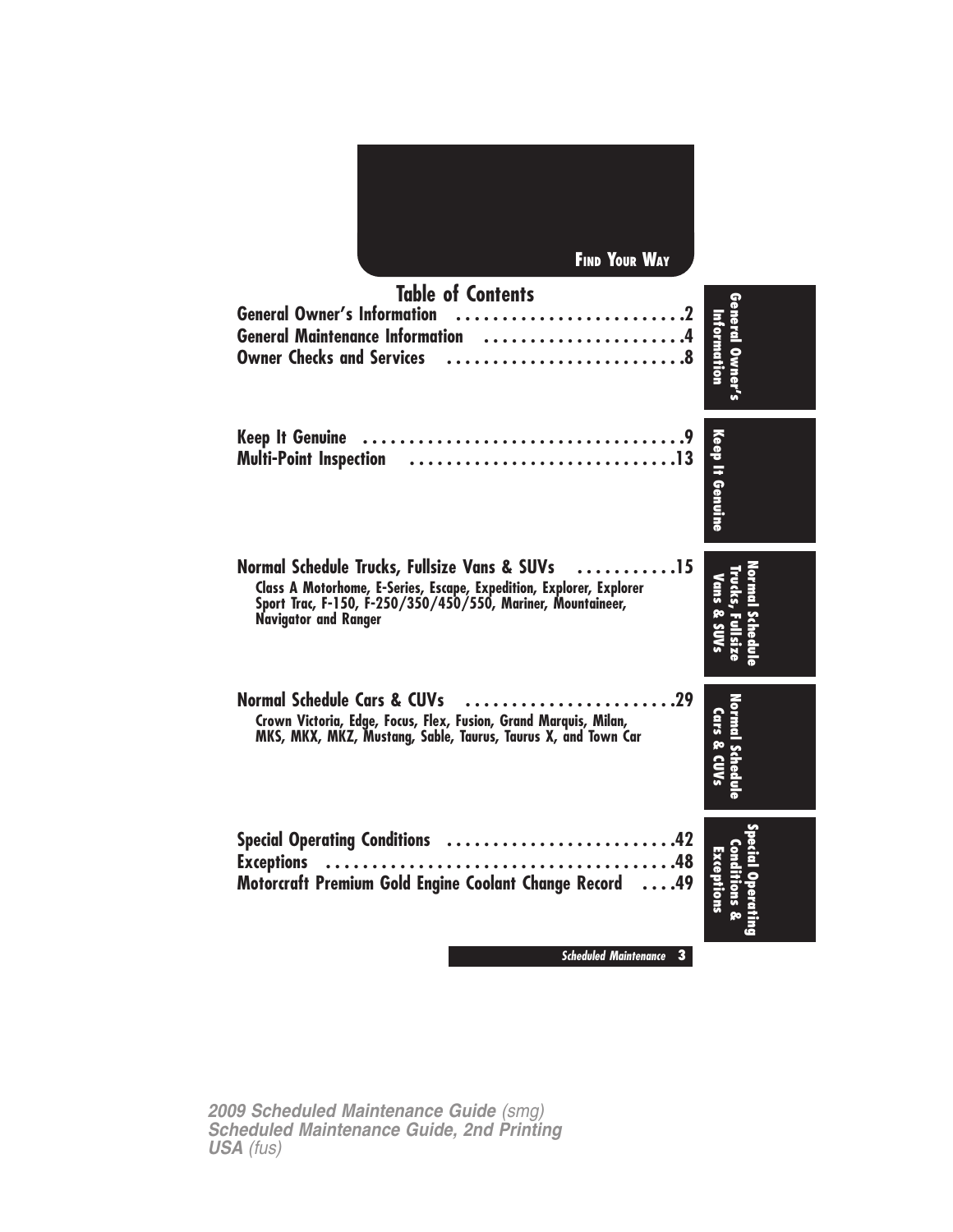

#### **Get the most from your vehicle with routine maintenance**

Routine maintenance is the best way to help ensure you get the performance, dependability, long life and resale value you expect from your vehicle. This is exactly why we've put together the Scheduled Maintenance Guide. It outlines the services required to properly maintain your vehicle and when they should be performed. The focus is on maintaining your vehicle while it's running great, which goes a long way toward preventing major repairs and expenses later.

Here are a few suggestions to help you get started on the road to routine maintenance:

- Familiarize yourself with your vehicle by going through your Owner's Guide
- Take a few minutes to review this handy Scheduled Maintenance Guide
- Make it a habit to use this guide to record scheduled maintenance
- Consider your Ford and Lincoln Mercury Dealership for all your vehicle's needs

#### **Protect your warranty!**

Routine maintenance is not only the best way to help keep your vehicle running great, it's also the best way to protect your warranty. While maintenance and repair services may be performed by you or by any automotive service provider you choose, it is your responsibility to see that all scheduled maintenance is performed and that the materials used meet Ford Engineering specifications. Failure to perform scheduled maintenance specified in this guide will invalidate warranty coverage on parts affected by the lack of maintenance. We can't stress enough how important it is to keep records of all maintenance. This guide will help you do just that. Ford Motor Company will not deny a warranty claim simply because there is no documentation. **However, damage or failures due to neglect or a lack of proper maintenance are not covered under warranty.**

#### **Keeping maintenance records is easy with the Scheduled Maintenance Guide**

It's important to document the maintenance of your vehicle. Every time you bring your vehicle in for scheduled maintenance, be sure to present this guide and certify the work. Also record the date of service, mileage at the time of service, and attach your receipt. This will make record keeping easy and, should your vehicle ever require warranty coverage, you will have all the documentation to show you've properly maintained it.

#### **Maintenance Interval**

Ford Motor Company establishes recommended maintenance intervals based upon engineering testing to determine the most appropriate mileage to perform the various maintenance services. This protects your vehicle at the lowest overall cost to you. Ford Motor Company recommends that you not deviate from the maintenance schedules presented in this Scheduled Maintenance Guide.

**4 Scheduled Maintenance**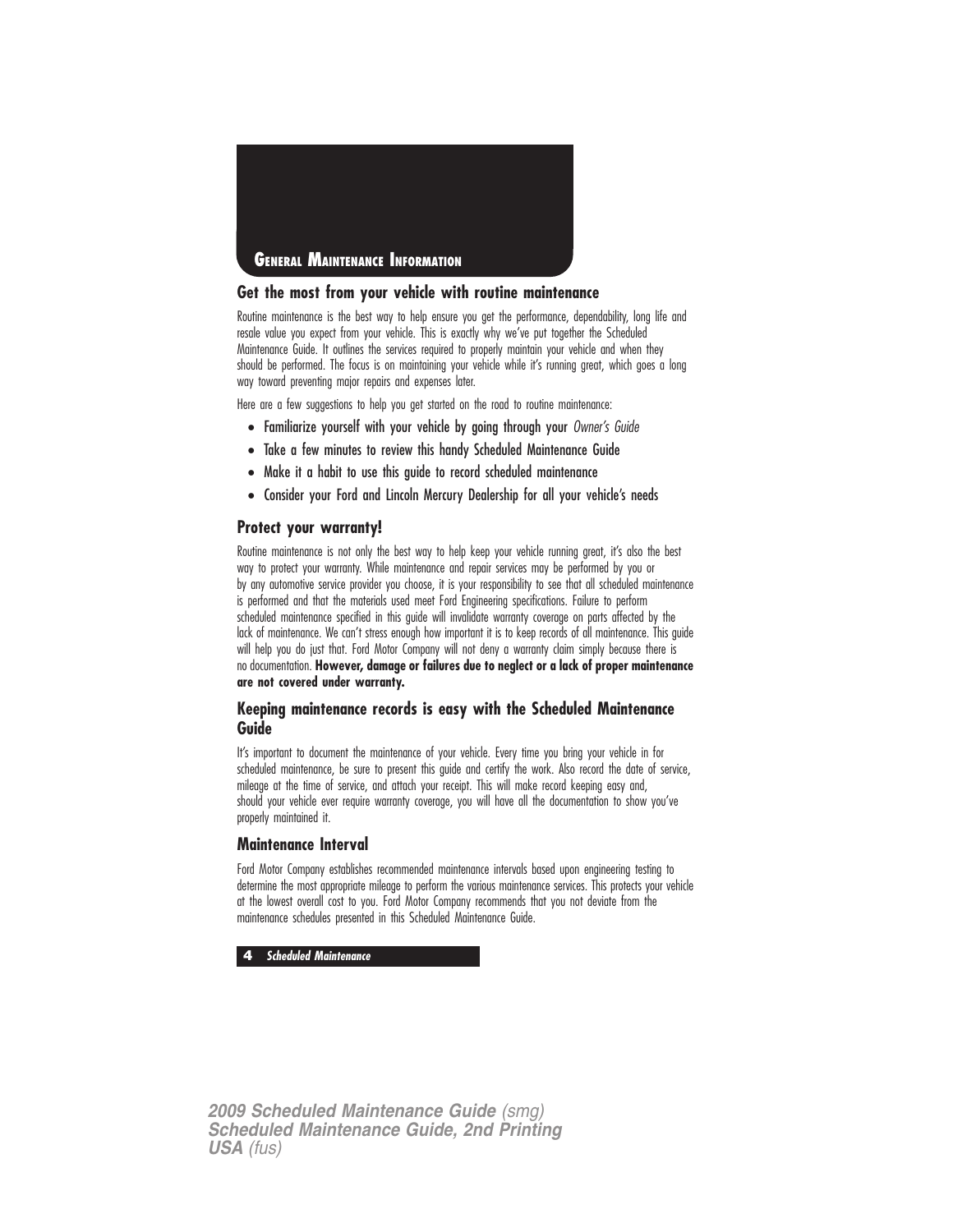

#### **Maximum Oil Change Interval**

❑ Normal Schedule: 7,500 miles or 6 months, whichever occurs first.

❑ Special Operating Conditions: 5,000 miles, 6 months, or 200 hours of engine operation, whichever occurs first see appropriate schedule on page 42.

#### **Motorcraft Premium Gold Engine Coolant**

❑ 6 years or 105,000 miles - change Premium Gold coolant (whichever comes first)

❑ After initial change - change Premium Gold coolant every 3 years or 45,000 miles (see page 49)

#### **Determine which maintenance schedule to follow**

It's important to follow the maintenance schedule that most closely mirrors your driving habits and the conditions under which you drive. For this reason, the Scheduled Maintenance Guide is divided into two basic maintenance schedules: the Normal Schedule (further segmented into Trucks, Fullsize Vans & SUVs and Cars & CUVs) and Special Operating Conditions

Determining which maintenance schedule is right for you is easy. For the most part, do you drive your Ford, Lincoln or Mercury vehicle under typical, everyday conditions? If so, follow the Normal Schedule Trucks, Fullsize Vans & SUVs, or Normal Schedule Cars & CUVs.

#### **Special Operating Conditions**

However, if one or more of the Special Operating Conditions outlined below better describes how you typically operate your vehicle, you will need to perform some maintenance services more often than the Normal Schedule recommends.

- Towing a trailer or carrying heavy loads
- Extensive idling and/or driving at low-speeds for long distances
- Driving in dusty conditions
- Off-road operation
- Use of E85 fuel 50% of the time or greater (flex fuel vehicles only)

**Important:** For further details and information regarding these Special Operating Conditions see page 42.

**Scheduled Maintenance 5**

*2009 Scheduled Maintenance Guide (smg) Scheduled Maintenance Guide, 2nd Printing USA (fus)*

**General Owner's** Information **Information**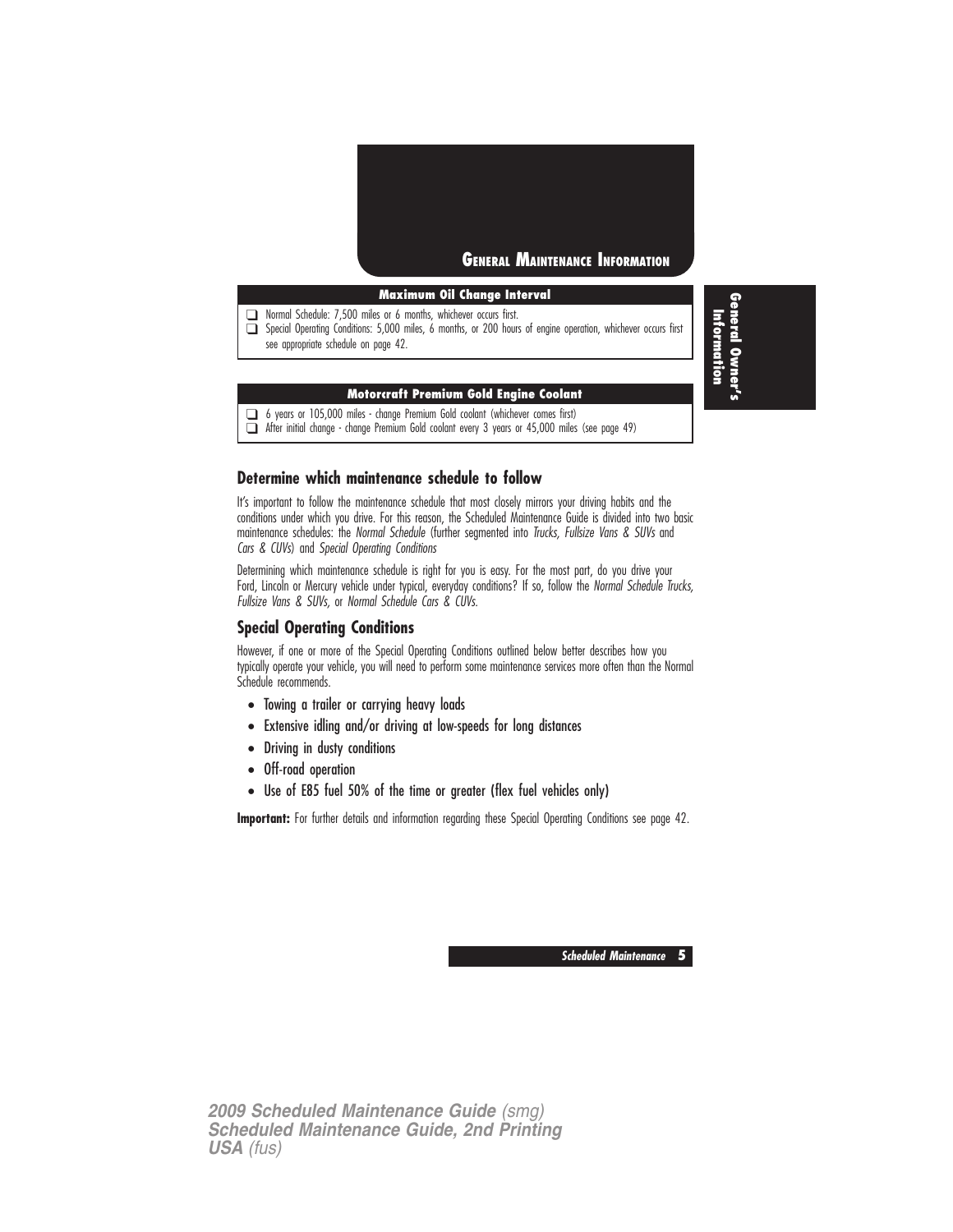

#### **Exceptions**

Some exceptions for specific vehicles and special applications are outlined below. In addition, you will find further information under Exceptions on page 48.

• Engine oil and Motorcraft Premium Gold Engine Coolant - time and mileage based interval

If you're unsure which maintenance schedule to follow, ask your Ford and Lincoln Mercury Dealership, or visit the Maintenance area of www.genuineservice.com.

#### **Oils, Fluids and Flushing**

In many cases, fluid discoloration is a normal operating characteristic and, by itself, does not necessarily indicate a concern or that the fluid needs to be changed. However, discolored fluids that also show signs of overheating and/or foreign material contamination should be inspected immediately by a qualified expert such as the factory-trained technicians at your Ford or Lincoln Mercury Dealership. Your vehicle's oils and fluids should be changed at the specified intervals or in conjunction with a repair. Flushing is a viable way to change fluid for many vehicle sub-systems during scheduled maintenance. It is critical that systems are flushed only with new fluid that is the same as that required to fill and operate the system, or using a Ford-approved flushing chemical.

#### **Chemicals and Additives**

Non-Ford approved chemicals or additives are not required for factory recommended maintenance. In fact, Ford Motor Company recommends against the use of such additive products unless specifically recommended by Ford for a particular application.

Your vehicle is very sophisticated and built with multiple complex performance systems. Every manufacturer develops these systems using different specifications and performance features. That's why it's important to rely on your Ford or Lincoln Mercury dealership to properly diagnose and repair your vehicle.



When planning your maintenance services, consider your Ford or Lincoln Mercury dealership for all your vehicle's needs.

**6 Scheduled Maintenance**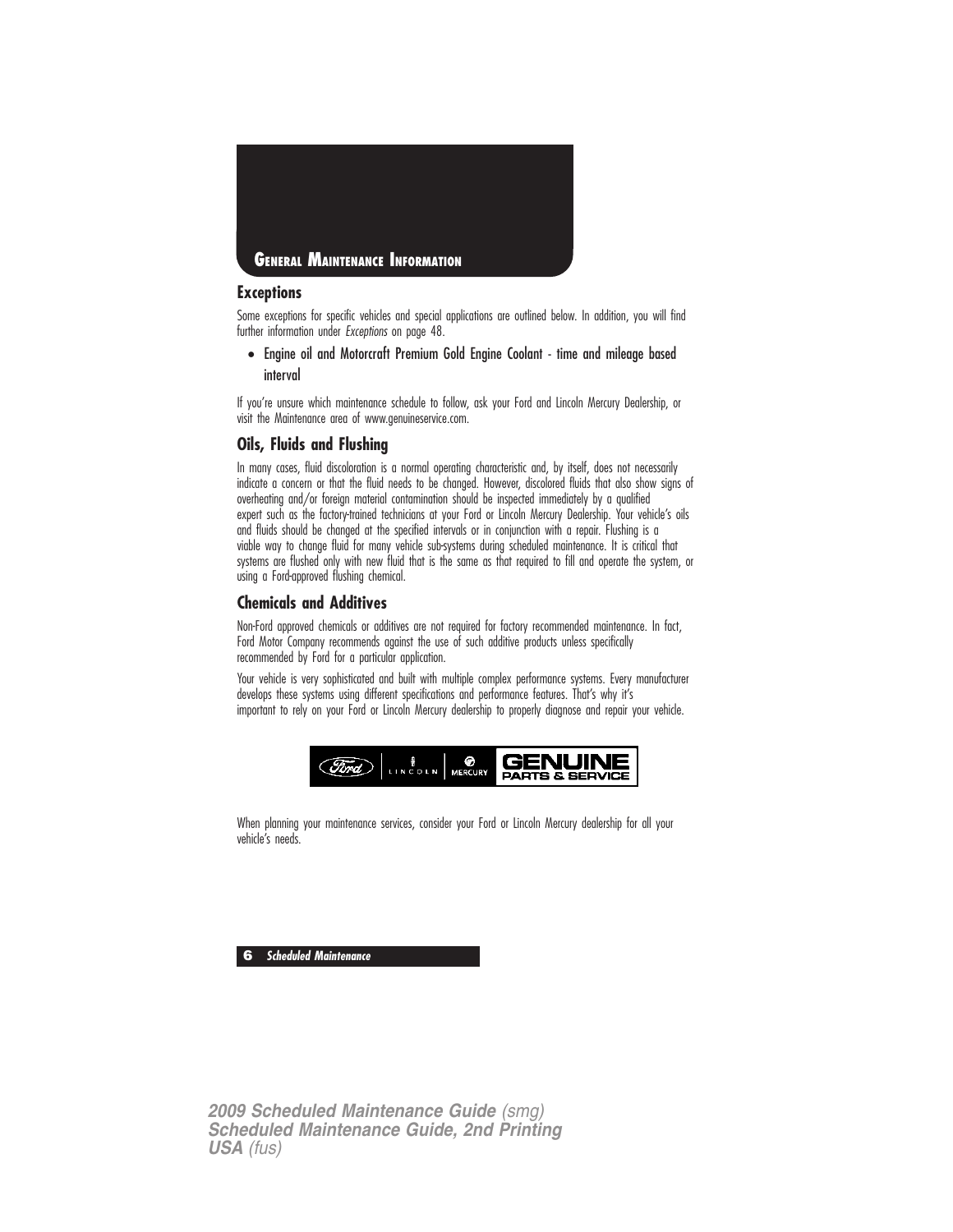

#### **Get the most from your service and maintenance visits**

There are a lot of reasons why visiting your Ford or Lincoln Mercury Dealership for all your service needs is a great way to help keep your vehicle running great.

#### **Convenience**

Many Dealerships have extended evening and Saturday hours to make your service visit more convenient. How's that for quality service?

#### **Factory-trained Technicians**

Ford and Lincoln Mercury service technicians participate in extensive factory-sponsored certification training to help them become experts on the operation of your vehicle. Ask your Dealership about the training and certification their technicians have received.

#### **Genuine Ford and Motorcraft Replacement Parts**

Ford and Lincoln Mercury Dealerships use Ford and Motorcraft branded replacement parts. These parts meet or exceed Ford Motor Company's specifications, and we stand behind them. Maintenance parts installed at your Ford or Lincoln Mercury dealership carry a nationwide, 12-month, 12,000-mile parts and labor limited warranty. Your dealer can give you details.

#### **Value Shopping for Your Vehicle's Maintenance Needs**

Your dealership recognizes the competitive landscape of maintenance and light repair automotive services. With factory-trained technicians and one-stop service for everything from routine maintenance like oil changes and tire rotations to your most complex needs, Ford and Lincoln Mercury Dealerships offer outstanding value.

**General Owner's** Information **Information**

**Scheduled Maintenance 7**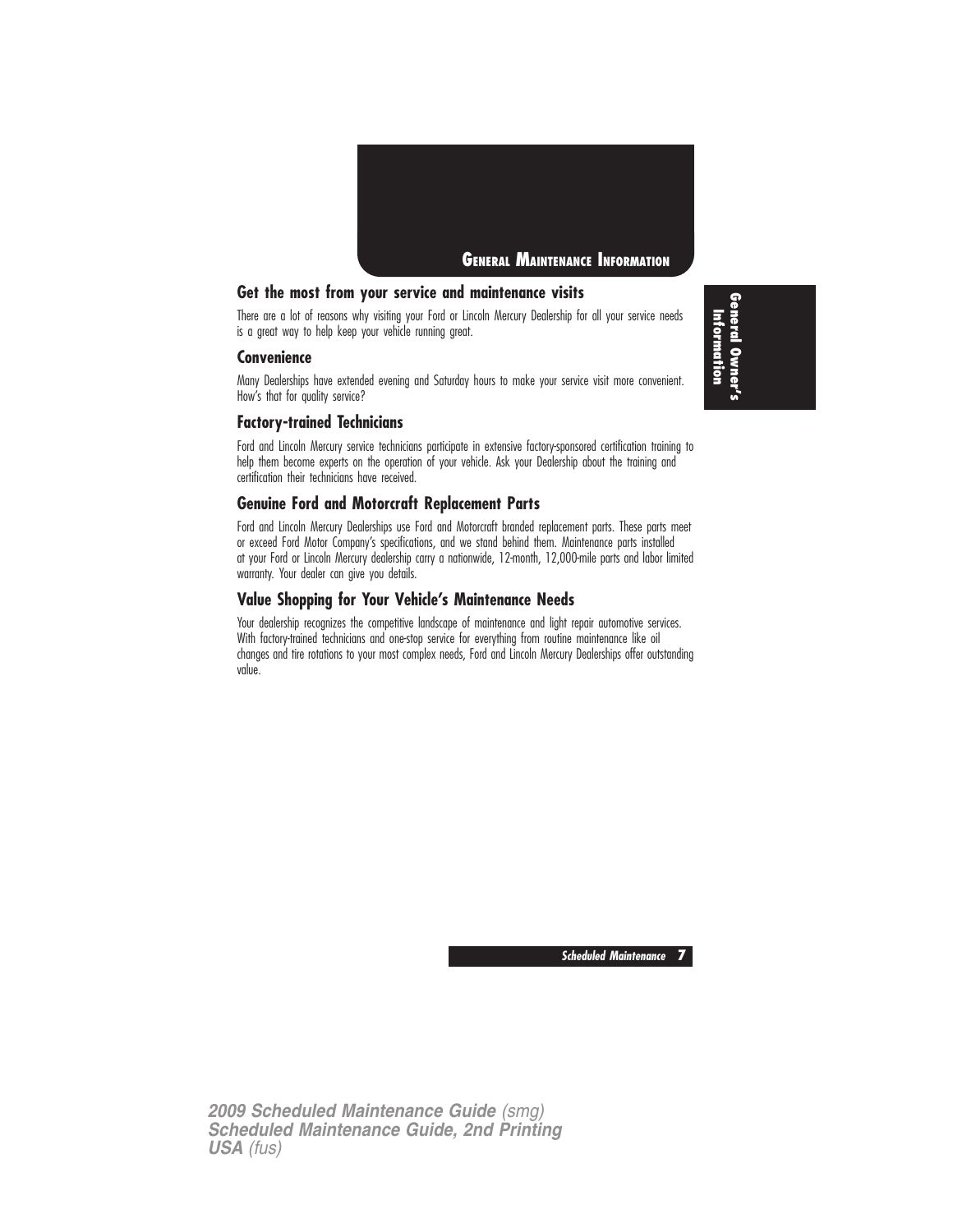

It is recommended that the following basic maintenance checks and inspections be performed at the designated time intervals. See your "Owner's Guide" for more information.

#### **Check every month for all vehicles**

- ❑ Check function of all interior and exterior lights.
- ❑ Check tires for wear and proper air pressure, including spare.
- ❑ Check engine oil fluid level.
- ❑ Check windshield washer fluid level.

#### **Check every six months for all vehicles**

- ❑ Check lap/shoulder belts and seat latches for wear and proper operation.
- ❑ Check that externally mounted spare tire is properly stowed (tight) (see your Owner's Guide).
- ❑ Check power steering fluid level.
- ❑ Check washer spray, wiper operation, and clean all wiper blades (replace blades as necessary).
- ❑ Check parking brake for proper operation.
- ❑ Check and lubricate all hinges, latches, door check straps (see dealer) and outside locks.
- ❑ Check and lubricate upper and lower sliding door tracks, if equipped.
- ❑ Check and clean sliding door contact switches, if equipped.
- ❑ Check and lubricate door rubber weatherstrips.
- ❑ Check and clean body and door drain holes.
- ❑ Check safety warning lamps (brake, ABS, air bag, safety belt) for operation.
- ❑ Check engine cooling system level and strength.
- ❑ Check battery connections and clean if necessary.
- ❑ Check clutch fluid level, if equipped.

#### **Retightening lug nuts**

❑ On vehicles equipped with dual rear wheels, retighten the wheel lug nuts to the specified torque at 100 miles (160 km), and again at 500 miles (800 km) of new vehicle operation and after any wheel disturbance (tire rotation, changing a flat tire, wheel removal, etc.).

❑ Refer to Wheel Lug Nut Torque Specification in your Owner's Guide for the proper lug nut torque specification.

**8 Scheduled Maintenance**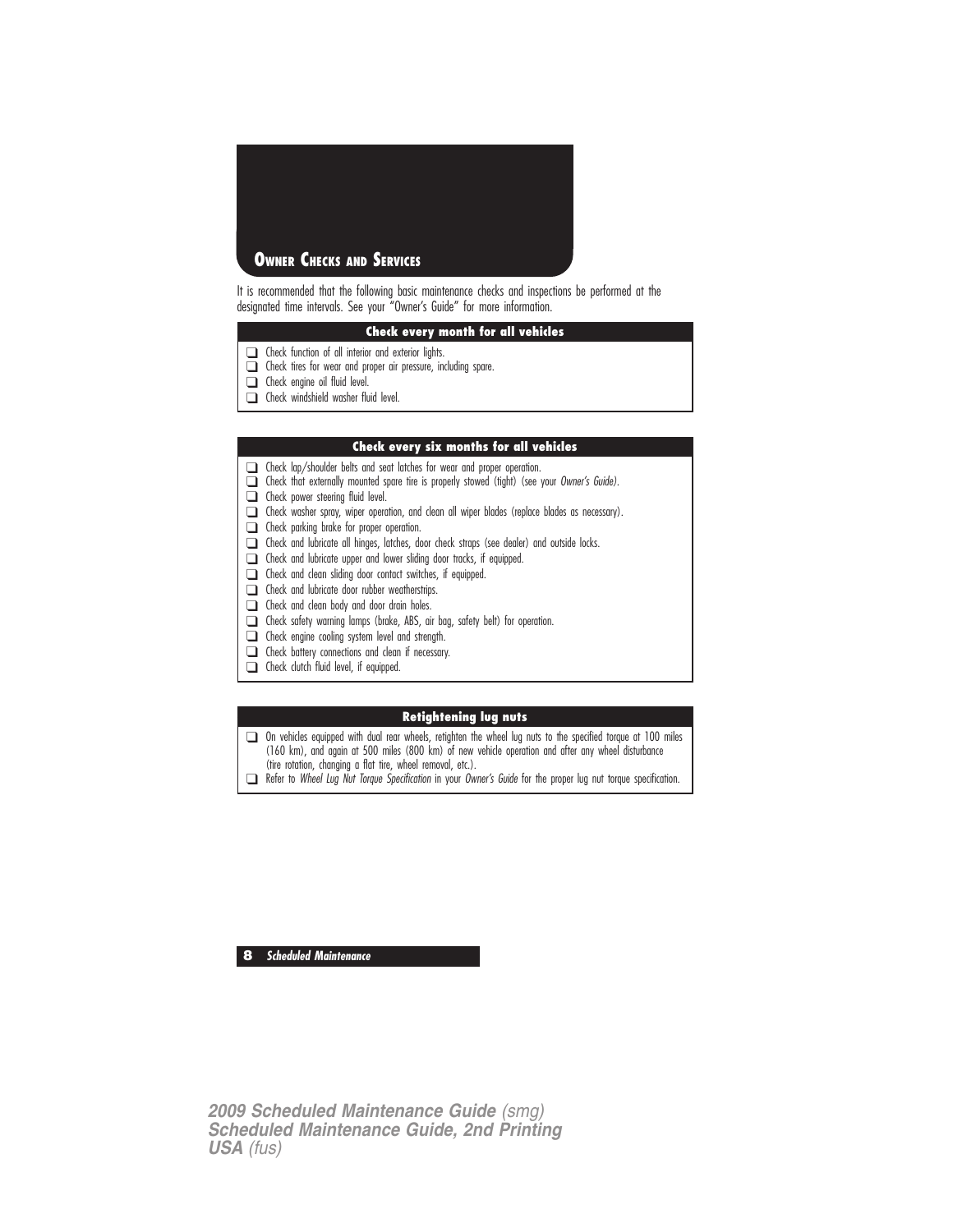

#### **Factory Authorized Systems Checks**

In the event your vehicle experiences a component related concern, please contact your Ford, Lincoln or Mercury dealership. The Ford Motor Company Trained Technicians who work at Ford, Lincoln or Mercury dealerships are specifically trained to understand your vehicle.

A proper repair begins with a thorough system check. Factory Authorized Systems Checks can ONLY be found at a Ford or Lincoln Mercury dealership. In some circumstances, the Technician may need to request your authorization to perform additional operations to determine the final diagnosis. The Technician's goal is to ensure that your vehicle is fixed right the first time, at the best value to you.

The following list represents several of the Factory Authorized Systems Checks available at participating Ford and Lincoln Mercury Dealerships:

- Climate Control
- Service Engine Soon Light
- All-Wheel Drive/Four-Wheel Drive
- Automatic Transmission
- Engine Cooling/Cabin Heating
- Suspension/Steering
- Charge/Start/Battery
- Wheel Alignment
- Brakes





And when your vehicle needs replacement parts, insist that only parts meeting Ford Motor Company's specifications are used. Genuine Ford and Motorcraft branded parts meet these specifications. You can find them at your Ford and Lincoln Mercury Dealership. Look for the following brand logos to ensure the parts installed on your vehicle meet Ford Motor Company Specifications.



*2009 Scheduled Maintenance Guide (smg) Scheduled Maintenance Guide, 2nd Printing USA (fus)*

**Keep It Genuine**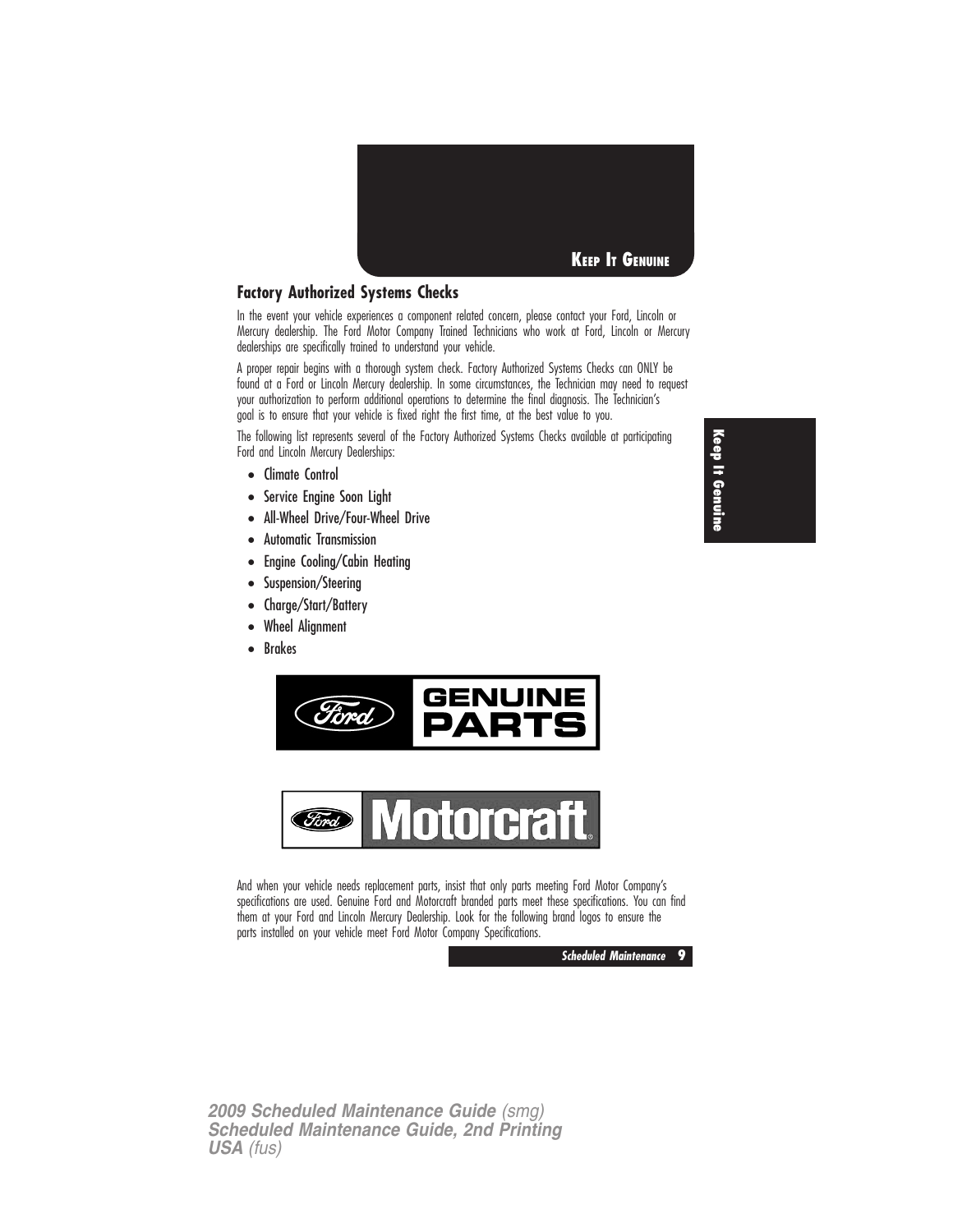

Proper tire maintenance and replacement are critical to your vehicle's performance and helps keep you and your passengers safe. Only use replacement tires and wheels that are the same size, load index, speed rating and type (such as P-metric versus LT-metric or all-season versus all-terrain) as those originally provided by Ford. The recommended tire and wheel size may be found on either the Safety Compliance Certification Label or the Tire Label which is located on the B-Pillar or edge of the driver's door. If this information is not found on these labels then you should consult your Ford Dealer. Use of any tire or wheel not recommended by Ford can affect the safety and performance of your vehicle, which could result in an increased risk of loss of vehicle control, vehicle rollover, personal injury and death. Additionally the use of non-recommended tires and wheels could cause steering, suspension, axle or transfer case/power transfer unit failure. If you have questions regarding tire replacement, see an authorized dealer. When you need to replace your tires, please visit your Ford or Lincoln Mercury Dealership for name-brand tires and people who know your vehicle.

**10 Scheduled Maintenance**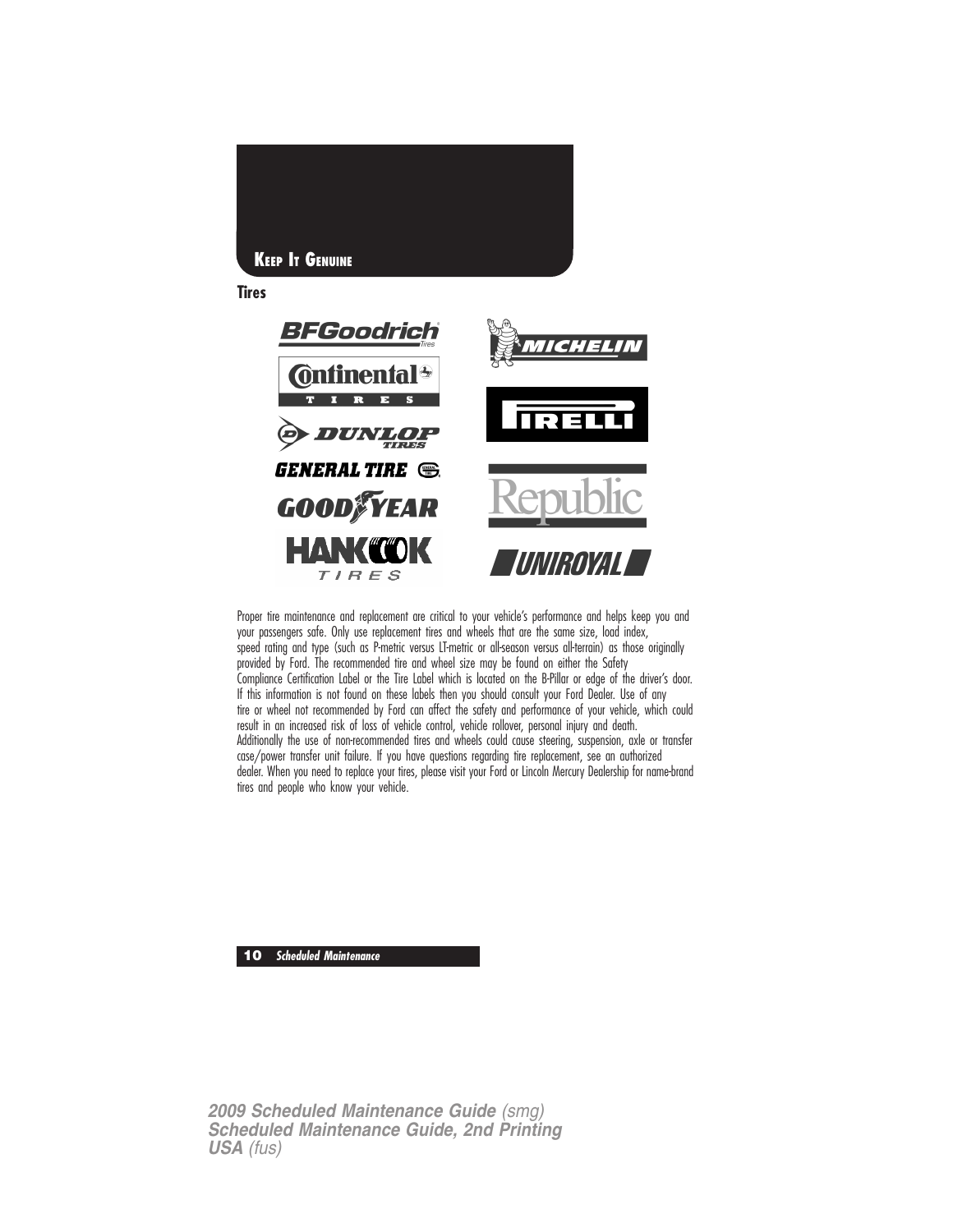

#### **Batteries**



The technicians at your Ford or Lincoln Mercury dealership can determine the health of your vehicle's battery during any service visit. The Motorcraft Tested Tough Max Series with its "long-life" design outlasted other long-life batteries by up to 200%. That's one reason why we stand behind this battery with a national, 3-year, free replacement warranty and prorated-cost replacement thereafter for up to 100 months and unlimited mileage. Should your battery need to be replaced, please consider a Motorcraft brand battery that meets your vehicle's Ford Motor Company specifications.

**Keep It Genuine**

**Brakes**



Your Ford or Lincoln Mercury Dealership has the right brake parts for your vehicle and their factory-trained technicians know exactly how to install them. Ford Original Equipment and Motorcraft replacement brake pads, shoes, rotors and drums meet the stringent standards of Ford Motor Company engineers, and they're also Federal Motor Vehicle Safety Standard (FMVSS) compliant. In addition, all Ford Original Equipment replacement brake pads, shoes, rotors, and drums are vehicle tested for durability and noise suppression. The right brake parts and installation are essential to proper brake system operation.

**Scheduled Maintenance 11**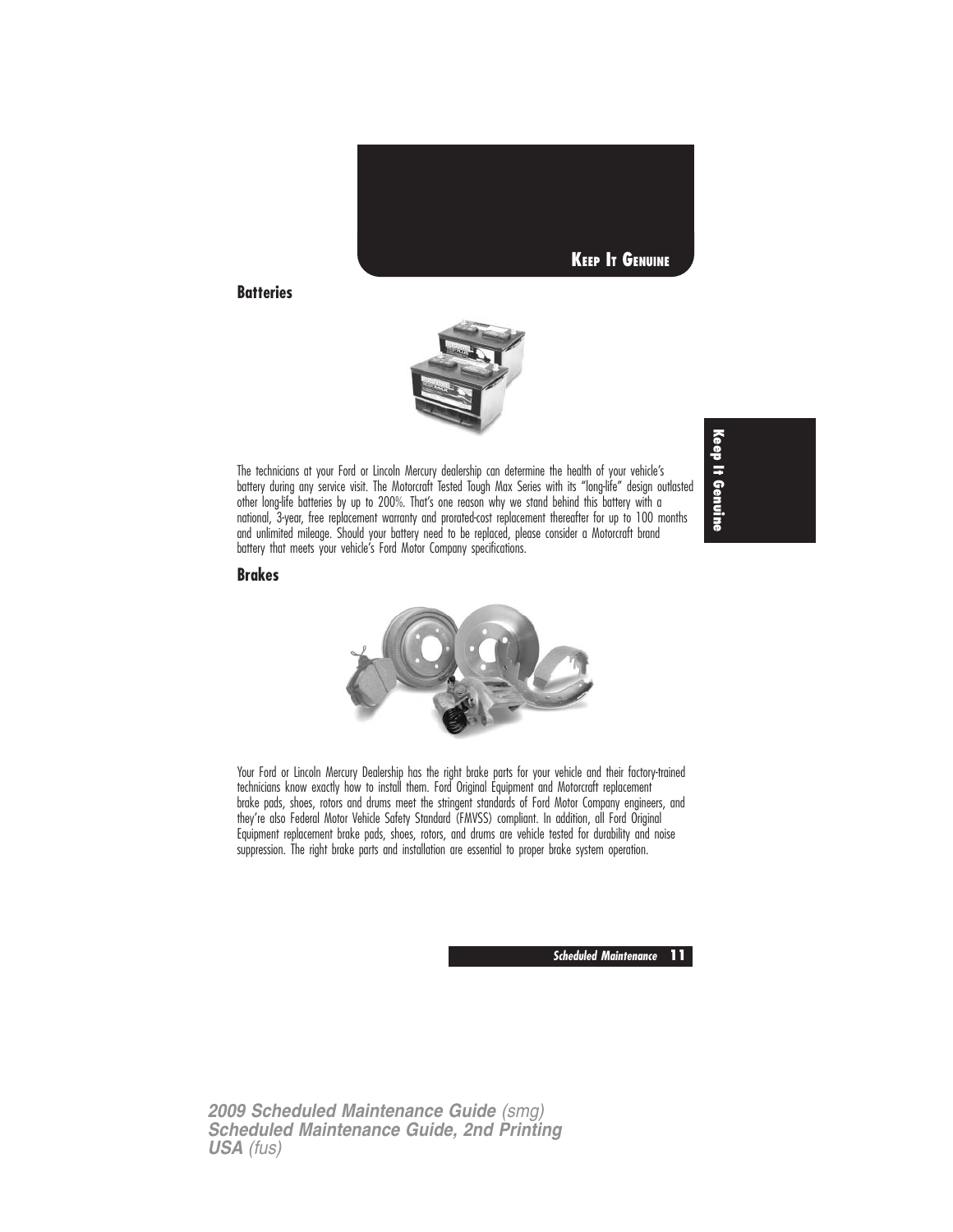

**Oil & Lubricants**



It is important to follow a regular maintenance schedule for changing your vehicle's oil and lubricants. Motorcraft Oils and Lubricants meet the stringent standards set by Ford Motor Company. Motorcraft Oils are formulated to reduce engine friction, improve fuel economy, and protect against deposits and wear. The American Petroleum Industry certifies them, so you know Motorcraft oil stands up to the tests of both Ford and independent engineers.

#### **Collision**

An accident is an upsetting experience and collision repair is often complicated and confusing. Here are a few pointers to help you better understand the collision repair process and make sure your vehicle is properly repaired with the right parts. Properly repairing your vehicle will help maintain its value.

#### **Your rights as a consumer**

As a consumer, you are within your rights to insist on original equipment replacement parts. These genuine parts are made by the manufacturer to meet stringent criteria for fit, finish, structural integrity, corrosion protection and dent resistance, just like the parts that were originally on your vehicle. Insist on genuine Ford replacement parts.

#### **The collision shop**

Many Ford and Lincoln Mercury Dealerships offer collision repair services. Ask your selling dealership about their capabilities to help with collision repair.

**12 Scheduled Maintenance**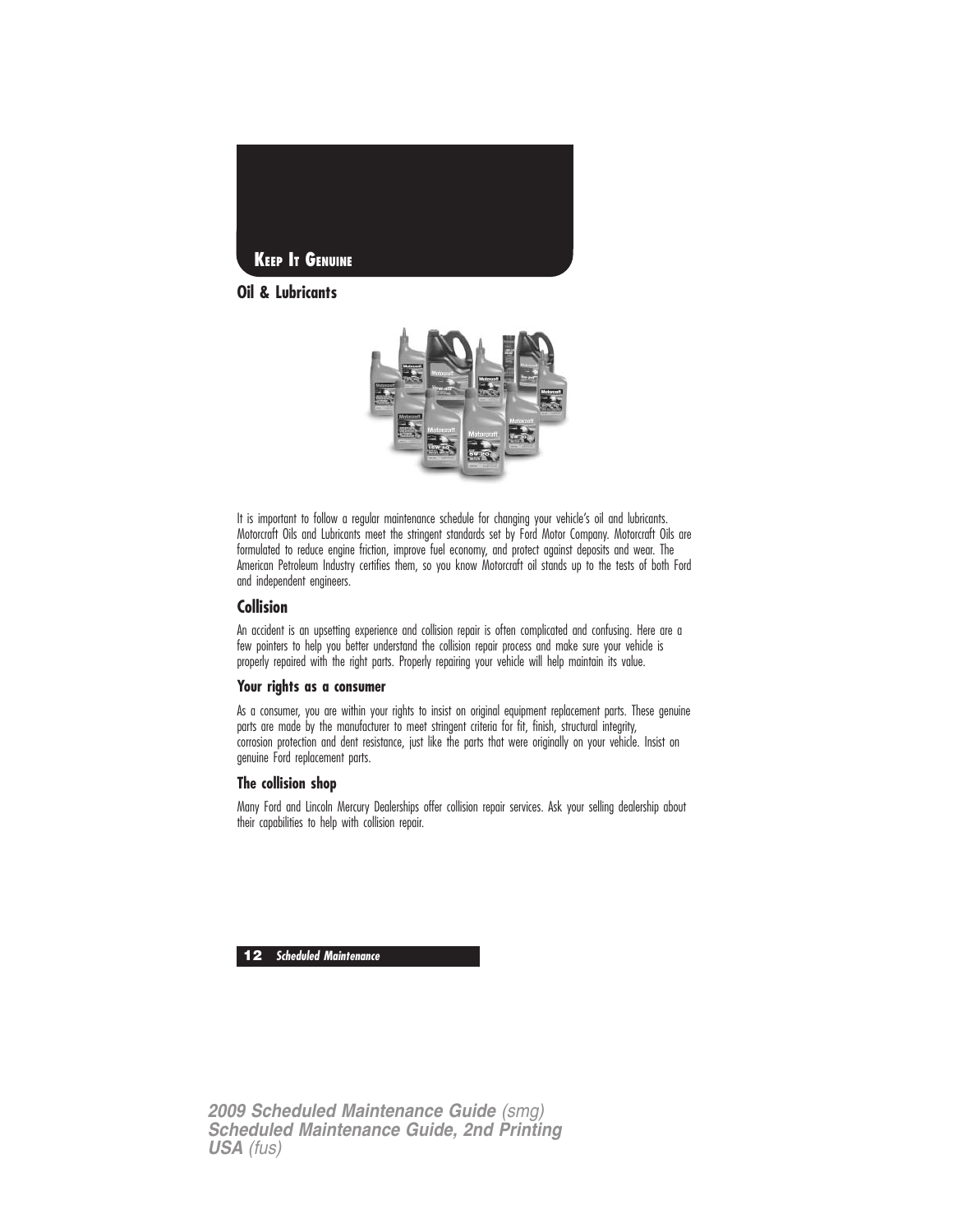

#### **Parts**

Genuine Ford Collision Parts are designed, engineered, and warranted by Ford Motor Company. See your dealer for limited warranty details. They are manufactured to the same specifications as those on your vehicle when it was built. The right replacement parts will help maintain the value of your vehicle.



**Keep It Genuine**

Ford recommended scheduled maintenance – In order to keep your vehicle running right, it is important to have the systems on your vehicle checked regularly. This can help identify potential issues and prevent major problems. Ford Motor Company recommends the following multi-point inspection be performed at every scheduled maintenance interval to help ensure your vehicle keeps running great.

| <b>MULTI-POINT INSPECTION - Recommended at every visit</b>                                                                                                                                                                                           |
|------------------------------------------------------------------------------------------------------------------------------------------------------------------------------------------------------------------------------------------------------|
| Check and top up fluid levels: brake, coolant recovery reservoir, manual and automatic transmission (if equipped<br>with an underhood dipstick), power steering and window washer<br>Inspect tires for wear and check air pressure, including spare. |
| Check exhaust system for leaks, damage, loose parts and foreign material.                                                                                                                                                                            |
| Check battery performance.                                                                                                                                                                                                                           |
| Check operation of horn, exterior lamps, turn signals and hazard warning lights.                                                                                                                                                                     |
| Check radiator, coolers, heater and air conditioning hoses.                                                                                                                                                                                          |
| Inspect windshield washer spray and wiper operation.                                                                                                                                                                                                 |
| Check windshield for cracks, chips and pitting.                                                                                                                                                                                                      |
| Inspect for oil and fluid leaks.                                                                                                                                                                                                                     |
| Inspect engine air filter.                                                                                                                                                                                                                           |
| Inspect half shaft dust boots, if equipped.                                                                                                                                                                                                          |
| Check shocks and struts and other suspension components for leaks and damage.                                                                                                                                                                        |
| Inspect steering and linkage.                                                                                                                                                                                                                        |
| Inspect accessory drive belt(s).                                                                                                                                                                                                                     |
| Inspect clutch operation, if equipped.                                                                                                                                                                                                               |

**Scheduled Maintenance 13**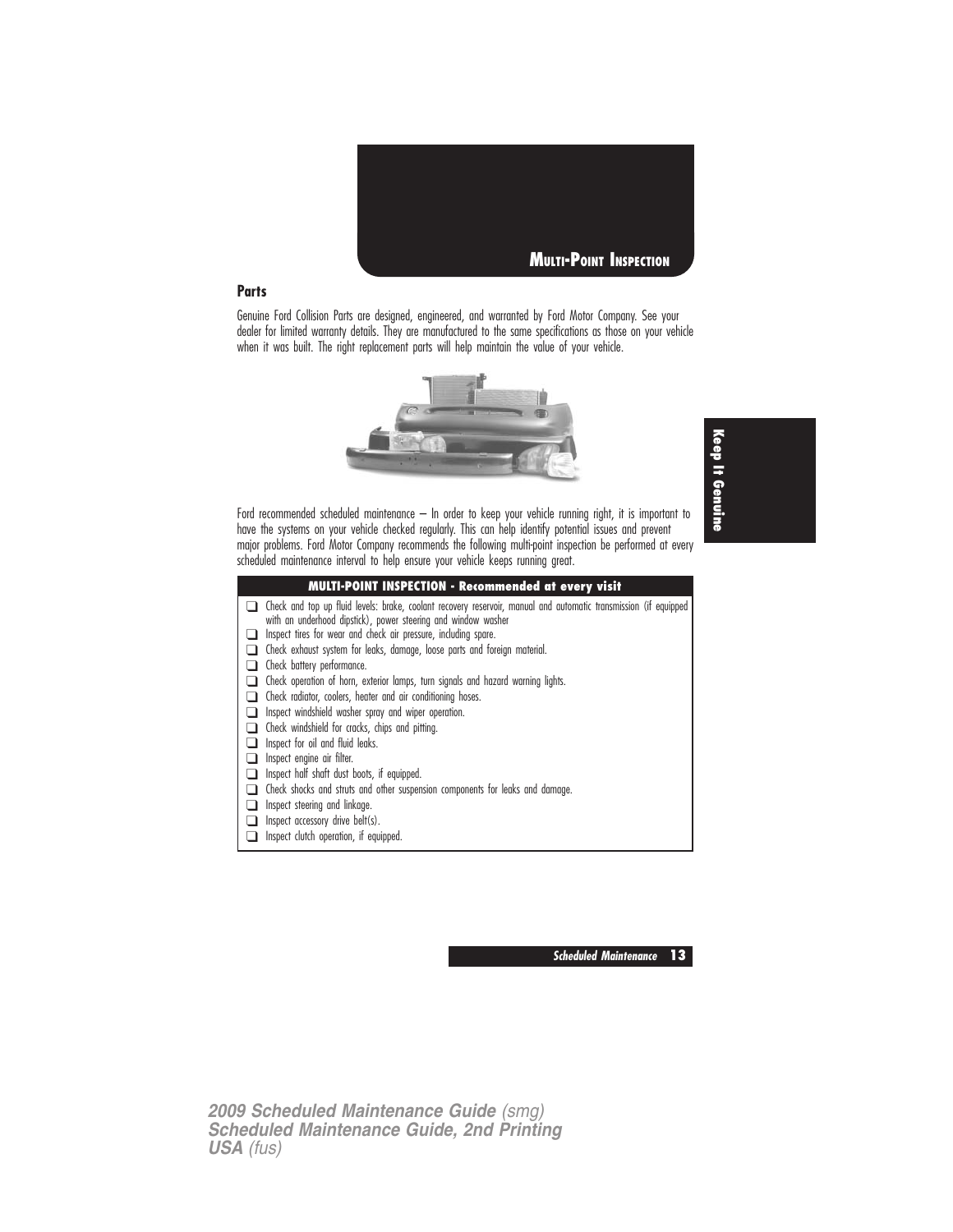

Be sure to ask your Ford or Lincoln Mercury Dealership Service Advisor or Technician about the multi-point vehicle inspection. It's a comprehensive way to perform a thorough inspection of your vehicle. It's your checklist that gives you immediate feedback on the overall condition of your vehicle. You'll know what's been checked, what's okay, as well as those things that may require future or immediate attention. The multi-point vehicle inspection is one more way to keep your vehicle running great!

|                  | Customer Name:                                                                                           | Year/Model:<br>Date:                                                                                                                      |
|------------------|----------------------------------------------------------------------------------------------------------|-------------------------------------------------------------------------------------------------------------------------------------------|
| RO/Tag:          | Mileage:                                                                                                 |                                                                                                                                           |
|                  | CHECKED AND OKAY AT THIS TIME                                                                            | MAY REQUIRE FUTURE ATTENTION<br>REQUIRES IMMEDIATE ATTENTION                                                                              |
| नव               | Check Fluid Levels and Fill                                                                              | Check Battery                                                                                                                             |
|                  | <b>Power Steering</b><br>Window Washer                                                                   | Factory Spec Cost<br>Good<br>Good<br>Raid<br>Cranking Arrest                                                                              |
|                  | Coolant Recovery Reservoir<br>Transmission                                                               | Battery Terminals<br>Recharge<br>(Clean if necessary)<br>Actual Cold<br>Bad                                                               |
|                  | Brake Reservoir                                                                                          | Cranking Amps<br><b>Check Brakes</b>                                                                                                      |
|                  | Check Following Systems / Components<br>Operation of hom, interior lights, exterior lamps,               | Measure Front / Rear Brake Linings                                                                                                        |
|                  | turn signals, hazard and brake lamps                                                                     | IF<br>RF                                                                                                                                  |
|                  | Windshield washer spray, wiper operation<br>and wiper blades                                             |                                                                                                                                           |
|                  | Windshield for cracks, chips and pitting                                                                 |                                                                                                                                           |
|                  | Radiator, heater, and air-conditioning hoses for leaks<br>and damage                                     |                                                                                                                                           |
|                  | Engine air cleaner filter                                                                                |                                                                                                                                           |
|                  | Oil and/or fluid leaks                                                                                   | LR                                                                                                                                        |
|                  | Constant velocity (CV) drive axle boots (if equipped)                                                    | Over 5mm or 7/32" (Disc) or Over 2mm or 3/32" (Drum)                                                                                      |
|                  | Exhaust system (leaks, damage; loose parts)                                                              | 3 to 5mm or 4/32" to 7/32" (Disc) or 1.01 to 2mm (Drum) or 2/32" to 3/32"<br>Less than 3mm or 4/32" (Disc) or 1mm or 2/32" or less (Drum) |
|                  | Steering and steering Inkages.                                                                           | Brake Measurements Not Taken This Service Visit                                                                                           |
|                  | Shocks/struts and other suspension components<br>for leaks and/or damage                                 | Commerte:                                                                                                                                 |
|                  | Brake system (including lines, hoses, and parking<br>brake) and wheel end for end-play and bearing noise | Check Tires                                                                                                                               |
|                  | Engine Cooling system, hoses and clamps                                                                  | LF<br><b>TREAD DEPTH</b><br>RF<br>7/32 or Greater<br>7/32 or Greater                                                                      |
|                  | Accessory drive belt(s)                                                                                  | 4/32 to 6/32<br>4/32 to 6/32                                                                                                              |
|                  |                                                                                                          | 3/32 or less<br>3/32 or less                                                                                                              |
|                  | Clutch operation (if equipped)                                                                           | 7/32 or Greater<br>7/32 or Greater                                                                                                        |
| Comments:        |                                                                                                          | 4/32 to 6/32<br>4/32 to 6/32                                                                                                              |
|                  |                                                                                                          | 3/32 or less<br>3/32 or less<br>LR<br>RR                                                                                                  |
|                  |                                                                                                          | 1F<br><b>RR</b>                                                                                                                           |
|                  |                                                                                                          | <b>WEAR PATTERN / DAMAGE</b><br><b>IR</b><br><b>RR</b>                                                                                    |
|                  |                                                                                                          | <b>Tire Wear Indicates:</b>                                                                                                               |
|                  |                                                                                                          | Wheel Balance Needed<br>Allgriment Chask Needed                                                                                           |
|                  |                                                                                                          | Comments:                                                                                                                                 |
|                  | This Courtesy Inspection Completed by Your QualityCare Service Team!                                     | Tira Prassura Set to<br>Factory Recommended<br>PSI FRONT<br>HEAR                                                                          |
| Service Advisor: |                                                                                                          |                                                                                                                                           |
|                  | Technician:                                                                                              | Customer Signature:                                                                                                                       |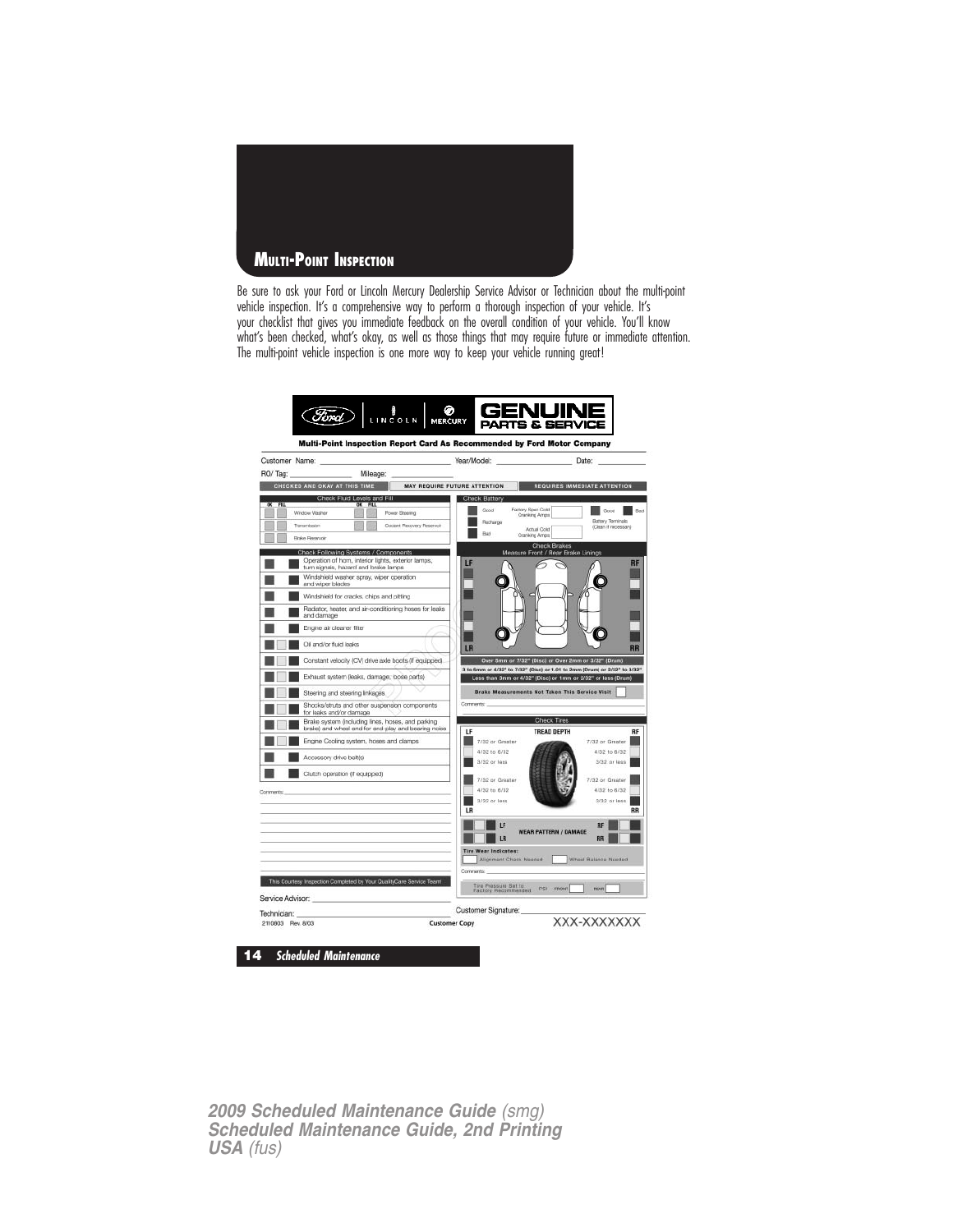

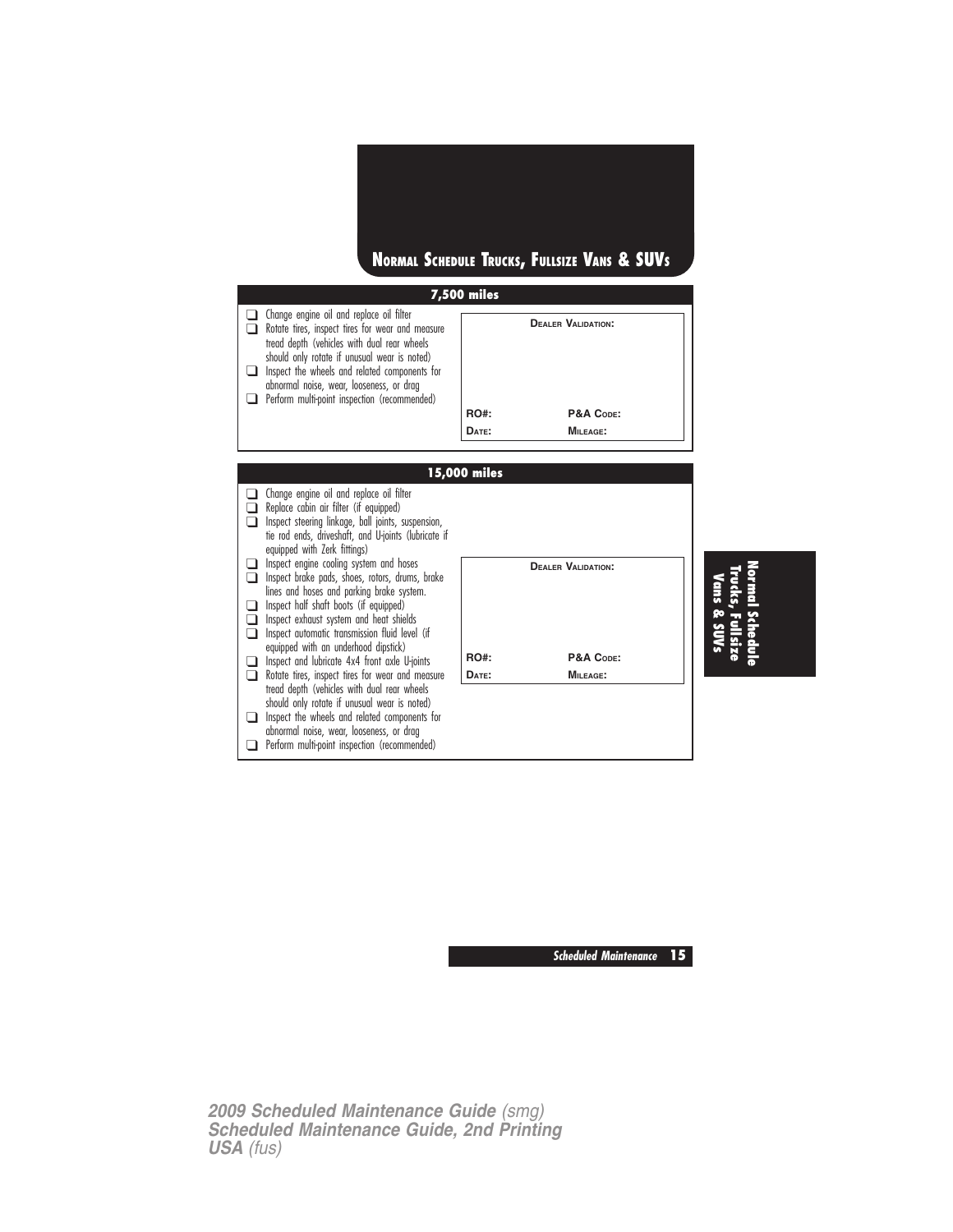

When your tires need to be replaced, consider visiting your Ford or Lincoln Mercury dealership for name-brand tires and people who know your vehicle. And if your Ford or Lincoln Mercury dealership sells the name-brand tire, they can also honor the tire manufacturer's warranty.



| <b>22,500 miles</b>                                                                                                                                                                                                                                                                                                                      |             |                           |  |  |  |  |  |
|------------------------------------------------------------------------------------------------------------------------------------------------------------------------------------------------------------------------------------------------------------------------------------------------------------------------------------------|-------------|---------------------------|--|--|--|--|--|
| Change engine oil and replace oil filter<br>Rotate tires, inspect tires for wear and measure<br>tread depth (vehicles with dual rear wheels<br>should only rotate if unusual wear is noted)<br>Inspect the wheels and related components for<br>abnormal noise, wear, looseness, or drag<br>Perform multi-point inspection (recommended) |             | <b>DEALER VALIDATION:</b> |  |  |  |  |  |
|                                                                                                                                                                                                                                                                                                                                          | <b>RO#:</b> | P&A CODE:                 |  |  |  |  |  |
|                                                                                                                                                                                                                                                                                                                                          | DATE:       | $MII$ FAGE:               |  |  |  |  |  |
|                                                                                                                                                                                                                                                                                                                                          |             |                           |  |  |  |  |  |

**16 Scheduled Maintenance**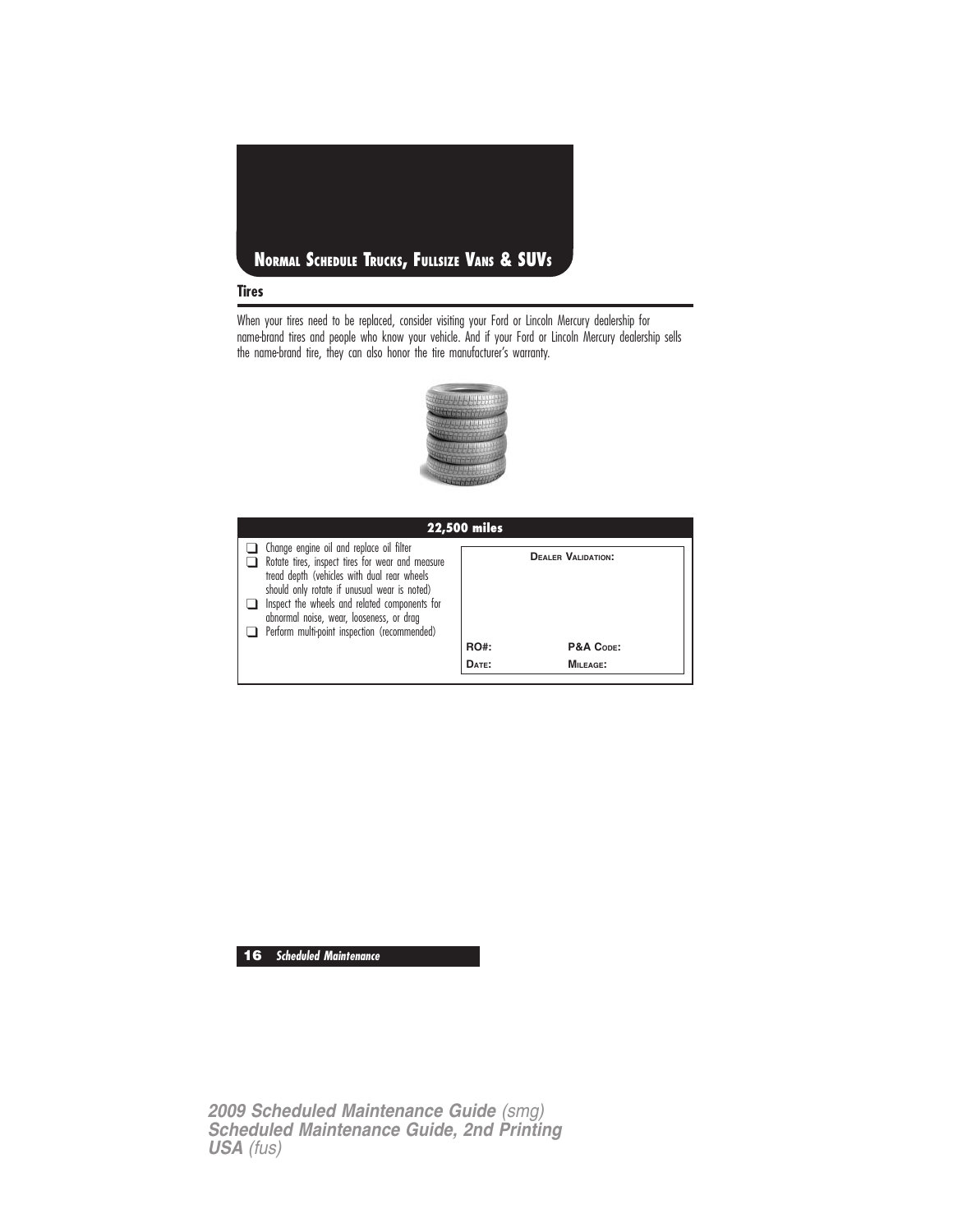





| <b>37,500 miles</b> |                                                                                                                                                                                                                                                                                                                                          |             |                           |  |  |  |
|---------------------|------------------------------------------------------------------------------------------------------------------------------------------------------------------------------------------------------------------------------------------------------------------------------------------------------------------------------------------|-------------|---------------------------|--|--|--|
|                     | Change engine oil and replace oil filter<br>Rotate tires, inspect tires for wear and measure<br>tread depth (vehicles with dual rear wheels<br>should only rotate if unusual wear is noted)<br>Inspect the wheels and related components for<br>abnormal noise, wear, looseness, or drag<br>Perform multi-point inspection (recommended) |             | <b>DEALER VALIDATION:</b> |  |  |  |
|                     |                                                                                                                                                                                                                                                                                                                                          | <b>RO#:</b> | P&A CODE:                 |  |  |  |
|                     |                                                                                                                                                                                                                                                                                                                                          | DATE:       | MILEAGE:                  |  |  |  |

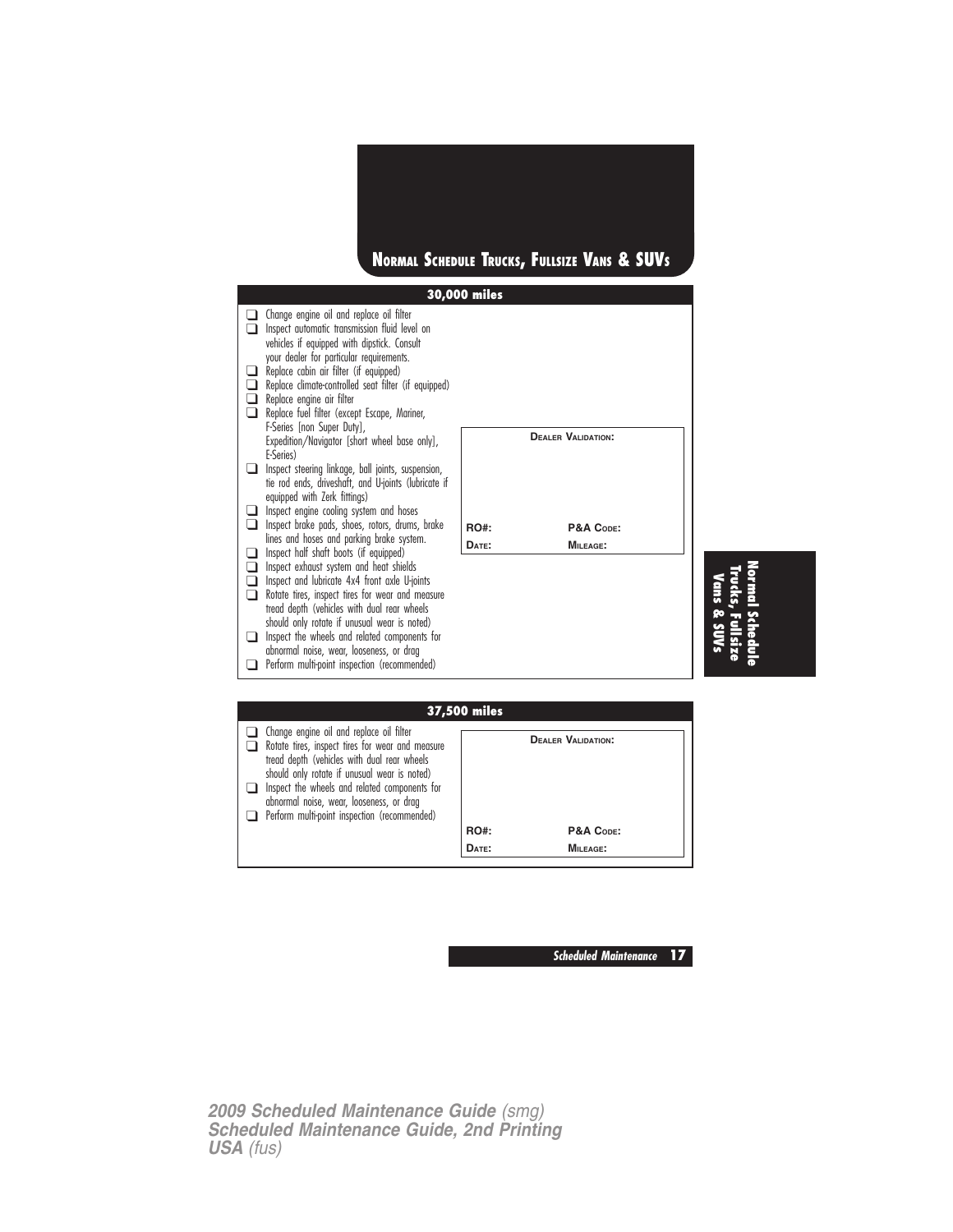

#### **Oil & Lubricants**

It is important to stick to a regular maintenance schedule for changing your vehicle's oil and lubricants. Motorcraft Oils and Lubricants meet the stringent standards set by Ford Motor Company. Motorcraft Oils are formulated to reduce engine friction, improve fuel economy, and protect against deposits and wear. The American Petroleum Industry certifies them, so you know Motorcraft oil stands up to the tests of both Ford and independent engineers.



**18 Scheduled Maintenance**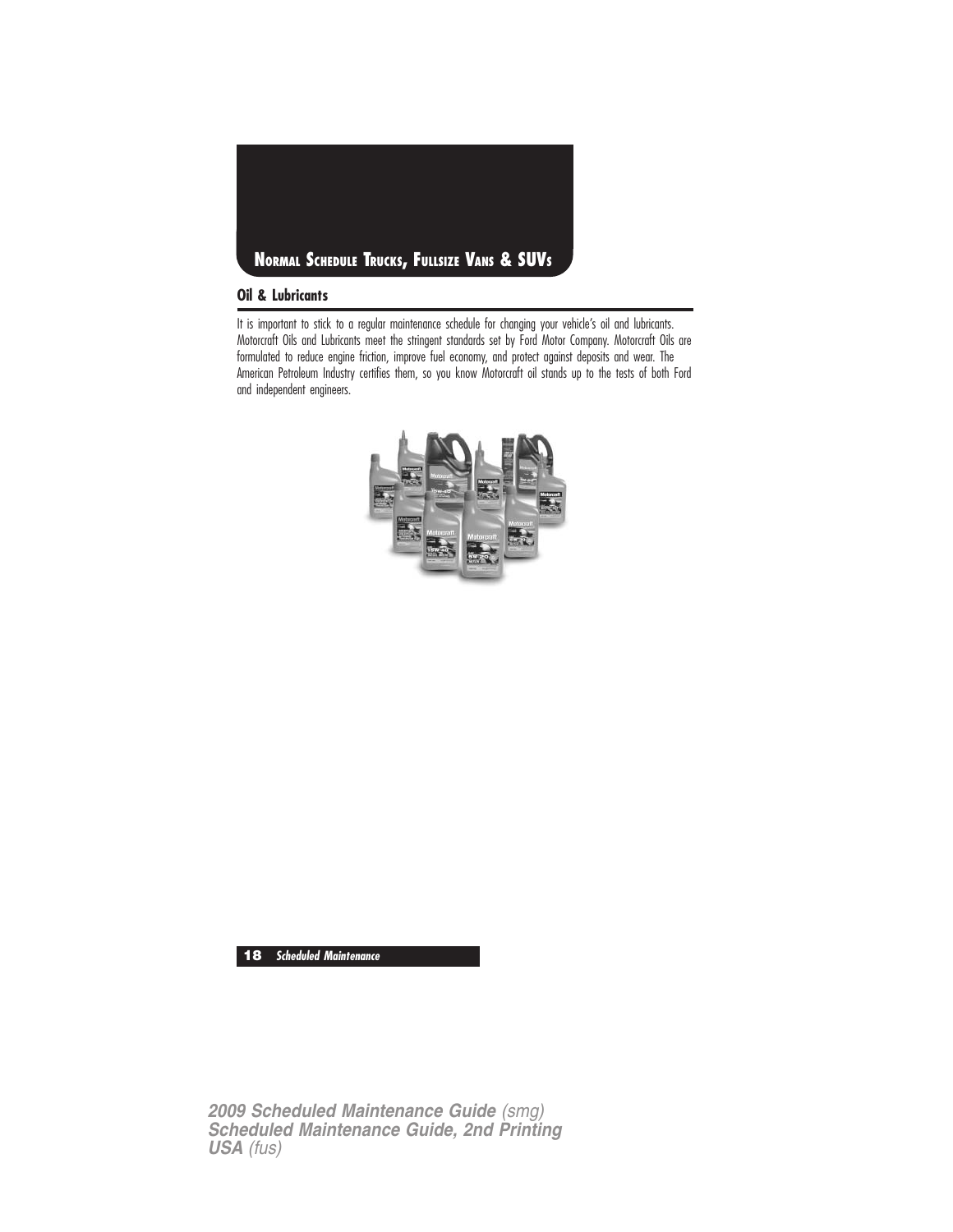

#### **Batteries**

The technicians at your Ford and Lincoln Mercury dealership can determine the health of your vehicle's battery during any service visit. The Motorcraft Tested Tough Max Series with its "long-life" design outlasted other long-life batteries by up to 200%. That's one reason why we stand behind this battery with a national 3 year, free-replacement and prorated-cost thereafter up to 100 months with unlimited mileage. Should your battery need to be replaced, consider any one of the batteries that bear the Motorcraft name.





**Scheduled Maintenance 19**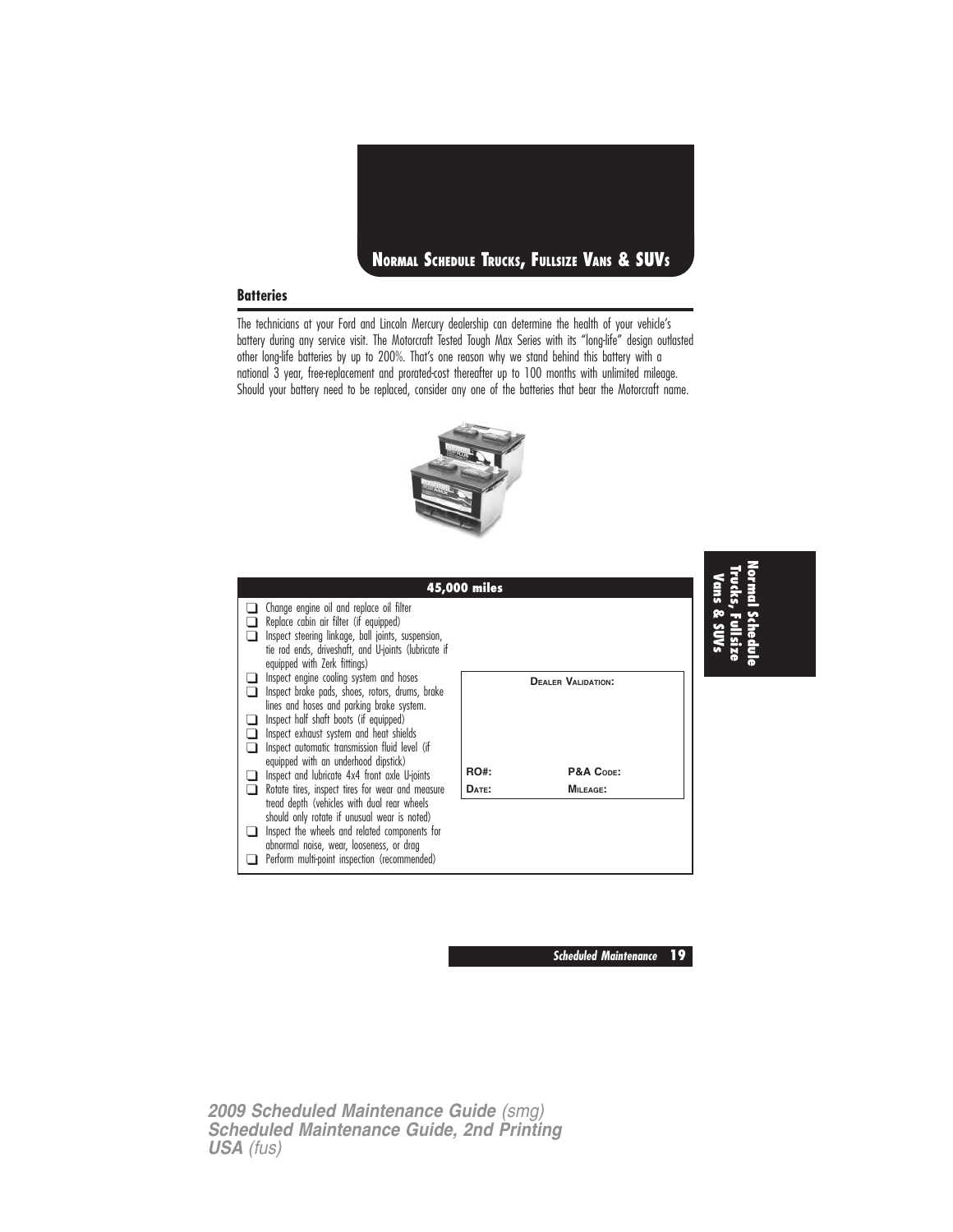## **NORMAL SCHEDULE TRUCKS, FULLSIZE VANS & SUVS**

| <b>52,500 miles</b>                                                                                                                                                                                |             |                           |  |  |  |  |
|----------------------------------------------------------------------------------------------------------------------------------------------------------------------------------------------------|-------------|---------------------------|--|--|--|--|
| $\Box$ Change engine oil and replace oil filter<br>Rotate tires, inspect tires for wear and measure<br>tread depth (vehicles with dual rear wheels<br>should only rotate if unusual wear is noted) |             | <b>DEALER VALIDATION:</b> |  |  |  |  |
| Inspect the wheels and related components for<br>abnormal noise, wear, looseness, or drag                                                                                                          |             |                           |  |  |  |  |
| Perform multi-point inspection (recommended)                                                                                                                                                       |             |                           |  |  |  |  |
|                                                                                                                                                                                                    | <b>RO#:</b> | P&A CODE:                 |  |  |  |  |
|                                                                                                                                                                                                    | DATE:       | $MII$ FAGE:               |  |  |  |  |

|             |                                                                                                                                                                                                                                                                                                                                                                                                                                                                                 | 60,000 miles |                           |
|-------------|---------------------------------------------------------------------------------------------------------------------------------------------------------------------------------------------------------------------------------------------------------------------------------------------------------------------------------------------------------------------------------------------------------------------------------------------------------------------------------|--------------|---------------------------|
|             | Change engine oil and replace oil filter<br>Change automatic transmission fluid on all<br>vehicles equipped with the TorgShift<br>transmission. Consult your dealer for your                                                                                                                                                                                                                                                                                                    |              |                           |
|             | particular requirements.<br>Replace cabin air filter (if equipped)<br>Replace climate-controlled seat filter (if equipped)<br>Replace engine air filter<br>Replace fuel filter (except Escape, Mariner,<br>F-Series [non Super Duty],<br>Expedition/Navigator [short wheel base only],                                                                                                                                                                                          |              |                           |
|             | E-Series)<br>Replace wheel bearing grease and grease seals<br>on 4x2 front wheel bearings (if non-sealed                                                                                                                                                                                                                                                                                                                                                                        |              | <b>DEALER VALIDATION:</b> |
| l 1         | bearings)<br>Inspect steering linkage, ball joints, suspension,<br>tie rod ends, driveshaft, and U-joints (lubricate if<br>equipped with Zerk fittings)                                                                                                                                                                                                                                                                                                                         |              |                           |
|             | Inspect engine cooling system and hoses                                                                                                                                                                                                                                                                                                                                                                                                                                         | RO#:         | P&A CODE:                 |
|             | Inspect brake pads, shoes, rotors, drums, brake                                                                                                                                                                                                                                                                                                                                                                                                                                 | DATE:        | MILEAGE:                  |
|             |                                                                                                                                                                                                                                                                                                                                                                                                                                                                                 |              |                           |
| □<br>□<br>∩ | lines and hoses and parking brake system.<br>Inspect half shaft boots (if equipped)<br>Inspect exhaust system and heat shields<br>Inspect and lubricate 4x4 front axle U-joints<br>Rotate tires, inspect tires for wear and measure<br>tread depth (vehicles with dual rear wheels<br>should only rotate if unusual wear is noted)<br>Inspect the wheels and related components for<br>abnormal noise, wear, looseness, or drag<br>Perform multi-point inspection (recommended) |              |                           |
|             |                                                                                                                                                                                                                                                                                                                                                                                                                                                                                 |              |                           |

**20 Scheduled Maintenance**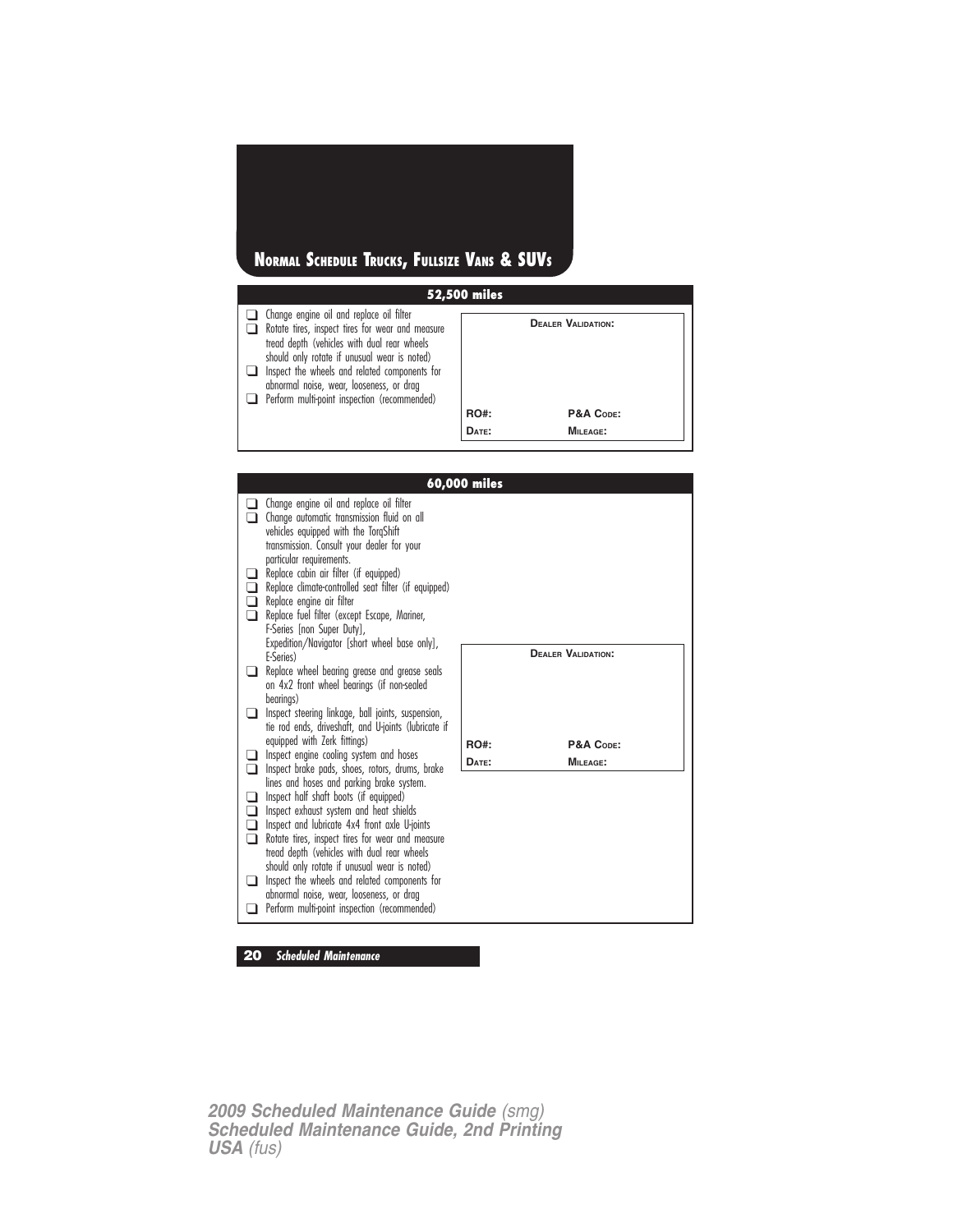

#### **Brakes**

Technicians at your Ford or Lincoln Mercury dealer can install the right brake parts for your vehicle. Ford Original Equipment and Motorcraft replacement brake pads, shoes, rotors, and drums meet the stringent standards of Ford Motor Company engineers.

In addition, all Ford Original Equipment replacement brake pads, shoes, rotors, and drums are vehicle tested for durability and noise suppression while being Federal Motor Vehicle Safety Standard (FMVSS) compliant. The right brake parts and repair work are essential to ensure your brake system operates as it should.



|                                                                                                                                                                                                                                                                                                                                          | <b>67,500 miles</b> |                           |  |
|------------------------------------------------------------------------------------------------------------------------------------------------------------------------------------------------------------------------------------------------------------------------------------------------------------------------------------------|---------------------|---------------------------|--|
| Change engine oil and replace oil filter<br>Rotate tires, inspect tires for wear and measure<br>tread depth (vehicles with dual rear wheels<br>should only rotate if unusual wear is noted)<br>Inspect the wheels and related components for<br>abnormal noise, wear, looseness, or drag<br>Perform multi-point inspection (recommended) |                     | <b>DEALER VALIDATION:</b> |  |
|                                                                                                                                                                                                                                                                                                                                          | <b>RO#:</b>         | P&A CODE:                 |  |
|                                                                                                                                                                                                                                                                                                                                          | DATE:               | MILEAGE:                  |  |

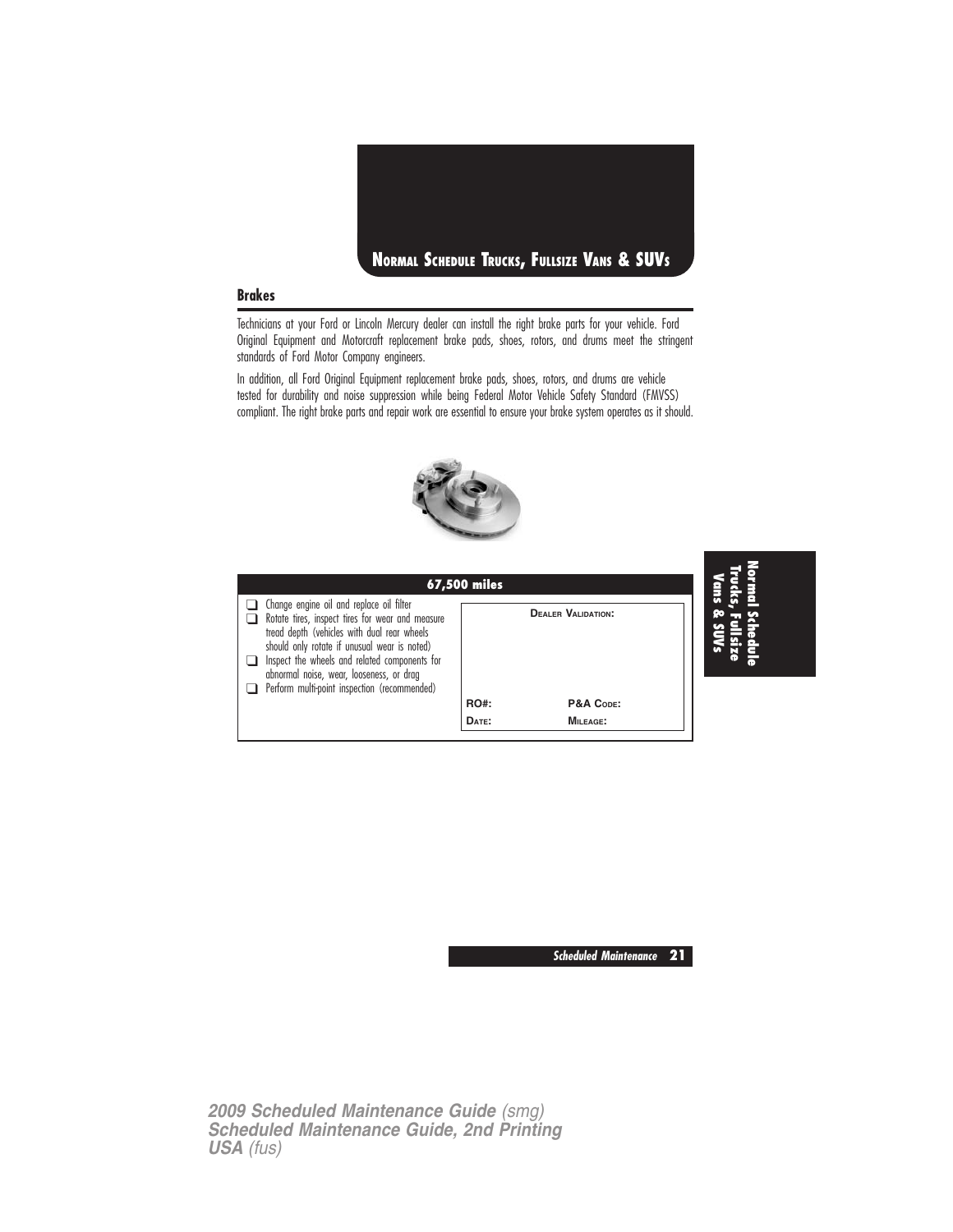## **NORMAL SCHEDULE TRUCKS, FULLSIZE VANS & SUVS**

|                                                                                                                                                                                                                                  | <b>75,000 miles</b> |                           |
|----------------------------------------------------------------------------------------------------------------------------------------------------------------------------------------------------------------------------------|---------------------|---------------------------|
| Change engine oil and replace oil filter<br>Replace cabin air filter (if equipped)<br>Inspect steering linkage, ball joints, suspension,<br>tie rod ends, driveshaft, and U-joints (lubricate if<br>equipped with Zerk fittings) |                     |                           |
| Inspect engine cooling system and hoses<br>Inspect brake pads, shoes, rotors, drums, brake<br>lines and hoses and parking brake system.<br>Inspect half shaft boots (if equipped)                                                |                     | <b>DEALER VALIDATION:</b> |
| Inspect exhaust system and heat shields<br>Inspect automatic transmission fluid level (if<br>equipped with an underhood dipstick)<br>Inspect and lubricate 4x4 front axle U-joints                                               | <b>RO#:</b>         | P&A CODE:                 |
| Rotate tires, inspect tires for wear and measure<br>tread depth (vehicles with dual rear wheels<br>should only rotate if unusual wear is noted)                                                                                  | DATE:               | <b>MILEAGE:</b>           |
| Inspect the wheels and related components for<br>abnormal noise, wear, looseness, or drag<br>Perform multi-point inspection (recommended)                                                                                        |                     |                           |
|                                                                                                                                                                                                                                  |                     |                           |
|                                                                                                                                                                                                                                  | <b>82,500 miles</b> |                           |
| Change engine oil and replace oil filter                                                                                                                                                                                         |                     |                           |

| <b>82,500 miles</b>                                                                                                                                                                                                                                                                                                                             |             |                           |  |  |  |  |  |
|-------------------------------------------------------------------------------------------------------------------------------------------------------------------------------------------------------------------------------------------------------------------------------------------------------------------------------------------------|-------------|---------------------------|--|--|--|--|--|
| Change engine oil and replace oil filter<br>Rotate tires, inspect tires for wear and measure<br>tread depth (vehicles with dual rear wheels<br>should only rotate if unusual wear is noted)<br>$\Box$ Inspect the wheels and related components for<br>abnormal noise, wear, looseness, or drag<br>Perform multi-point inspection (recommended) |             | <b>DEALER VALIDATION:</b> |  |  |  |  |  |
|                                                                                                                                                                                                                                                                                                                                                 | <b>RO#:</b> | P&A CODE:                 |  |  |  |  |  |
|                                                                                                                                                                                                                                                                                                                                                 | DATE:       | MILEAGE:                  |  |  |  |  |  |
|                                                                                                                                                                                                                                                                                                                                                 |             |                           |  |  |  |  |  |

## **22 Scheduled Maintenance**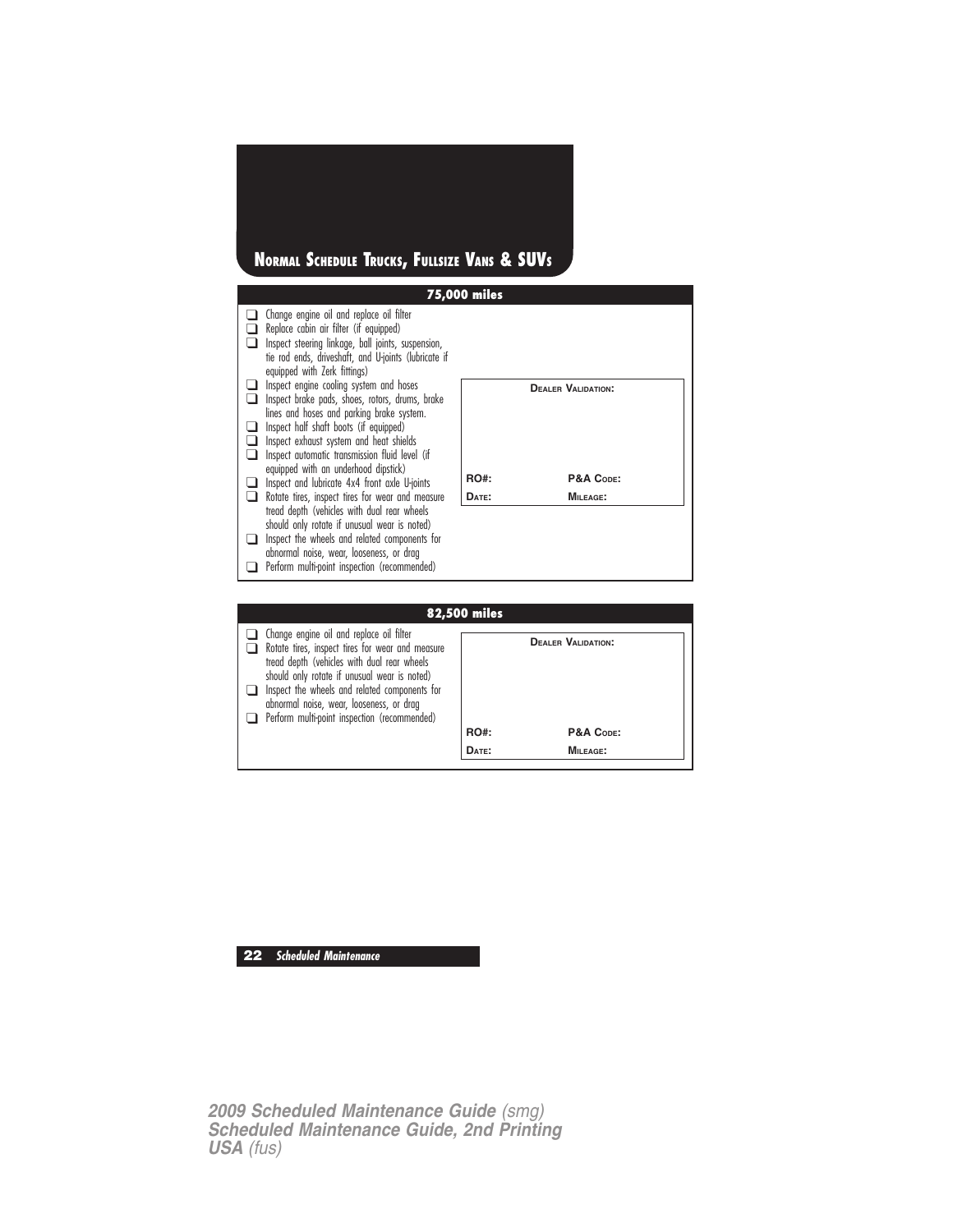

**Scheduled Maintenance 23**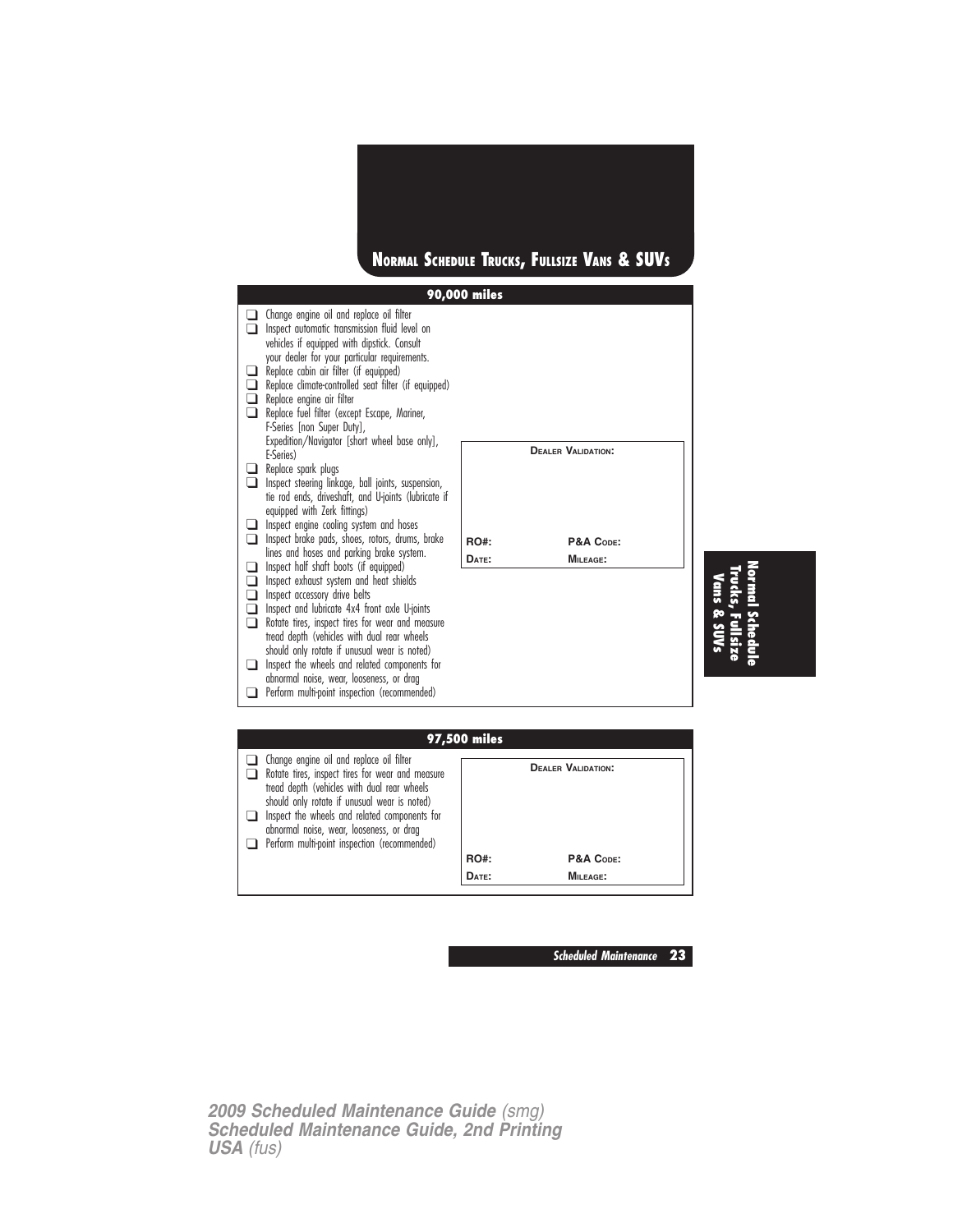## **NORMAL SCHEDULE TRUCKS, FULLSIZE VANS & SUVS**

|                         |                                                                                                                                                                                                                                                                                                                                                                                                                                    | 105,000 miles |                           |  |
|-------------------------|------------------------------------------------------------------------------------------------------------------------------------------------------------------------------------------------------------------------------------------------------------------------------------------------------------------------------------------------------------------------------------------------------------------------------------|---------------|---------------------------|--|
| $\sqcup$<br>⊔           | Change engine oil and replace oil filter<br>Change manual transmission fluid (except Escape)<br>Replace cabin air filter (if equipped)<br>Replace PCV valve on all light trucks under<br>6,000 lbs. Gross Vehicle Weight (GVW)<br>(except 3V engines)<br>Change rear axle fluid only on vehicles equipped<br>with DANA axles (see Special Operating<br>Conditions on page 42 and Exceptions on page<br>48)                         |               |                           |  |
| - 1<br>l 1              | Change Motorcraft Premium Gold Engine Coolant<br>(see Exceptions on page 48 and Premium Gold<br>Coolant Change Record on page 49)<br>Inspect steering linkage, ball joints, suspension,<br>tie rod ends, driveshaft, and U-joints (lubricate if<br>equipped with Zerk fittings)                                                                                                                                                    |               | <b>DEALER VALIDATION:</b> |  |
| ப<br>□                  | Inspect engine cooling system and hoses<br>Inspect brake pads, shoes, rotors, drums, brake                                                                                                                                                                                                                                                                                                                                         | RO#:          | P&A CODE:                 |  |
| □                       | lines and hoses and parking brake system.<br>Inspect half shaft boots (if equipped)                                                                                                                                                                                                                                                                                                                                                | DATE:         | <b>MILEAGE:</b>           |  |
| □<br>n<br>┚<br>n<br>l I | Inspect exhaust system and heat shields<br>Inspect automatic transmission fluid level (if<br>equipped with an underhood dipstick)<br>Inspect and lubricate 4x4 front axle U-joints<br>Rotate tires, inspect tires for wear and measure<br>tread depth (vehicles with dual rear wheels<br>should only rotate if unusual wear is noted)<br>Inspect the wheels and related components for<br>abnormal noise, wear, looseness, or drag |               |                           |  |
|                         | Perform multi-point inspection (recommended)                                                                                                                                                                                                                                                                                                                                                                                       |               |                           |  |
|                         |                                                                                                                                                                                                                                                                                                                                                                                                                                    |               |                           |  |
|                         |                                                                                                                                                                                                                                                                                                                                                                                                                                    | 112,500 miles |                           |  |
|                         | $\Box$ Change engine oil and replace oil filter                                                                                                                                                                                                                                                                                                                                                                                    |               |                           |  |

| 112,500 miles                                                                                                                                                                                                                                                                                                                            |             |                           |  |  |  |
|------------------------------------------------------------------------------------------------------------------------------------------------------------------------------------------------------------------------------------------------------------------------------------------------------------------------------------------|-------------|---------------------------|--|--|--|
| Change engine oil and replace oil filter<br>Rotate tires, inspect tires for wear and measure<br>tread depth (vehicles with dual rear wheels<br>should only rotate if unusual wear is noted)<br>Inspect the wheels and related components for<br>abnormal noise, wear, looseness, or drag<br>Perform multi-point inspection (recommended) |             | <b>DEALER VALIDATION:</b> |  |  |  |
|                                                                                                                                                                                                                                                                                                                                          | <b>RO#:</b> | P&A CODE:                 |  |  |  |
|                                                                                                                                                                                                                                                                                                                                          | DATE:       | MILEAGE:                  |  |  |  |
|                                                                                                                                                                                                                                                                                                                                          |             |                           |  |  |  |

**24 Scheduled Maintenance**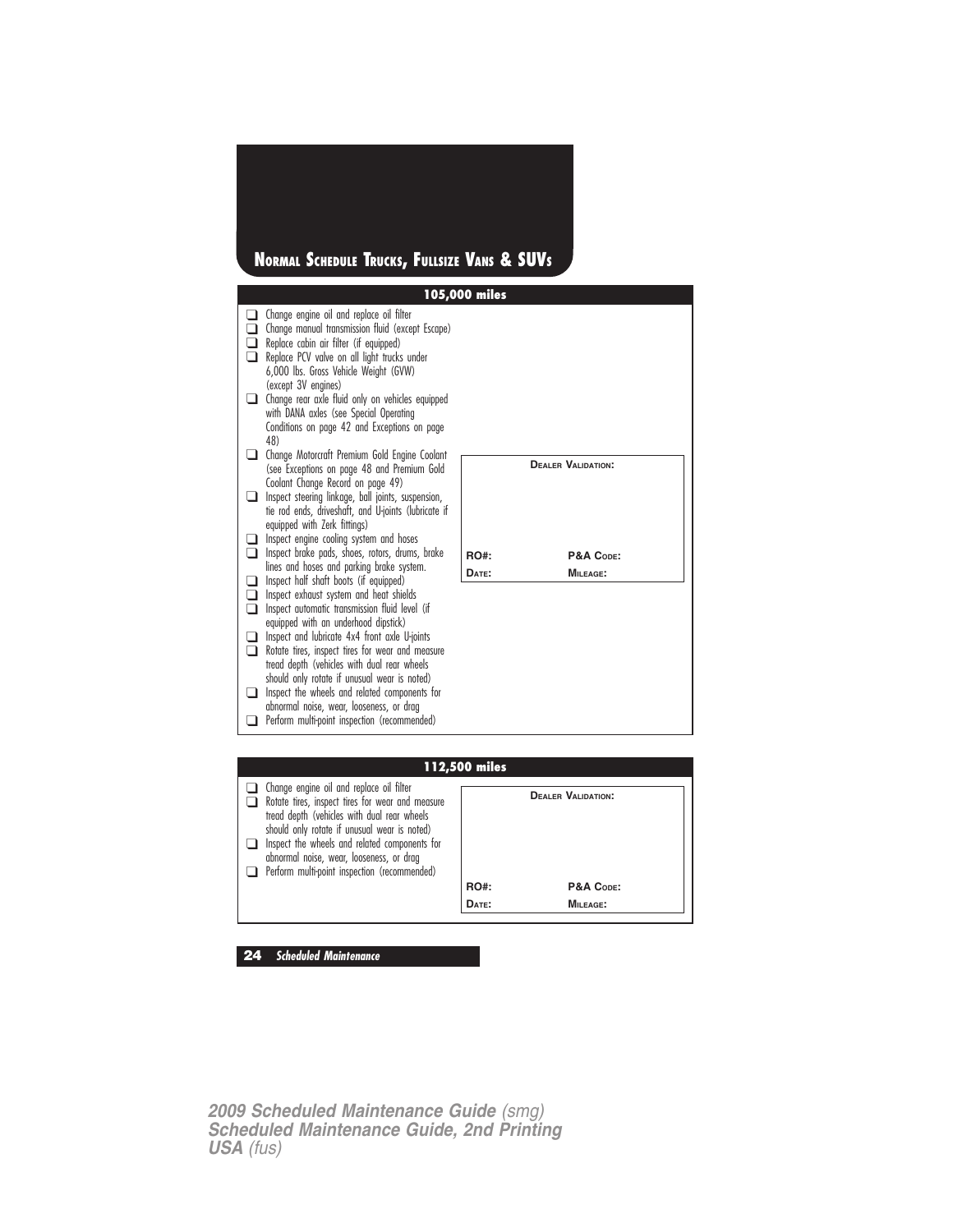

**Scheduled Maintenance 25**

**Normal**

**Trucks,**

**Fullsize**

**Schedule**

*2009 Scheduled Maintenance Guide (smg) Scheduled Maintenance Guide, 2nd Printing USA (fus)*

❑ Perform multi-point inspection (recommended)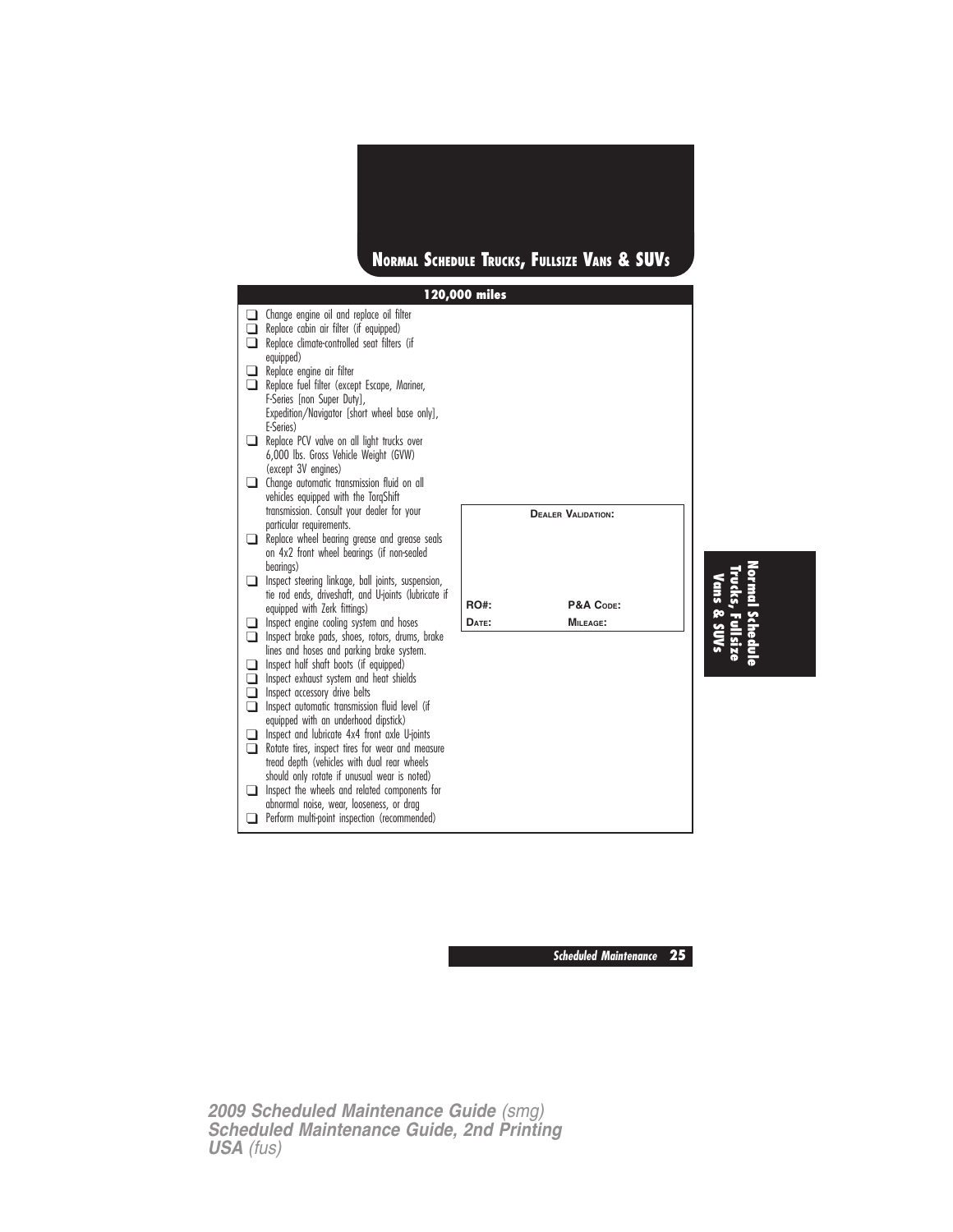## **NORMAL SCHEDULE TRUCKS, FULLSIZE VANS & SUVS**

| 127,500 miles                                                                                                                                                                                                                                                                                                                                   |             |                           |  |  |  |
|-------------------------------------------------------------------------------------------------------------------------------------------------------------------------------------------------------------------------------------------------------------------------------------------------------------------------------------------------|-------------|---------------------------|--|--|--|
| $\Box$ Change engine oil and replace oil filter<br>Rotate tires, inspect tires for wear and measure<br>tread depth (vehicles with dual rear wheels<br>should only rotate if unusual wear is noted)<br>Inspect the wheels and related components for<br>abnormal noise, wear, looseness, or drag<br>Perform multi-point inspection (recommended) |             | <b>DEALER VALIDATION:</b> |  |  |  |
|                                                                                                                                                                                                                                                                                                                                                 | <b>RO#:</b> | P&A CODE:                 |  |  |  |
|                                                                                                                                                                                                                                                                                                                                                 | DATE:       | <b>MILEAGE:</b>           |  |  |  |

|                                                                                                                                                                                                                                                                                | 135,000 miles |                           |
|--------------------------------------------------------------------------------------------------------------------------------------------------------------------------------------------------------------------------------------------------------------------------------|---------------|---------------------------|
| Change engine oil and replace oil filter<br>Replace cabin air filter (if equipped)<br>Inspect steering linkage, ball joints, suspension,<br>tie rod ends, driveshaft, and U-joints (lubricate if<br>equipped with Zerk fittings)                                               |               |                           |
| Inspect engine cooling system and hoses<br>Inspect brake pads, shoes, rotors, drums, brake<br>lines and hoses and parking brake system.<br>Inspect half shaft boots (if equipped)<br>Inspect exhaust system and heat shields<br>Inspect automatic transmission fluid level (if |               | <b>DEALER VALIDATION:</b> |
| equipped with an underhood dipstick)<br>Inspect and lubricate 4x4 front axle U-joints                                                                                                                                                                                          | <b>RO#:</b>   | P&A CODE:                 |
| Rotate tires, inspect tires for wear and measure                                                                                                                                                                                                                               | DATE:         | <b>MILEAGE:</b>           |
| tread depth (vehicles with dual rear wheels<br>should only rotate if unusual wear is noted)<br>Inspect the wheels and related components for<br>abnormal noise, wear, looseness, or drag<br>Perform multi-point inspection (recommended)                                       |               |                           |

**26 Scheduled Maintenance**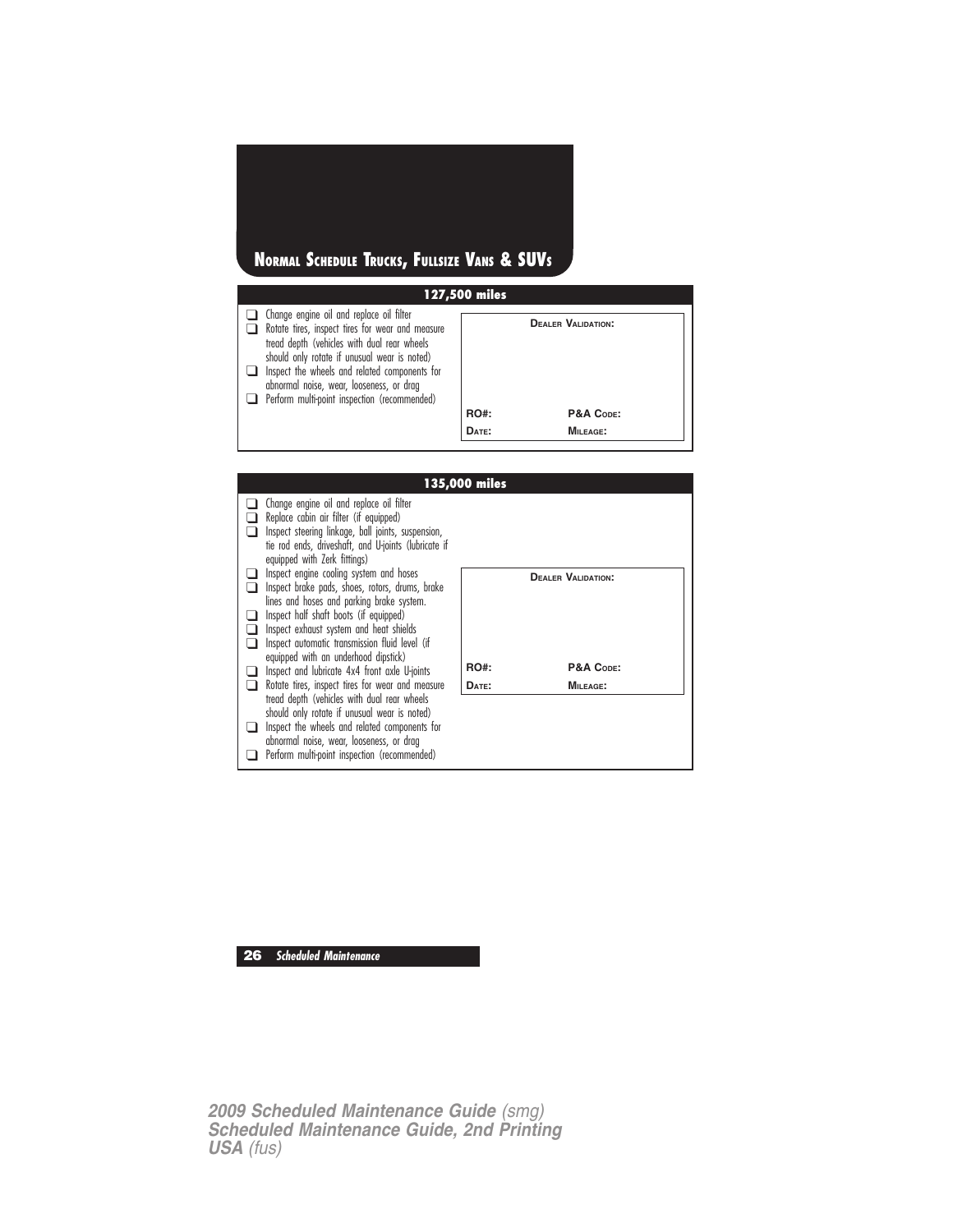

**DATE: MILEAGE:**

#### **Tires**

When your tires need to be replaced, consider visiting your Ford or Lincoln Mercury dealership for name-brand tires and people who know your vehicle. And if your Ford or Lincoln Mercury dealership sells the name-brand tire, they can also honor the tire manufacturer's warranty.



**NormalSchedule Trucks,Fullsize Vans&SUVs**

**Scheduled Maintenance 27**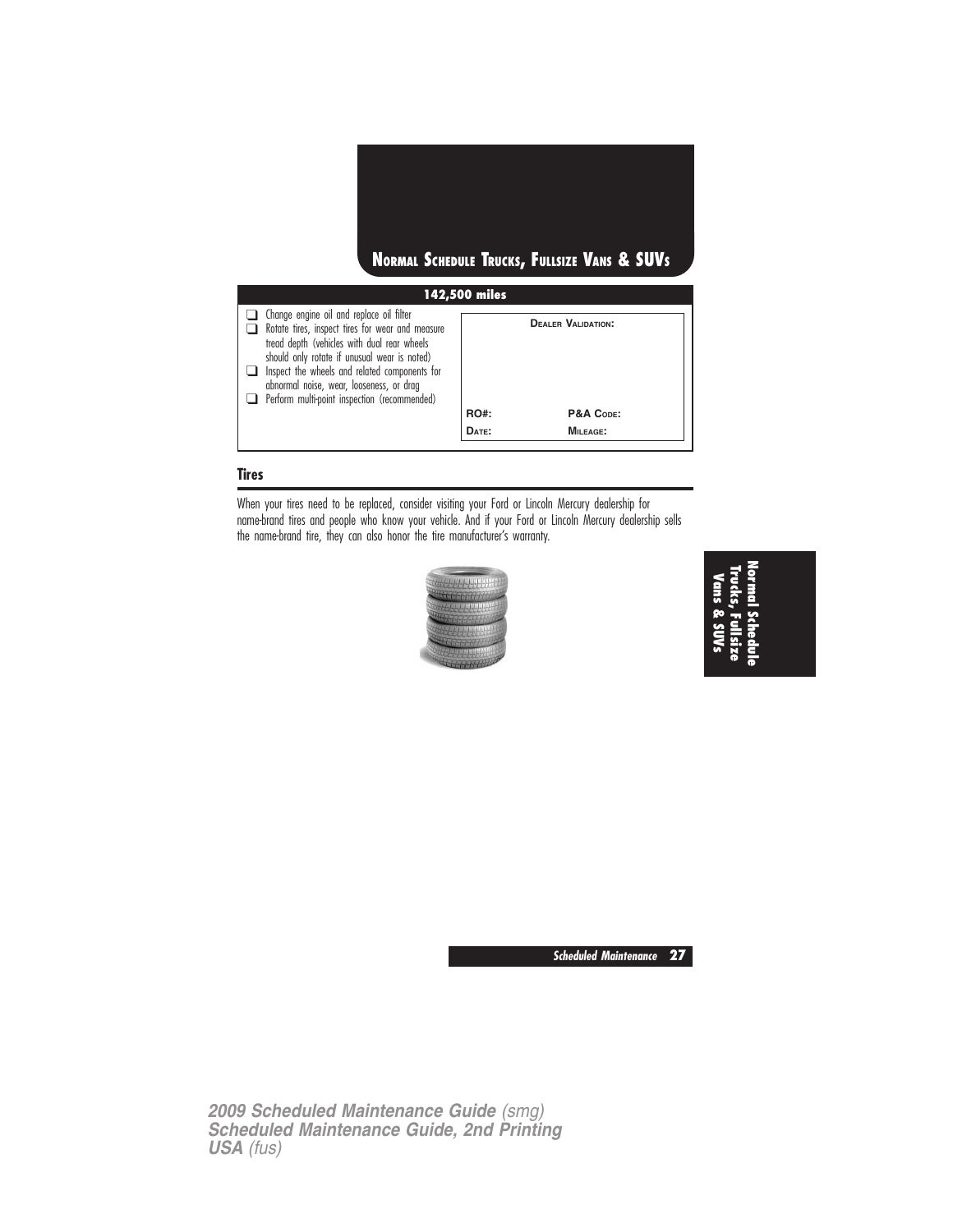## **NORMAL SCHEDULE TRUCKS, FULLSIZE VANS & SUVS**

|                                 |                                                                                                                                                                                                                                                                                                                                                                                                                                                                                                                                                                                                                                                          | 150,000 miles |                           |
|---------------------------------|----------------------------------------------------------------------------------------------------------------------------------------------------------------------------------------------------------------------------------------------------------------------------------------------------------------------------------------------------------------------------------------------------------------------------------------------------------------------------------------------------------------------------------------------------------------------------------------------------------------------------------------------------------|---------------|---------------------------|
| □                               | Change engine oil and replace oil filter<br>Change Motorcraft Premium Gold Engine Coolant<br>(see Exceptions on page 48 and Premium Gold                                                                                                                                                                                                                                                                                                                                                                                                                                                                                                                 |               |                           |
| ∣ 1<br>□<br>⊓<br>∣ 1            | Coolant Change Record on page 49)<br>Replace cabin air filter (if equipped)<br>Replace climate-controlled seat filter (if equipped)<br>Replace engine air filter<br>Replace fuel filter (except Escape, Mariner,<br>F-Series [non Super Duty],<br>Expedition/Navigator [short wheel base only],<br>E-Series)                                                                                                                                                                                                                                                                                                                                             |               |                           |
|                                 | $\Box$ Change automatic transmission fluid and filter<br>(filter not required on 6F35). (Except vehicles<br>equipped with the TorqShift transmission).                                                                                                                                                                                                                                                                                                                                                                                                                                                                                                   |               |                           |
| ⊔<br>□                          | Change manual transmission fluid (Escape)<br>Change rear axle lubricant on all rear wheel drive<br>(RWD) vehicles (see pages 42 and 48).                                                                                                                                                                                                                                                                                                                                                                                                                                                                                                                 |               | <b>DEALER VALIDATION:</b> |
| ப<br>□<br>□<br>❏                | Change transfer case fluid (4x4 only)<br>Change front differential fluid (4x4 only)<br>Replace wheel bearings (if non-sealed bearings)<br>Replace accessory drive belt(s) if not                                                                                                                                                                                                                                                                                                                                                                                                                                                                         |               |                           |
|                                 | replaced in the last 100,000 miles (160,000 km)                                                                                                                                                                                                                                                                                                                                                                                                                                                                                                                                                                                                          | <b>RO#:</b>   | P&A CODE:                 |
| $\blacksquare$                  | Inspect steering linkage, ball joints, suspension, tie<br>rod ends, driveshaft, and U-joints (lubricate if                                                                                                                                                                                                                                                                                                                                                                                                                                                                                                                                               | DATE:         | <b>MILEAGE:</b>           |
| ப<br>▢<br>□<br>□<br>□<br>□<br>□ | equipped with Zerk fittings)<br>Inspect engine cooling system and hoses<br>Inspect brake pads, shoes, rotors, drums, brake<br>lines and hoses and parking brake system.<br>Inspect half shaft boots (if equipped)<br>Inspect exhaust system and heat shields<br>Inspect PCV valve for flow (3V engines)<br>Inspect and lubricate 4x4 front axle U-joints<br>Rotate tires, inspect tires for wear and measure<br>tread depth (vehicles with dual rear wheels<br>should only rotate if unusual wear is noted)<br>Inspect the wheels and related components for<br>abnormal noise, wear, looseness, or drag<br>Perform multi-point inspection (recommended) |               |                           |

## **28 Scheduled Maintenance**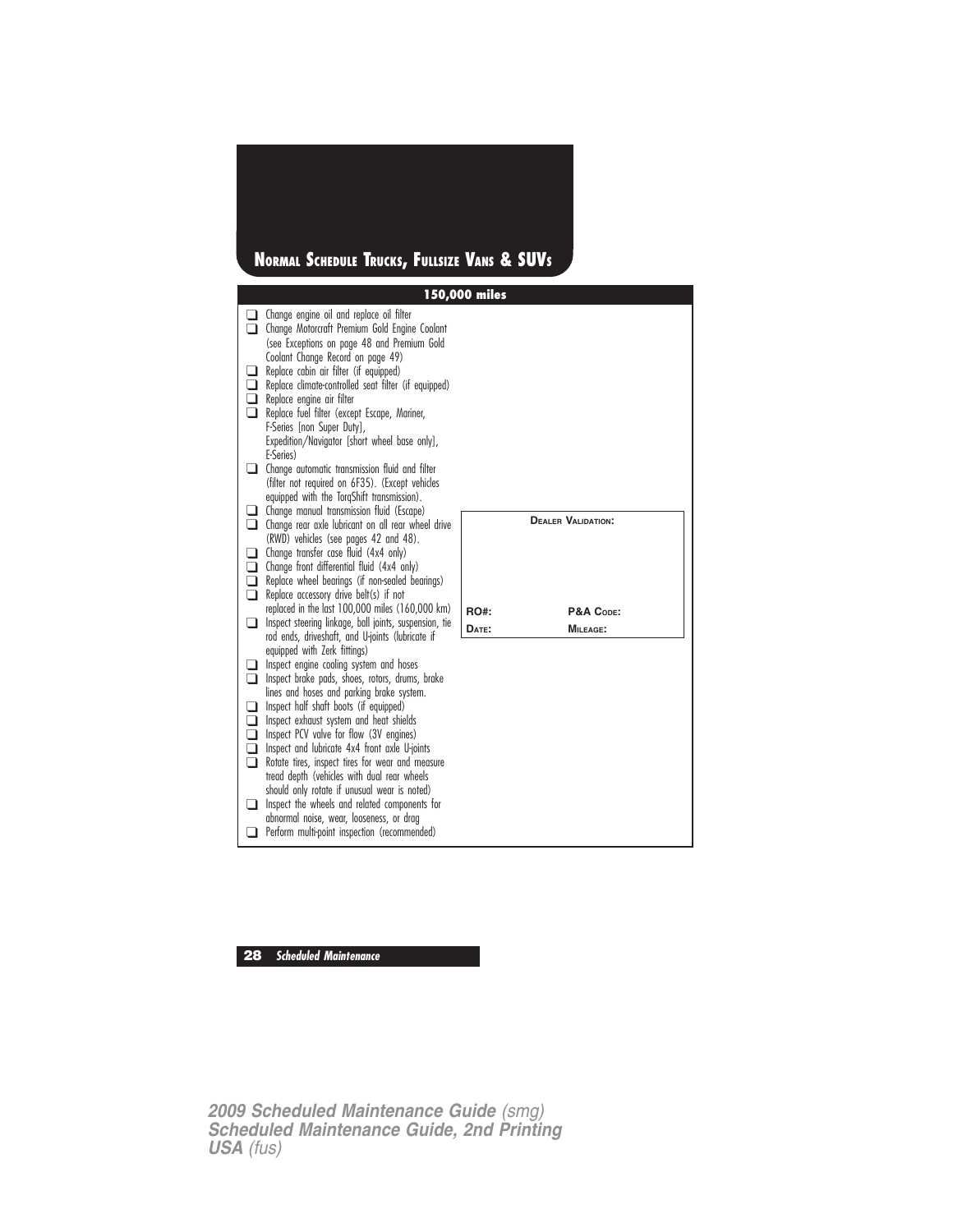

#### **Brakes**

Technicians at your Ford or Lincoln Mercury dealer can install the right brake parts for your vehicle. Ford Original Equipment and Motorcraft replacement brake pads, shoes, rotors, and drums meet the stringent standards of Ford Motor Company engineers.

In addition, all Ford Original Equipment replacement brake pads, shoes, rotors, and drums are vehicle tested for durability and noise suppression while being Federal Motor Vehicle Safety Standard (FMVSS) compliant. The right brake parts and repair work are essential to ensure your brake system operates as it should.



| <b>7,500 miles</b>                                                                                                                                                                                                                                       |             |                           |                |
|----------------------------------------------------------------------------------------------------------------------------------------------------------------------------------------------------------------------------------------------------------|-------------|---------------------------|----------------|
| Change engine oil and replace oil filter<br>Rotate tires, inspect tires for wear and measure<br>tread depth<br>Inspect the wheels and related components for<br>abnormal noise, wear, looseness, or drag<br>Perform multi-point inspection (recommended) |             | <b>DEALER VALIDATION:</b> | Normal<br>Cars |
|                                                                                                                                                                                                                                                          | <b>RO#:</b> | P&A CODE:                 |                |
|                                                                                                                                                                                                                                                          | DATE:       | <b>MILEAGE:</b>           | edule          |

**Scheduled Maintenance 29**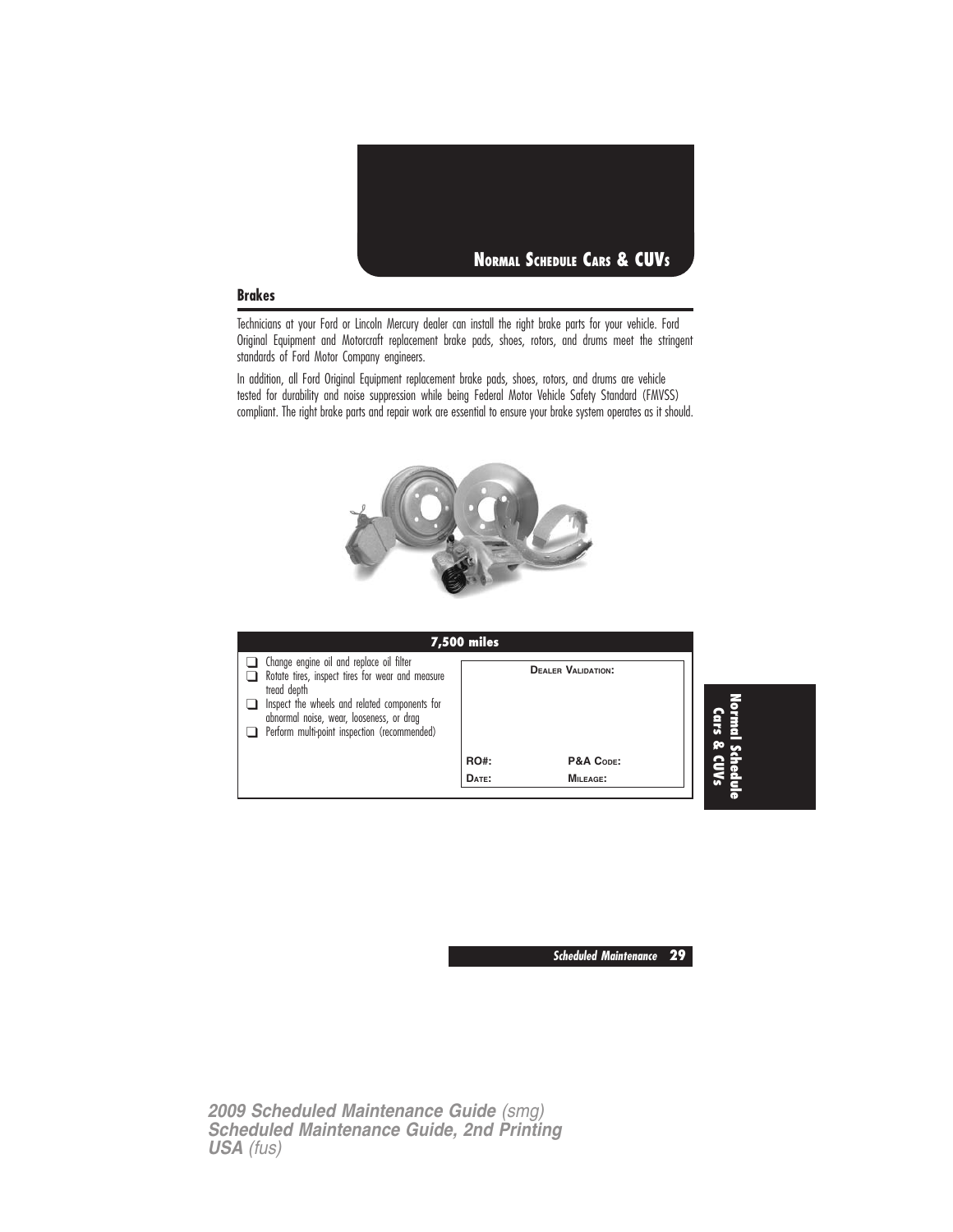

#### **Tires**

When your tires need to be replaced, consider visiting your Ford or Lincoln Mercury dealership for name-brand tires and people who know your vehicle. And if your Ford or Lincoln Mercury dealership sells the name-brand tire, they can also honor the tire manufacturer's warranty.



**30 Scheduled Maintenance**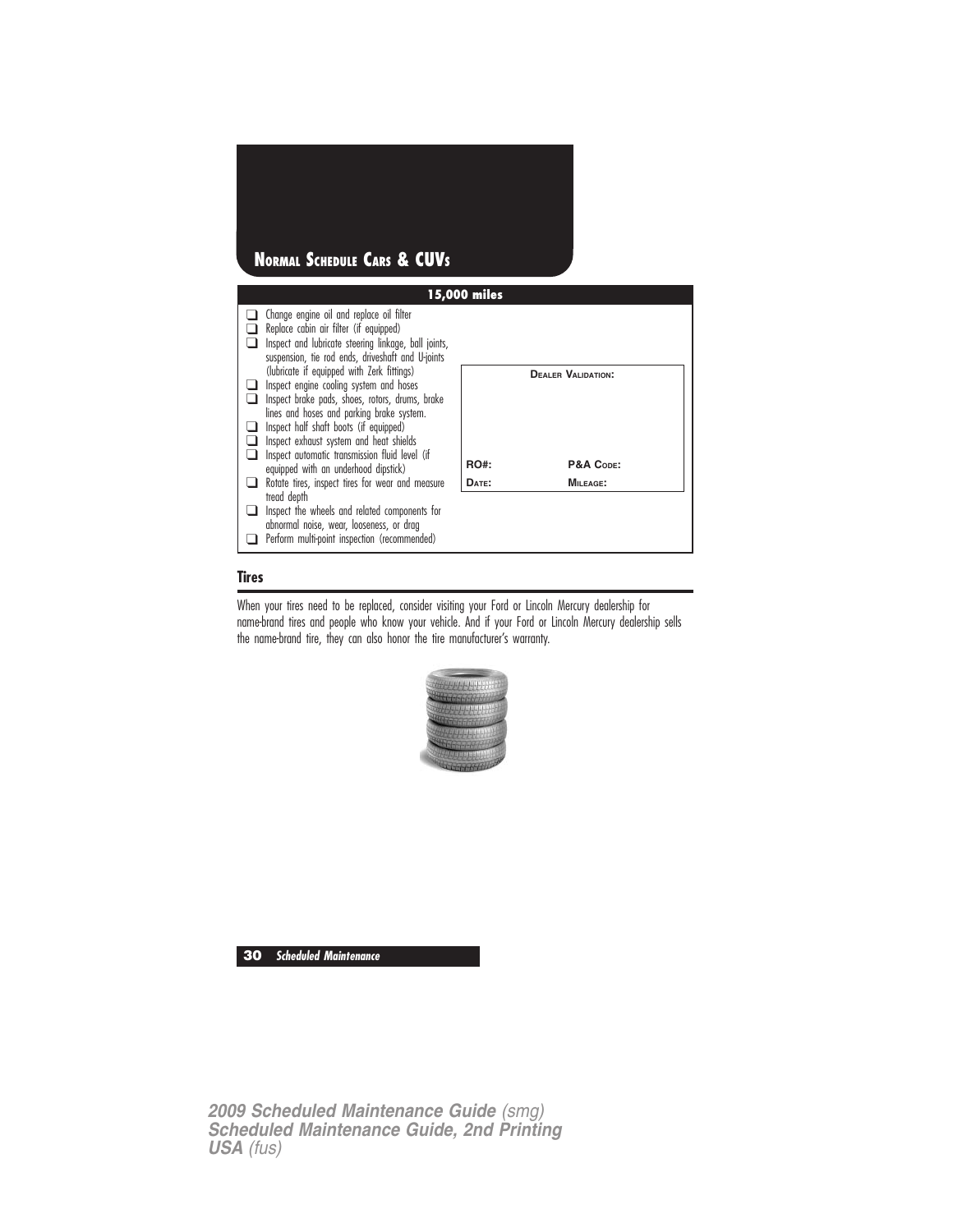## **NORMAL SCHEDULE CARS & CUVS**

### **22,500 miles**

| Change engine oil and replace oil filter<br>Rotate tires, inspect tires for wear and measure<br>tread depth<br>$\Box$ Inspect the wheels and related components for<br>abnormal noise, wear, looseness, or drag<br>Perform multi-point inspection (recommended) |                      | <b>DEALER VALIDATION:</b> |
|-----------------------------------------------------------------------------------------------------------------------------------------------------------------------------------------------------------------------------------------------------------------|----------------------|---------------------------|
|                                                                                                                                                                                                                                                                 | <b>RO#:</b><br>DATE: | P&A CODE:<br>$MII$ FAGE:  |

|                                                                               | <b>30,000 miles</b> |                           |  |
|-------------------------------------------------------------------------------|---------------------|---------------------------|--|
| Change engine oil and replace oil filter                                      |                     |                           |  |
| Replace cabin air filter (if equipped)                                        |                     |                           |  |
| Replace climate-controlled seat filter (if equipped)                          |                     |                           |  |
| Replace engine air filter (except Focus with                                  |                     |                           |  |
| PZEV engine)<br>Replace fuel filter (Crown Victoria, Grand                    |                     |                           |  |
| Marquis, Town Car and Mustang)                                                |                     |                           |  |
| Inspect and lubricate steering linkage, ball joints,                          |                     | <b>DEALER VALIDATION:</b> |  |
| suspension, tie rod ends, driveshaft and U-joints                             |                     |                           |  |
| (lubricate if equipped with Zerk fittings)                                    |                     |                           |  |
| Inspect engine cooling system and hoses                                       |                     |                           |  |
| Inspect brake pads, shoes, rotors, drums, brake                               |                     |                           |  |
| lines and hoses and parking brake system.                                     |                     |                           |  |
| Inspect half shaft boots (if equipped)                                        | <b>RO#:</b>         | P&A CODE:                 |  |
| Inspect exhaust system and heat shields                                       | DATE:               | <b>MILEAGE:</b>           |  |
| Inspect transmission fluid level (if equipped with<br>an underhood dipstick). |                     |                           |  |
| Rotate tires, inspect tires for wear and measure                              |                     |                           |  |
| tread depth                                                                   |                     |                           |  |
| Inspect the wheels and related components for                                 |                     |                           |  |
| abnormal noise, wear, looseness, or drag                                      |                     |                           |  |
| Perform multi-point inspection (recommended)                                  |                     |                           |  |

**Scheduled Maintenance 31**

**Normal Schedule Cars & CUVs**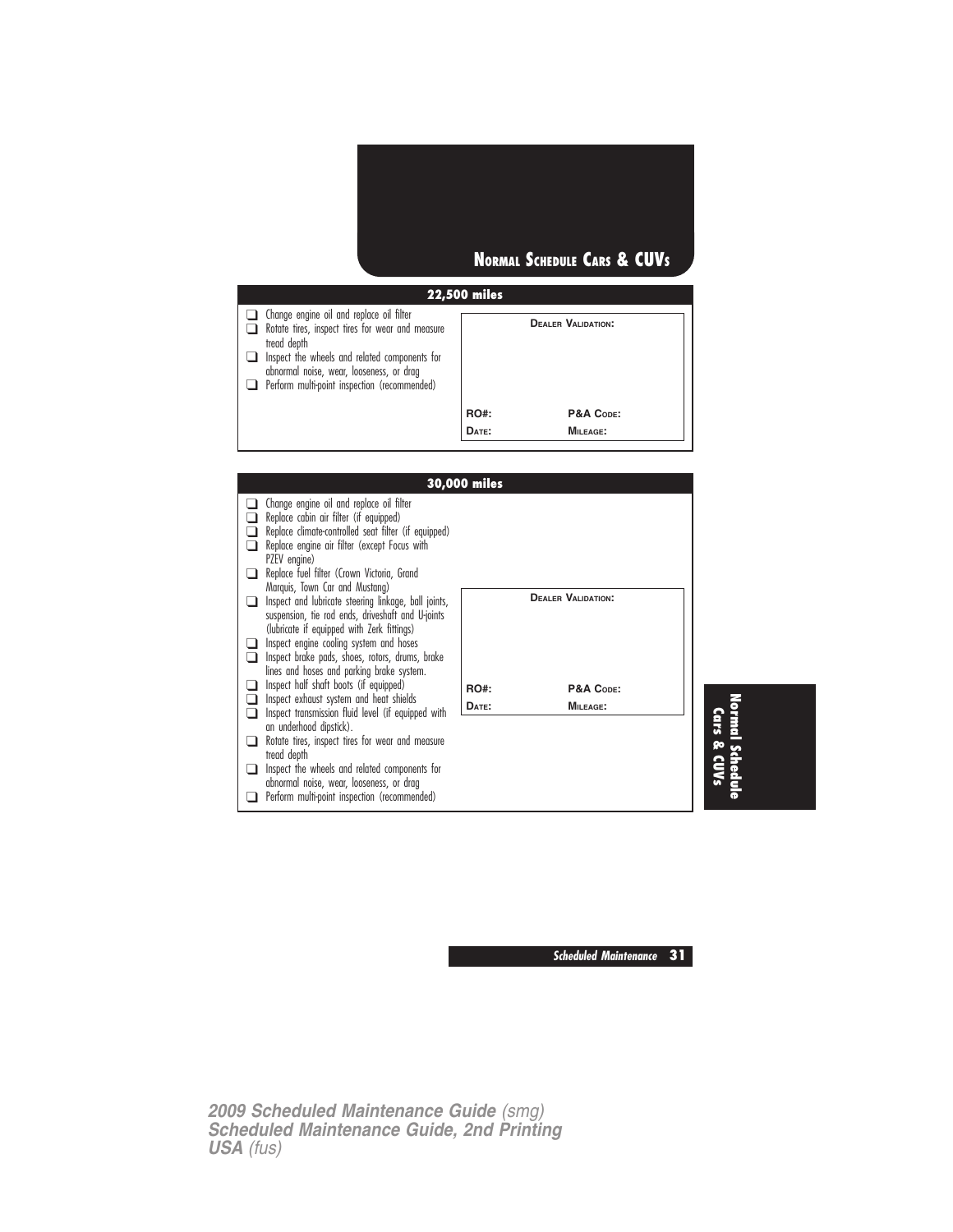## **NORMAL SCHEDULE CARS & CUVS**

|        | 37,500 miles                                                                                                                                     |       |                           |  |  |  |
|--------|--------------------------------------------------------------------------------------------------------------------------------------------------|-------|---------------------------|--|--|--|
| $\Box$ | $\Box$ Change engine oil and replace oil filter<br>Rotate tires, inspect tires for wear and measure<br>tread depth                               |       | <b>DEALER VALIDATION:</b> |  |  |  |
|        | $\Box$ Inspect the wheels and related components for<br>abnormal noise, wear, looseness, or drag<br>Perform multi-point inspection (recommended) |       |                           |  |  |  |
|        |                                                                                                                                                  | RO#:  | P&A CODE:                 |  |  |  |
|        |                                                                                                                                                  | DATE: | MILEAGE:                  |  |  |  |



#### **32 Scheduled Maintenance**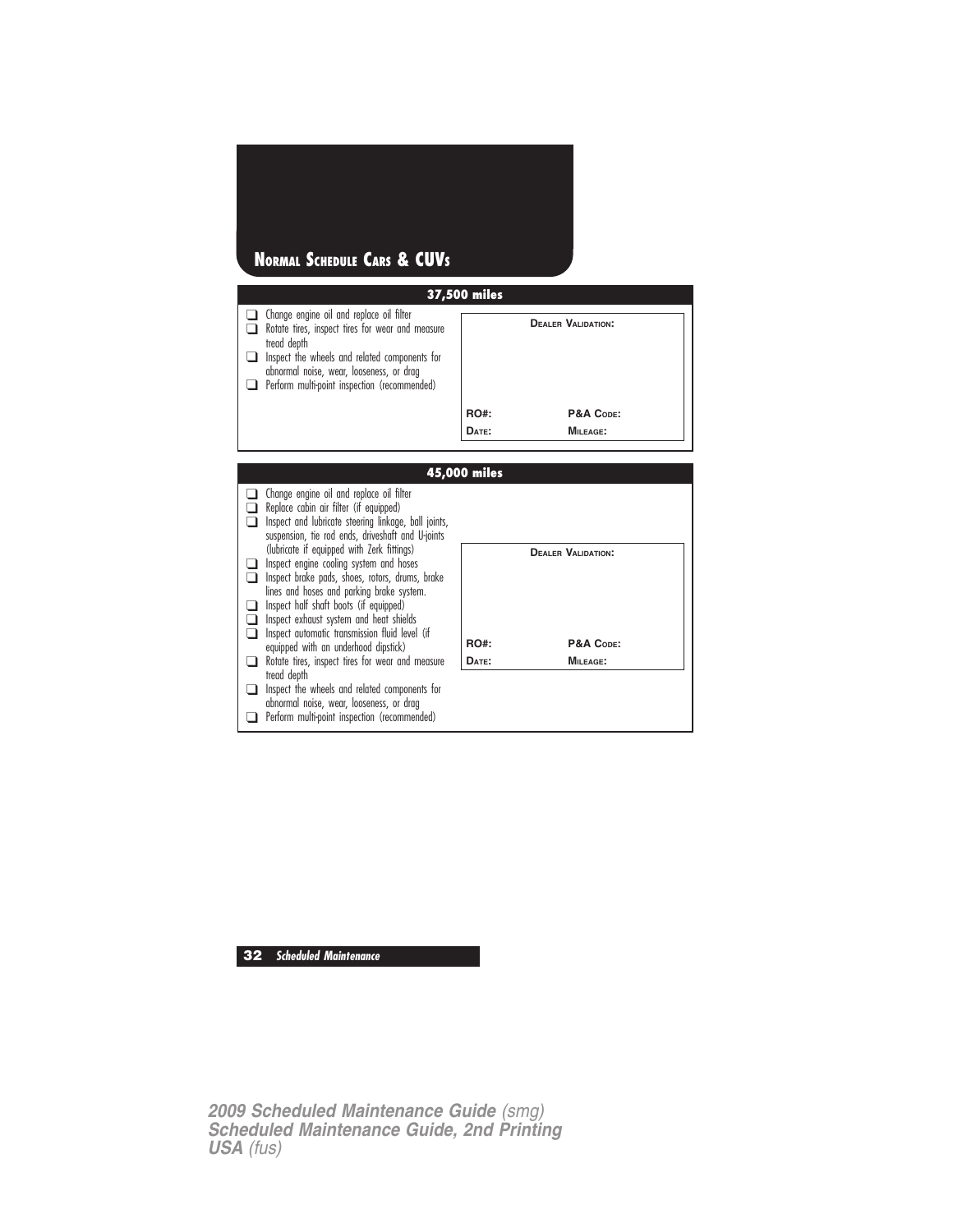

#### **Batteries**

The technicians at your Ford and Lincoln Mercury dealership can determine the health of your vehicle's battery during any service visit. The Motorcraft Tested Tough Max Series with its "long-life" design outlasted other long-life batteries by up to 200%. That's one reason why we stand behind this battery with a national 3 year, free-replacement and prorated-cost thereafter up to 100 months with unlimited mileage. Should your battery need to be replaced, consider any one of the batteries that bear the Motorcraft name.



| <b>52,500 miles</b>                                                                                                                                                                                                                                      |                      |                           |  |  |  |
|----------------------------------------------------------------------------------------------------------------------------------------------------------------------------------------------------------------------------------------------------------|----------------------|---------------------------|--|--|--|
| Change engine oil and replace oil filter<br>Rotate tires, inspect tires for wear and measure<br>tread depth<br>Inspect the wheels and related components for<br>abnormal noise, wear, looseness, or drag<br>Perform multi-point inspection (recommended) |                      | <b>DEALER VALIDATION:</b> |  |  |  |
|                                                                                                                                                                                                                                                          | <b>RO#:</b><br>DATE: | P&A CODE:<br>MILEAGE:     |  |  |  |



**Scheduled Maintenance 33**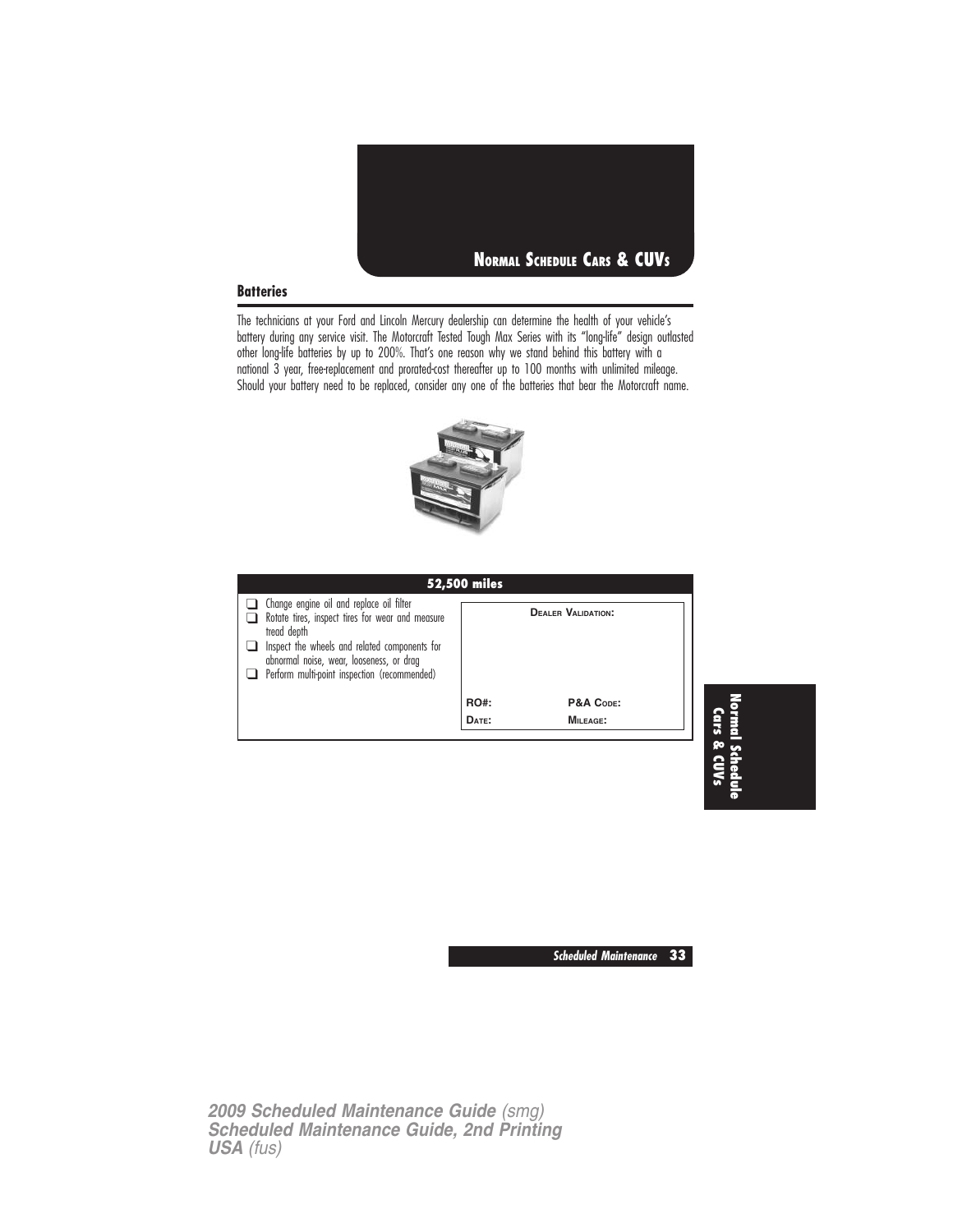## **NORMAL SCHEDULE CARS & CUVS**

|                |                                                                                                                                                                                                                                                                                                                                      | 60,000 miles |                           |
|----------------|--------------------------------------------------------------------------------------------------------------------------------------------------------------------------------------------------------------------------------------------------------------------------------------------------------------------------------------|--------------|---------------------------|
|                | Change engine oil and replace oil filter<br>Replace climate-controlled seat filter (if equipped)<br>Replace cabin air filter (if equipped)<br>Replace engine air filter (except Focus with PZEV<br>engine)<br>Replace fuel filter (Crown Victoria, Grand                                                                             |              |                           |
| $\blacksquare$ | Marquis, Town Car and Mustang)<br>Inspect and lubricate steering linkage, ball joints,<br>suspension, tie rod ends, driveshaft and U-joints<br>(lubricate if equipped with Zerk fittings)<br>Inspect engine cooling system and hoses<br>Inspect brake pads, shoes, rotors, drums, brake<br>lines and hoses and parking brake system. |              | <b>DEALER VALIDATION:</b> |
|                | Inspect half shaft boots (if equipped)                                                                                                                                                                                                                                                                                               | RO#:         | P&A CODE:                 |
|                | Inspect exhaust system and heat shields<br>Inspect transmission fluid level (if equipped with                                                                                                                                                                                                                                        | DATE:        | MILEAGE:                  |
|                | an underhood dipstick).                                                                                                                                                                                                                                                                                                              |              |                           |
|                | Rotate tires, inspect tires for wear and measure<br>tread depth                                                                                                                                                                                                                                                                      |              |                           |
|                | Inspect the wheels and related components for                                                                                                                                                                                                                                                                                        |              |                           |
|                | abnormal noise, wear, looseness, or drag<br>Perform multi-point inspection (recommended)                                                                                                                                                                                                                                             |              |                           |
|                |                                                                                                                                                                                                                                                                                                                                      |              |                           |
|                |                                                                                                                                                                                                                                                                                                                                      | 67,500 miles |                           |

|   |                                                                                                                                                  | 97 IV VY 1111 VY     |                              |
|---|--------------------------------------------------------------------------------------------------------------------------------------------------|----------------------|------------------------------|
| n | $\Box$ Change engine oil and replace oil filter<br>Rotate tires, inspect tires for wear and measure<br>tread depth                               |                      | <b>DEALER VALIDATION:</b>    |
|   | $\Box$ Inspect the wheels and related components for<br>abnormal noise, wear, looseness, or drag<br>Perform multi-point inspection (recommended) |                      |                              |
|   |                                                                                                                                                  | <b>RO#:</b><br>DATE: | P&A CODE:<br><b>MILEAGE:</b> |

## **34 Scheduled Maintenance**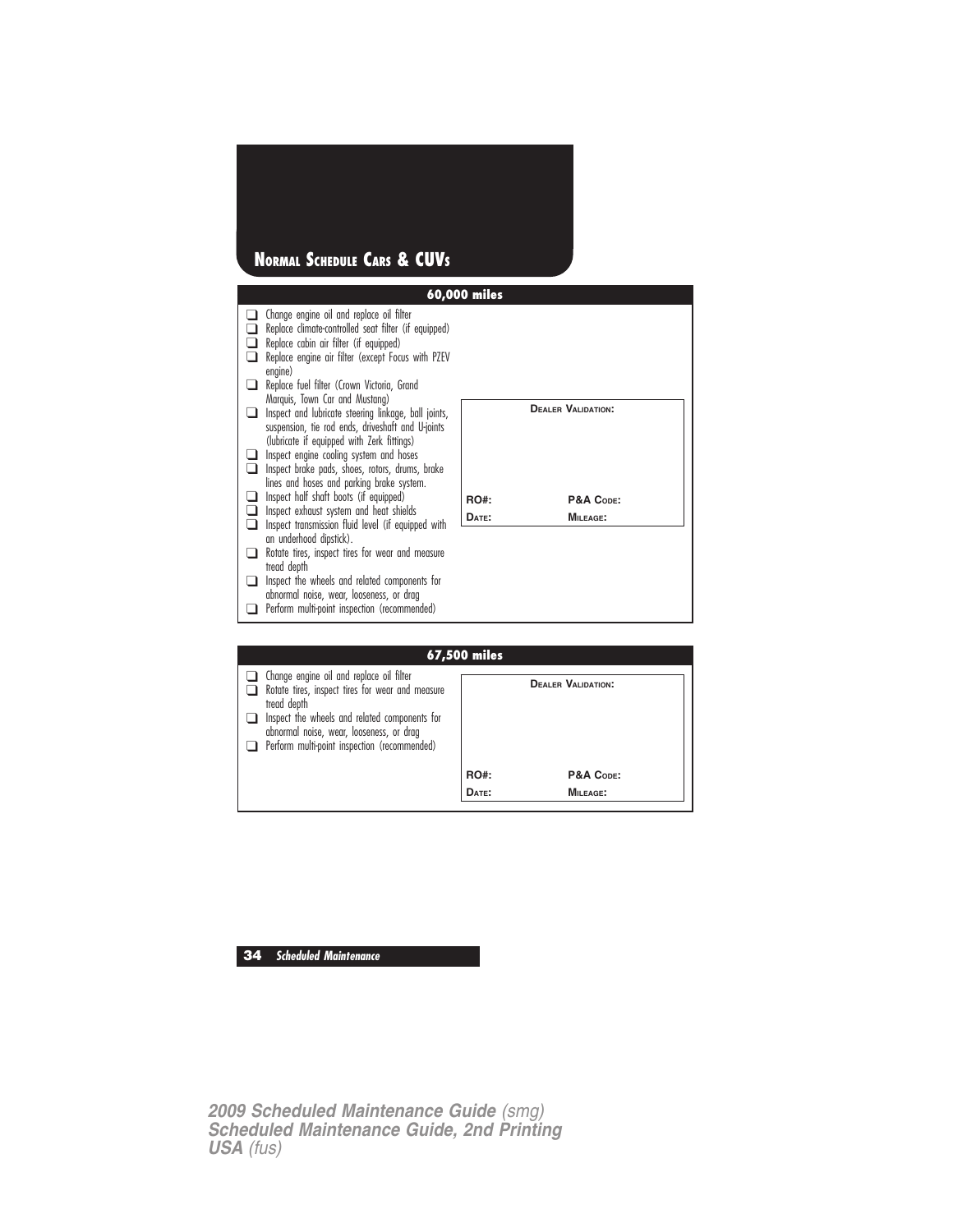



**DATE: MILEAGE:**

**Normal Schedule Cars & CUVs**

**Scheduled Maintenance 35**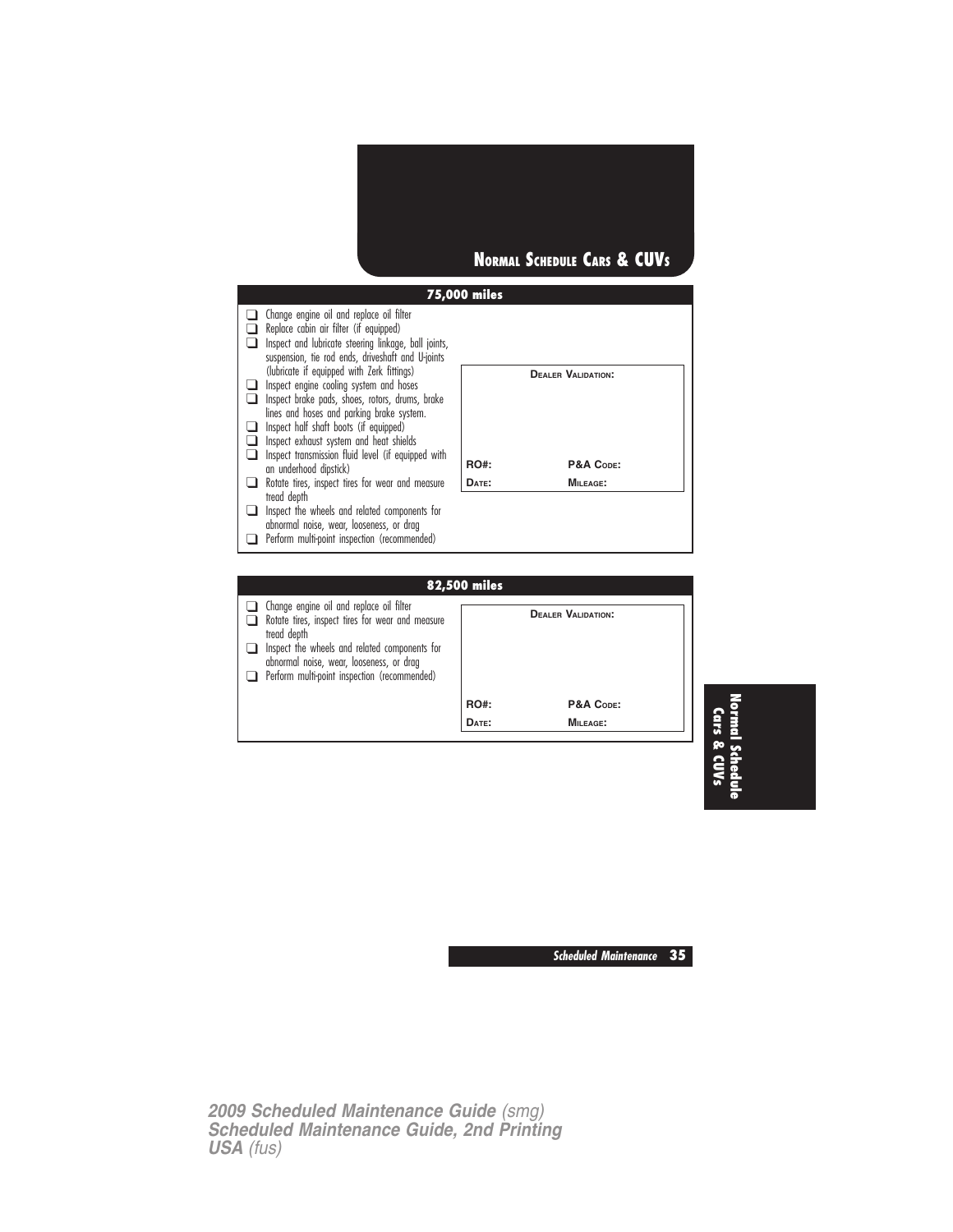## **NORMAL SCHEDULE CARS & CUVS**

|                |                                                                                                                                                                  | 90,000 miles |                           |
|----------------|------------------------------------------------------------------------------------------------------------------------------------------------------------------|--------------|---------------------------|
|                | Change engine oil and replace oil filter<br>Replace climate-controlled seat filter (if equipped)<br>Replace engine air filter (except Focus with<br>PZEV engine) |              |                           |
| ∣ 1<br>n       | Replace cabin air filter (if equipped)<br>Replace fuel filter (Crown Victoria, Grand<br>Marquis, Town Car and Mustang)<br>Replace spark plugs                    |              |                           |
|                | Inspect and lubricate steering linkage, ball joints,<br>suspension, tie rod ends, driveshaft and U-joints<br>(lubricate if equipped with Zerk fittings)          |              | <b>DEALER VALIDATION:</b> |
| $\blacksquare$ | Inspect engine cooling system and hoses<br>Inspect brake pads, shoes, rotors, drums, brake<br>lines and hoses and parking brake system.                          |              |                           |
|                | Inspect half shaft boots (if equipped)                                                                                                                           | <b>RO#:</b>  | P&A CODE:                 |
|                | Inspect exhaust system and heat shields<br>Inspect drive belt(s)                                                                                                 | DATE:        | MILEAGE:                  |
|                | Inspect transmission fluid level (if equipped with<br>an underhood dipstick).                                                                                    |              |                           |
|                | Rotate tires, inspect tires for wear and measure                                                                                                                 |              |                           |
|                | tread depth                                                                                                                                                      |              |                           |
|                | Inspect the wheels and related components for<br>abnormal noise, wear, looseness, or drag                                                                        |              |                           |
|                | Perform multi-point inspection (recommended)                                                                                                                     |              |                           |
|                |                                                                                                                                                                  |              |                           |

| 97,500 miles                                                                                                                                                                                                                                             |             |                           |
|----------------------------------------------------------------------------------------------------------------------------------------------------------------------------------------------------------------------------------------------------------|-------------|---------------------------|
| Change engine oil and replace oil filter<br>Rotate tires, inspect tires for wear and measure<br>tread depth<br>Inspect the wheels and related components for<br>abnormal noise, wear, looseness, or drag<br>Perform multi-point inspection (recommended) |             | <b>DEALER VALIDATION:</b> |
|                                                                                                                                                                                                                                                          | <b>RO#:</b> | P&A CODE:                 |
|                                                                                                                                                                                                                                                          | DATE:       | MILEAGE:                  |

## **36 Scheduled Maintenance**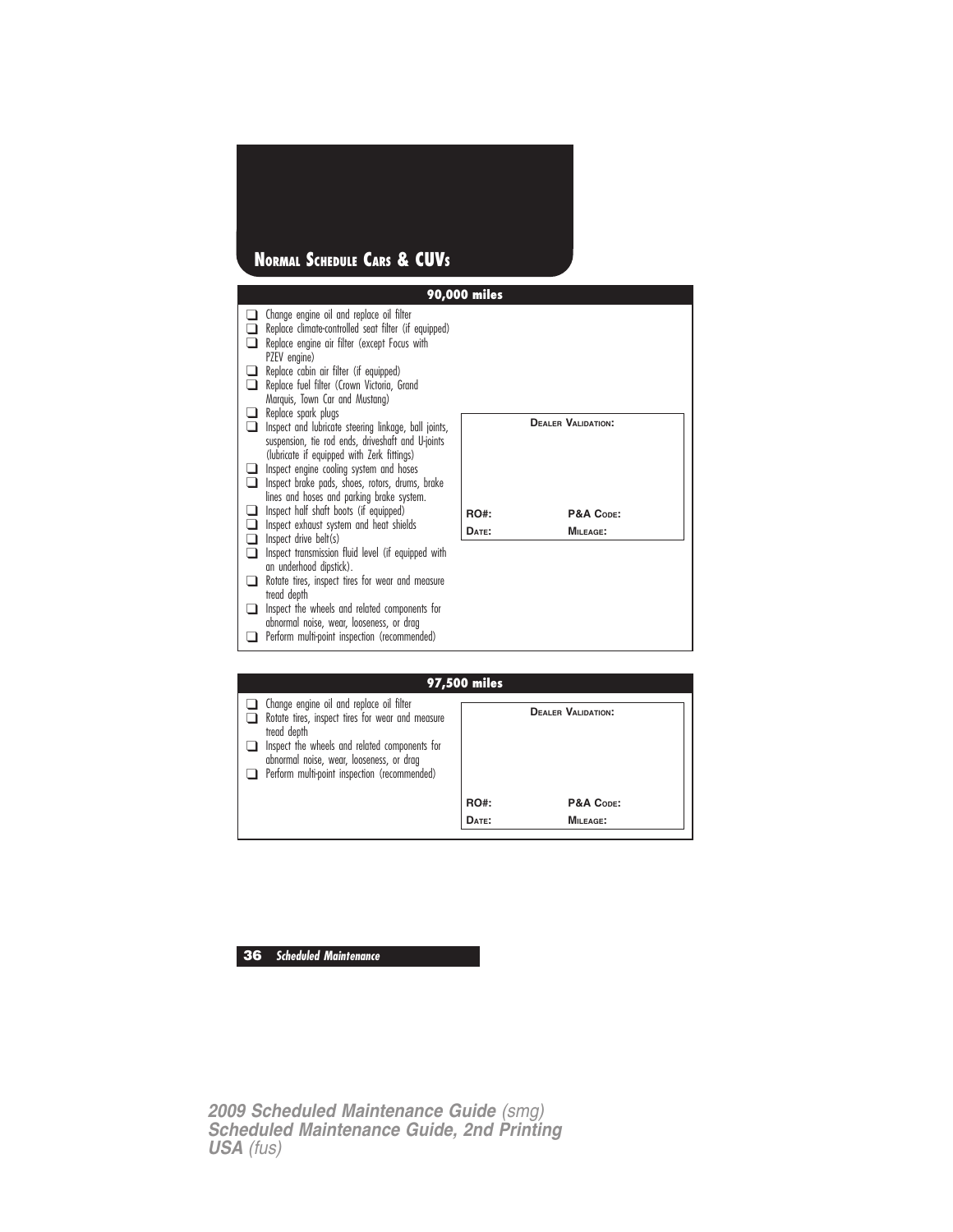

| □<br>⊔<br>$\Box$<br>❏<br>❏<br>❏ | $\Box$ Change engine oil and replace oil filter<br>Change Motorcraft Premium Gold Engine Coolant<br>(see Exceptions on page 48 and Premium Gold<br>Coolant Change Record on page 49)<br>Replace cabin air filter (if equipped)<br>Replace PCV valve (except 3V engines)<br>Inspect and lubricate steering linkage, ball joints,<br>suspension, tie rod ends, driveshaft and U-joints<br>(lubricate if equipped with Zerk fittings)<br>Inspect engine cooling system and hoses<br>Inspect brake pads, shoes, rotors, drums, brake<br>lines and hoses and parking brake system. |               | <b>DEALER VALIDATION:</b>            |
|---------------------------------|-------------------------------------------------------------------------------------------------------------------------------------------------------------------------------------------------------------------------------------------------------------------------------------------------------------------------------------------------------------------------------------------------------------------------------------------------------------------------------------------------------------------------------------------------------------------------------|---------------|--------------------------------------|
| ❏<br>$\Box$                     | Inspect half shaft boots (if equipped)<br>Inspect exhaust system and heat shields                                                                                                                                                                                                                                                                                                                                                                                                                                                                                             | <b>RO#:</b>   | P&A CODE:                            |
| ❏                               | Inspect transmission fluid level (if equipped with<br>an underhood dipstick)                                                                                                                                                                                                                                                                                                                                                                                                                                                                                                  | DATE:         | <b>MILEAGE:</b>                      |
| ❏                               | Rotate tires, inspect tires for wear and measure<br>tread depth                                                                                                                                                                                                                                                                                                                                                                                                                                                                                                               |               |                                      |
| $\Box$                          | Inspect the wheels and related components for<br>abnormal noise, wear, looseness, or drag                                                                                                                                                                                                                                                                                                                                                                                                                                                                                     |               |                                      |
| l 1                             | Perform multi-point inspection (recommended)                                                                                                                                                                                                                                                                                                                                                                                                                                                                                                                                  |               |                                      |
|                                 |                                                                                                                                                                                                                                                                                                                                                                                                                                                                                                                                                                               |               |                                      |
|                                 |                                                                                                                                                                                                                                                                                                                                                                                                                                                                                                                                                                               | 112,500 miles |                                      |
| n.                              | Change engine oil and replace oil filter                                                                                                                                                                                                                                                                                                                                                                                                                                                                                                                                      |               | $D_{\text{max}}$ on $M_{\text{max}}$ |

|                                                                                                                                           | 112,500 miles |                           |              |
|-------------------------------------------------------------------------------------------------------------------------------------------|---------------|---------------------------|--------------|
| Change engine oil and replace oil filter<br>Rotate tires, inspect tires for wear and measure<br>tread depth                               |               | <b>DEALER VALIDATION:</b> |              |
| Inspect the wheels and related components for<br>abnormal noise, wear, looseness, or drag<br>Perform multi-point inspection (recommended) |               |                           | <b>GIFS</b>  |
|                                                                                                                                           | <b>RO#:</b>   | P&A CODE:                 | <b>go</b>    |
|                                                                                                                                           | DATE:         | <b>MILEAGE:</b>           | <b>CIUVs</b> |
|                                                                                                                                           |               |                           |              |

**Scheduled Maintenance 37**

**Normal Schedule**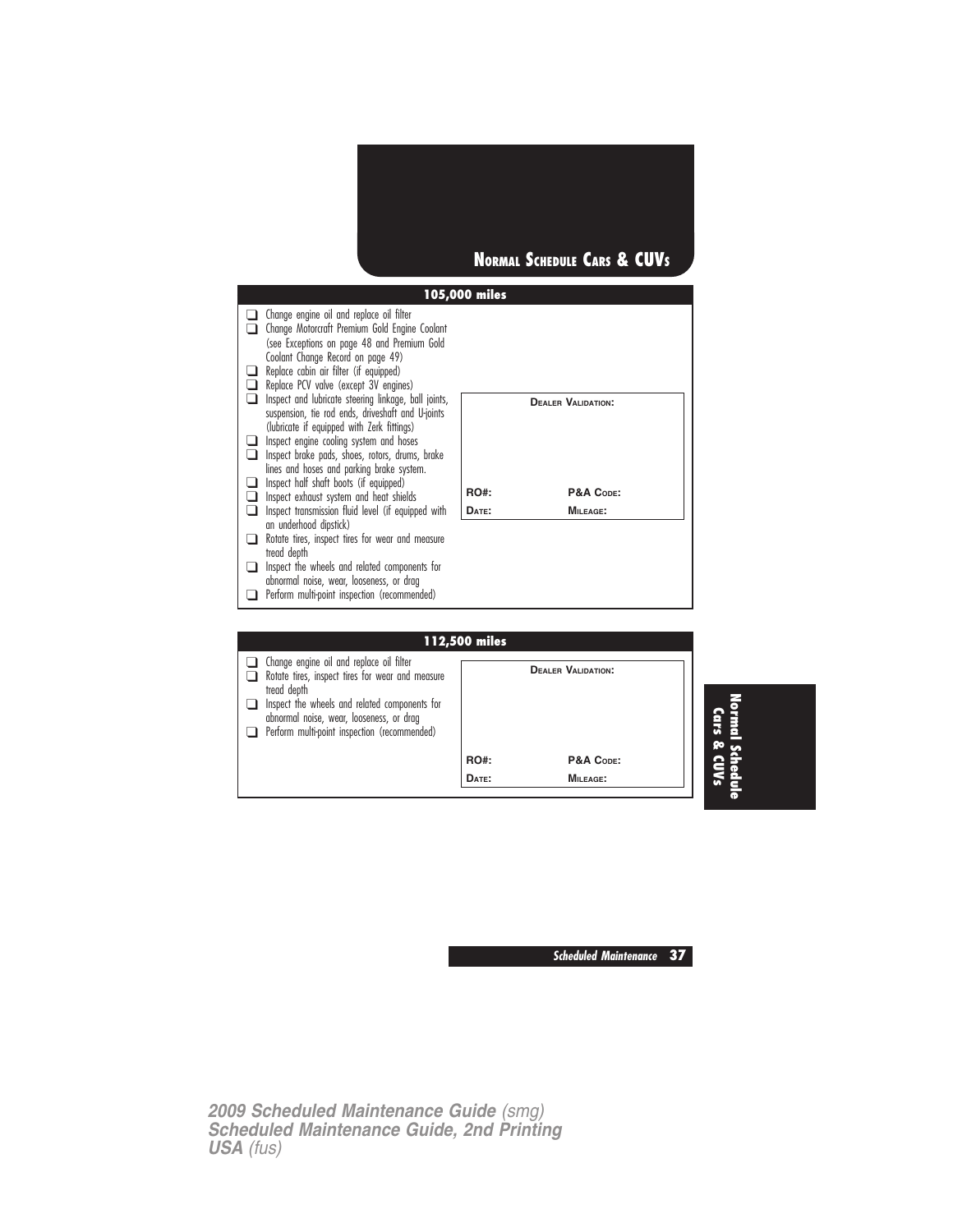## **NORMAL SCHEDULE CARS & CUVS**

|   |                                                                                                                                                                                                            | 120,000 miles |                           |
|---|------------------------------------------------------------------------------------------------------------------------------------------------------------------------------------------------------------|---------------|---------------------------|
|   | Change engine oil and replace oil filter<br>Replace climate-controlled seat filter (if equipped)<br>Replace engine air filter (except Focus with<br>PZEV engine)<br>Replace cabin air filter (if equipped) |               |                           |
|   | Replace fuel filter (Crown Victoria, Grand                                                                                                                                                                 |               |                           |
| n | Marquis, Town Car and Mustang)<br>Inspect and lubricate steering linkage, ball joints,<br>suspension, tie rod ends, driveshaft and U-joints<br>(lubricate if equipped with Zerk fittings)                  |               | <b>DEALER VALIDATION:</b> |
|   | Inspect engine cooling system and hoses<br>Inspect brake pads, shoes, rotors, drums, brake<br>lines and hoses and parking brake system.                                                                    |               |                           |
|   | Inspect half shaft boots (if equipped)<br>Inspect exhaust system and heat shields                                                                                                                          | <b>RO#:</b>   | P&A CODE:                 |
|   | Inspect drive belt(s)                                                                                                                                                                                      | DATE:         | MILEAGE:                  |
|   | Inspect transmission fluid level (if equipped with<br>an underhood dipstick).                                                                                                                              |               |                           |
|   | Rotate tires, inspect tires for wear and measure<br>tread depth                                                                                                                                            |               |                           |
|   | Inspect the wheels and related components for<br>abnormal noise, wear, looseness, or drag                                                                                                                  |               |                           |
|   | Perform multi-point inspection (recommended)                                                                                                                                                               |               |                           |

**38 Scheduled Maintenance**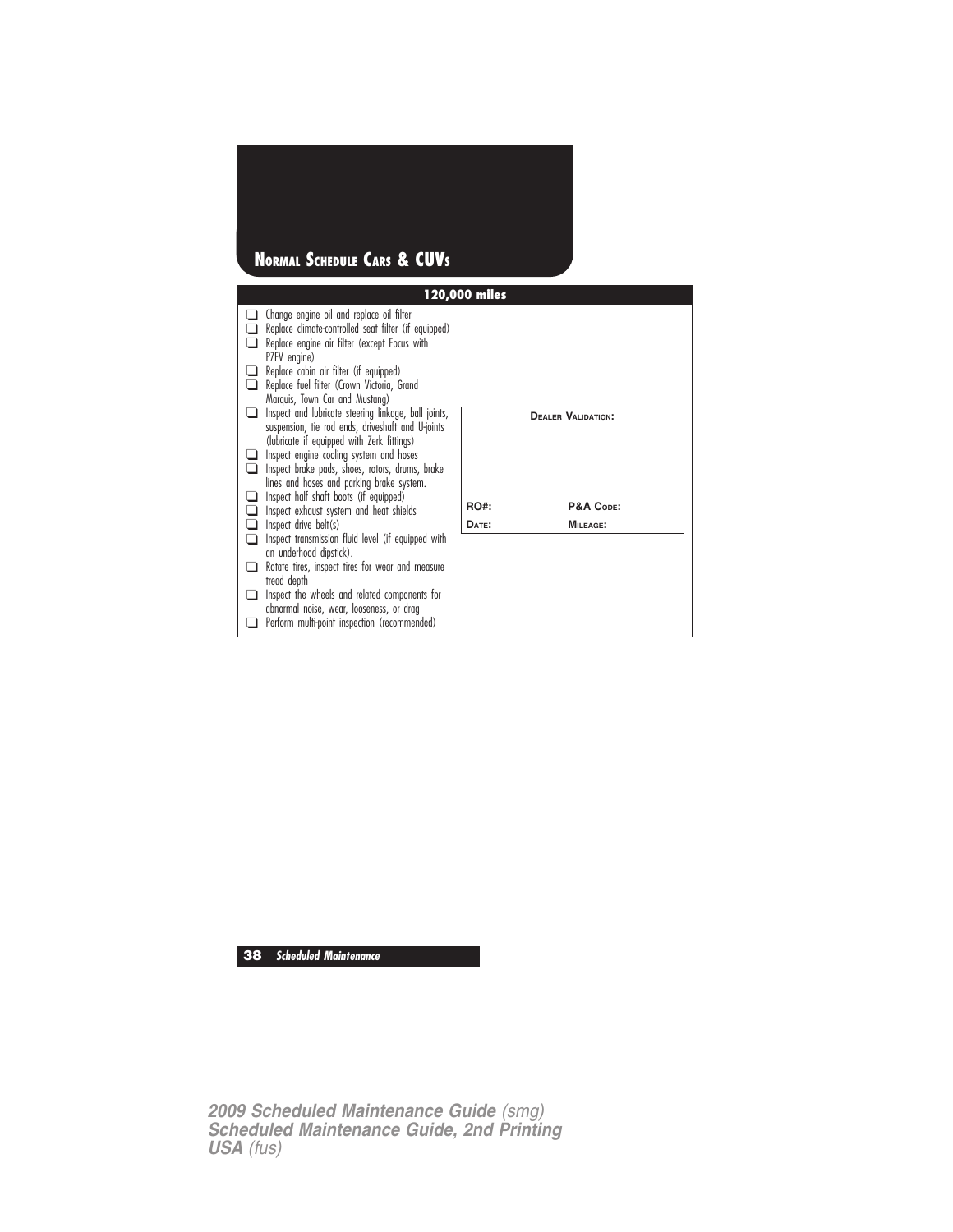

#### **Oil & Lubricants**

It is important to stick to a regular maintenance schedule for changing your vehicle's oil and lubricants. Motorcraft Oils and Lubricants meet the stringent standards set by Ford Motor Company. Motorcraft Oils are formulated to reduce engine friction, improve fuel economy, and protect against deposits and wear. The American Petroleum Industry certifies them, so you know Motorcraft oil stands up to the tests of both Ford and independent engineers.



| 127,500 miles                                                                                                                                                                                                                                            |             |                           |  |
|----------------------------------------------------------------------------------------------------------------------------------------------------------------------------------------------------------------------------------------------------------|-------------|---------------------------|--|
| Change engine oil and replace oil filter<br>Rotate tires, inspect tires for wear and measure<br>tread depth<br>Inspect the wheels and related components for<br>abnormal noise, wear, looseness, or drag<br>Perform multi-point inspection (recommended) |             | <b>DEALER VALIDATION:</b> |  |
|                                                                                                                                                                                                                                                          | <b>RO#:</b> | P&A CODE:                 |  |
|                                                                                                                                                                                                                                                          | DATE:       | MILEAGE:                  |  |

**Scheduled Maintenance 39**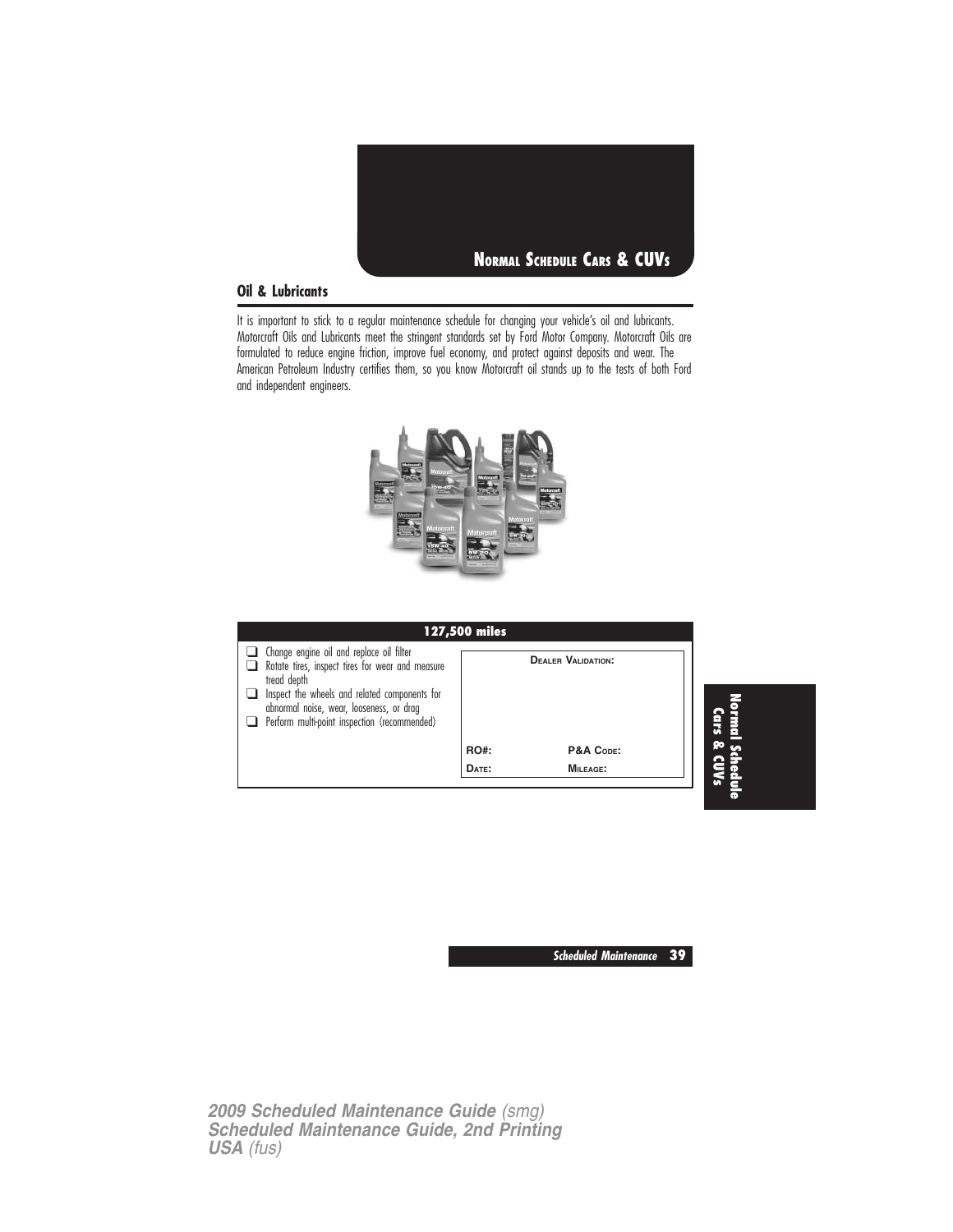## **NORMAL SCHEDULE CARS & CUVS**



❑ Perform multi-point inspection (recommended)

**RO#: P&A CODE: DATE: MILEAGE:**

**40 Scheduled Maintenance**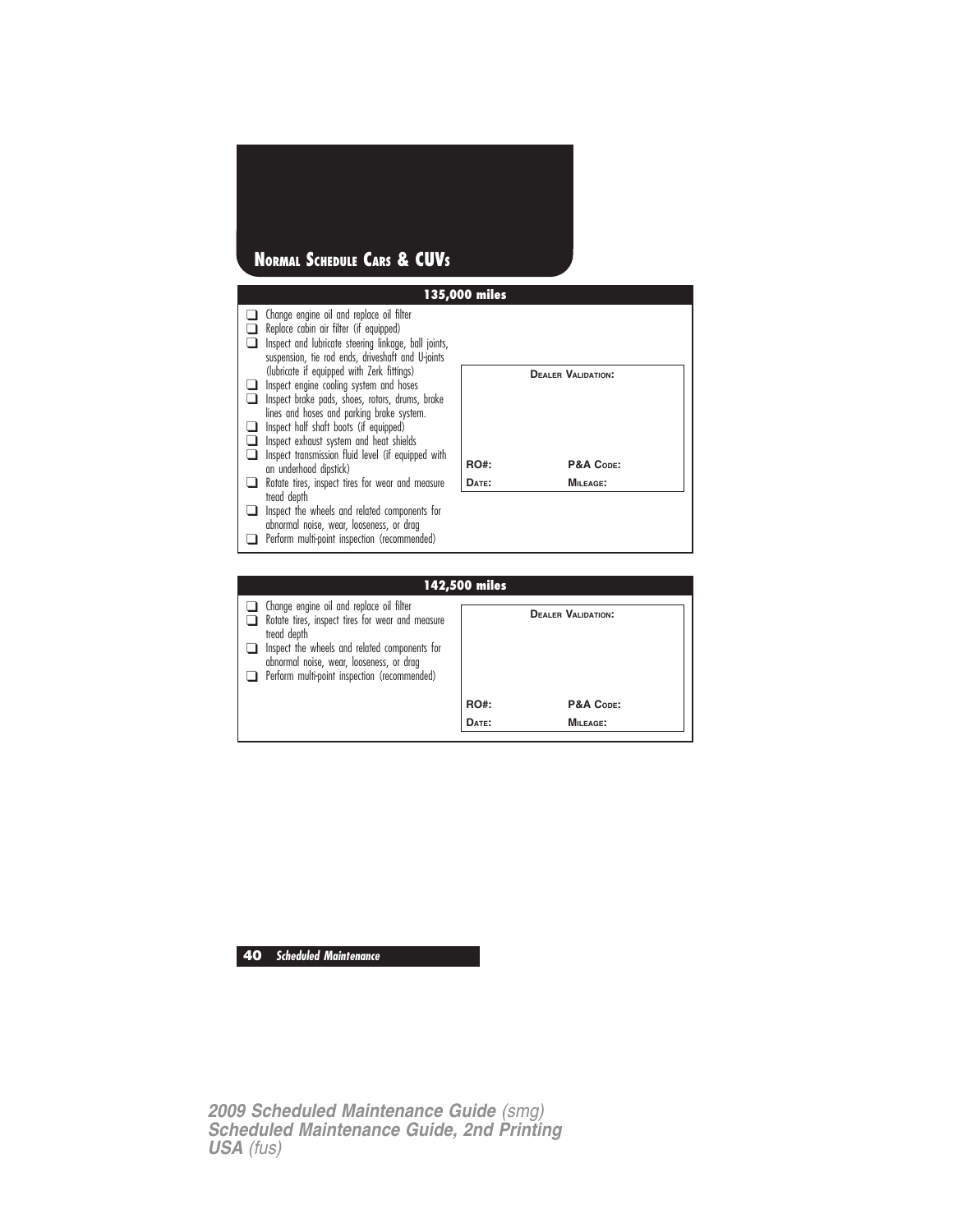

|   | $\Box$ Change engine oil and replace oil filter<br>Change Motorcraft Premium Gold Engine Coolant                                                                                                                                                                                                         |             |                           |
|---|----------------------------------------------------------------------------------------------------------------------------------------------------------------------------------------------------------------------------------------------------------------------------------------------------------|-------------|---------------------------|
| n | (see Exceptions on page 48 and Premium Gold<br>Coolant Change Record on page 49)<br>Change automatic transmission fluid<br>Replace automatic transmission fluid filter (except<br>6F50, AWF-21 and FNR5 transaxles)<br>Change manual transmission fluid<br>Replace rear axle lubricant on all rear wheel |             |                           |
|   | drive (RWD) vehicles (see pages 42 and<br>48).                                                                                                                                                                                                                                                           |             |                           |
| ∩ | Replace climate-controlled seat filter (if equipped)<br>Replace engine air filter (except Focus with<br>PZEV engine)                                                                                                                                                                                     |             | <b>DEALER VALIDATION:</b> |
| n | Replace cabin air filter (if equipped)<br>Replace fuel filter (Crown Victoria, Grand                                                                                                                                                                                                                     |             |                           |
| ப | Marquis, Town Car and Mustang)<br>Replace drive belt(s) if not replaced in the last                                                                                                                                                                                                                      |             |                           |
| ப | 100,000 miles (160,000 km)<br>Inspect and lubricate steering linkage, ball joints,                                                                                                                                                                                                                       | <b>RO#:</b> | P&A CODE:                 |
|   | suspension, tie rod ends, driveshaft and U-joints                                                                                                                                                                                                                                                        | DATE:       | MILEAGE:                  |
|   | (lubricate if equipped with Zerk fittings)<br>Inspect engine cooling system and hoses<br>Inspect brake pads, shoes, rotors, drums, brake                                                                                                                                                                 |             |                           |
| ⊓ | lines and hoses and parking brake system.<br>Inspect half shaft boots (if equipped)<br>Inspect exhaust system and heat shields<br>Rotate tires, inspect tires for wear and measure                                                                                                                       |             |                           |
|   | tread depth                                                                                                                                                                                                                                                                                              |             |                           |
| n | Inspect the wheels and related components for<br>abnormal noise, wear, looseness, or drag                                                                                                                                                                                                                |             |                           |
|   | Perform multi-point inspection (recommended)                                                                                                                                                                                                                                                             |             |                           |

**Normal Schedule Cars & CUVs**

**Scheduled Maintenance 41**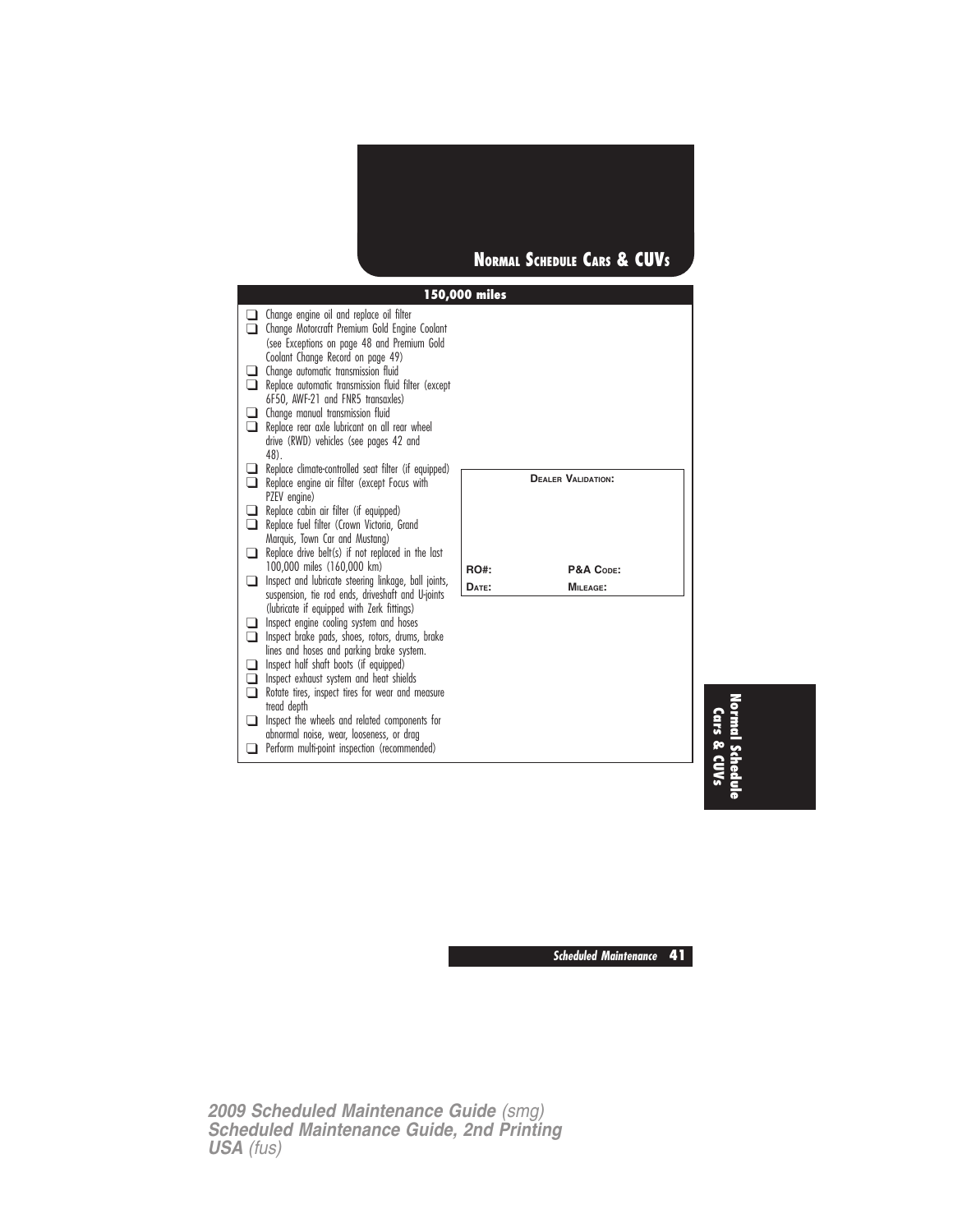

#### **Items Needing Special Attention**

If you operate your Ford/Lincoln/Mercury **primarily** in one of the more demanding **Special Operating Conditions** listed below, you will need to have some items maintained more frequently. If you only **occasionally** operate your vehicle under these conditions, it is not necessary to perform the additional maintenance. For specific recommendations, see your Ford or Lincoln Mercury Dealership Service Advisor or Technician.

| Towing a trailer or using a camper or car-top carrier                         |                                                                                                                                                                                                                                         |
|-------------------------------------------------------------------------------|-----------------------------------------------------------------------------------------------------------------------------------------------------------------------------------------------------------------------------------------|
|                                                                               | <b>Every 5,000 miles</b> Rotate tires, inspect tires for wear and measure tread<br>depth<br>Inspect the wheels and related components for<br>abnormal noise, wear, looseness, or drag                                                   |
| <b>Every 5,000 miles or 6 months</b> Change engine oil and replace oil filter | Inspect and lubricate U-joints                                                                                                                                                                                                          |
|                                                                               | <b>Every 30,000 miles</b> Change automatic transmission/transaxle fluid (not<br>required on 6R60/6R75/TorqShift transmissions)<br>Replace wheel bearing grease and grease seals on<br>4x2 front wheel bearings (if non-sealed bearings) |
| <b>Every 60,000 miles</b> Change transfer case fluid                          | Change manual transmission fluid                                                                                                                                                                                                        |
|                                                                               | <b>As required</b> Inspect and lubricate U-joints<br>See Rear Axle Towing under Exceptions.                                                                                                                                             |

**42 Scheduled Maintenance**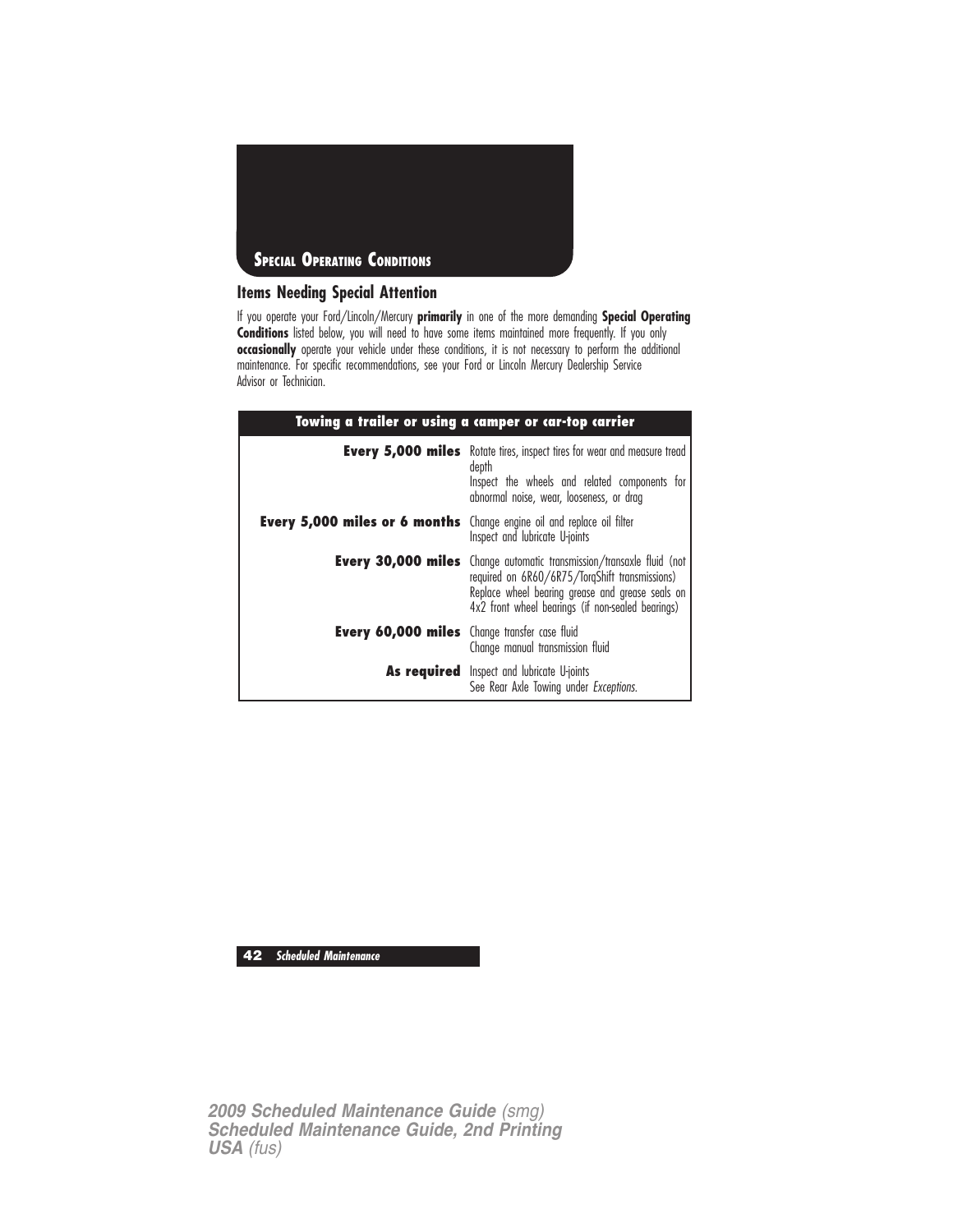

| Extensive idling and/or low-speed driving for long distances as in<br>heavy commercial use such as delivery, taxi, patrol car or livery |                                                                                                                                                                                                                                                    |  |
|-----------------------------------------------------------------------------------------------------------------------------------------|----------------------------------------------------------------------------------------------------------------------------------------------------------------------------------------------------------------------------------------------------|--|
| <b>Every 5,000 miles</b> Inspect brake system                                                                                           | Rotate tires, inspect tires for wear and measure tread<br>depth<br>Inspect the wheels and related components for<br>abnormal noise, wear, looseness, or drag<br>Lubricate control arm and steering ball joints (if<br>equipped with zerk fittings) |  |
| <b>Every 5,000 miles or 6 months</b> Inspect and lubricate U-joints                                                                     |                                                                                                                                                                                                                                                    |  |
| <b>Every 5,000 miles, 6 months or</b> Change engine oil and replace oil filter<br><b>200 hours of engine operation</b>                  |                                                                                                                                                                                                                                                    |  |
| Every 15,000 miles                                                                                                                      | Replace fuel filter (Crown Victoria, Grand Marquis,<br>Town Car, Mustang, Ranger, F-Super Duty, Expedition<br>EL and Navigator EL)                                                                                                                 |  |
| Every 30,000 miles                                                                                                                      | Change automatic transmission/transaxle fluid (not<br>required on 6R60/6R75/TorqShift transmissions)<br>Replace wheel bearing grease and grease seals on<br>4x2 front wheel bearings (if non-sealed bearings)                                      |  |
| <b>Every 60,000 miles</b> Replace spark plugs                                                                                           | Change transfer case fluid                                                                                                                                                                                                                         |  |
|                                                                                                                                         | <b>As required</b> Replace cabin air filter                                                                                                                                                                                                        |  |



**Scheduled Maintenance 43**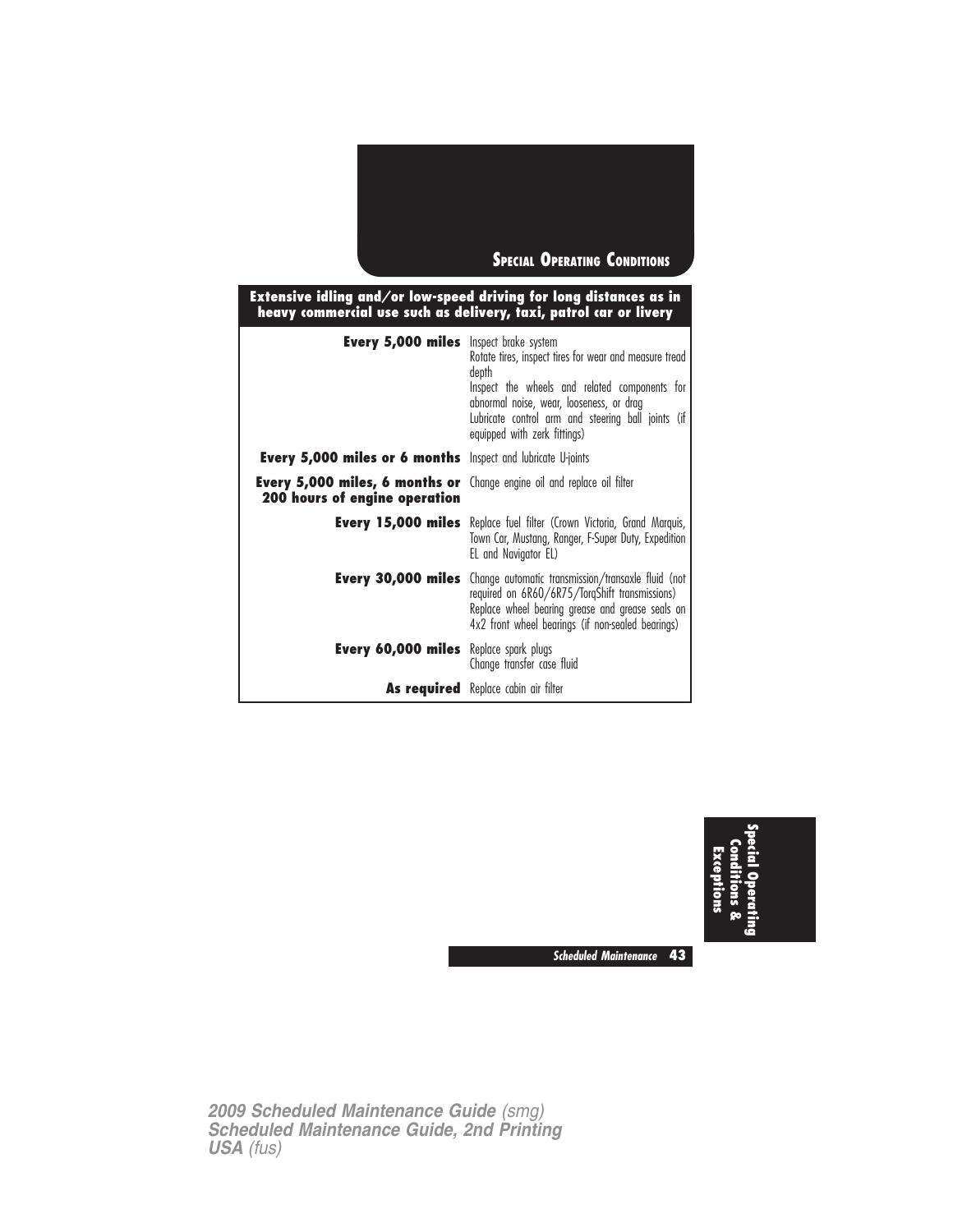

#### **Crown Victoria Police Interceptor & Taxi, and Executive Series Town Car equipped with Engine Idle Hour Meter**

| <b>Every 5,000 miles</b> Inspect brake system                         | Rotate tires, inspect tires for wear and measure tread<br>depth<br>Inspect the wheels and related components for<br>abnormal noise, wear, looseness, or drag<br>Lubricate control arm and steering ball joints (if<br>equipped with zerk fittings) |
|-----------------------------------------------------------------------|----------------------------------------------------------------------------------------------------------------------------------------------------------------------------------------------------------------------------------------------------|
| <b>Every 5,000 miles or 6 months</b> Inspect and lubricate U-joints   |                                                                                                                                                                                                                                                    |
| <b>as indicated by time/mileage</b> description below)<br>calculation | <b>Every 5,000 miles, 6 months or</b> Change engine oil and replace oil filter (see                                                                                                                                                                |
| <b>Every 15,000 miles</b> Replace fuel filter                         |                                                                                                                                                                                                                                                    |
|                                                                       | <b>Every 30,000 miles</b> Change automatic transmission fluid                                                                                                                                                                                      |
| <b>Every 60,000 miles</b> Replace spark plugs                         |                                                                                                                                                                                                                                                    |
|                                                                       | <b>As required</b> Replace cabin air filter (if equipped)                                                                                                                                                                                          |

#### **ENGINE IDLE HOUR METER (IF EQUIPPED):**

Your vehicle may be equipped with an idle meter to indicate how much time the vehicle is idling in P (Park) or N (Neutral). The meter is incorporated with the vehicle odometer. Depressing the odometer-reset button once will display the trip odometer (miles followed by a "T" for trip odometer). Depressing the odometer-reset button a second time will display the idle meter (hours followed by an "H" for hours). The idle meter only accumulates time when the vehicle is in P (Park) or N (Neutral). Displayed time is cumulative for the vehicle. **It cannot be reset to zero.** Police/Fleet vehicles often experience long periods of idling, during which engine oil will continue to break down but mileage is not accumulated on the odometer.

To assist fleet managers in maintaining proper oil change intervals, the idle meter will help determine when an oil change is required. For every hour that the vehicle idles, it has accumulated the equivalent of approximately 33 miles of driving. Using the combination of the vehicle odometer and idle meter allows the fleet manager to better determine when the oil needs to be changed

#### **Engine idle hour meter calculation:**

Idle hours  $x$  33 = miles equivalency

Miles driven + miles equivalency = oil change interval

**44 Scheduled Maintenance**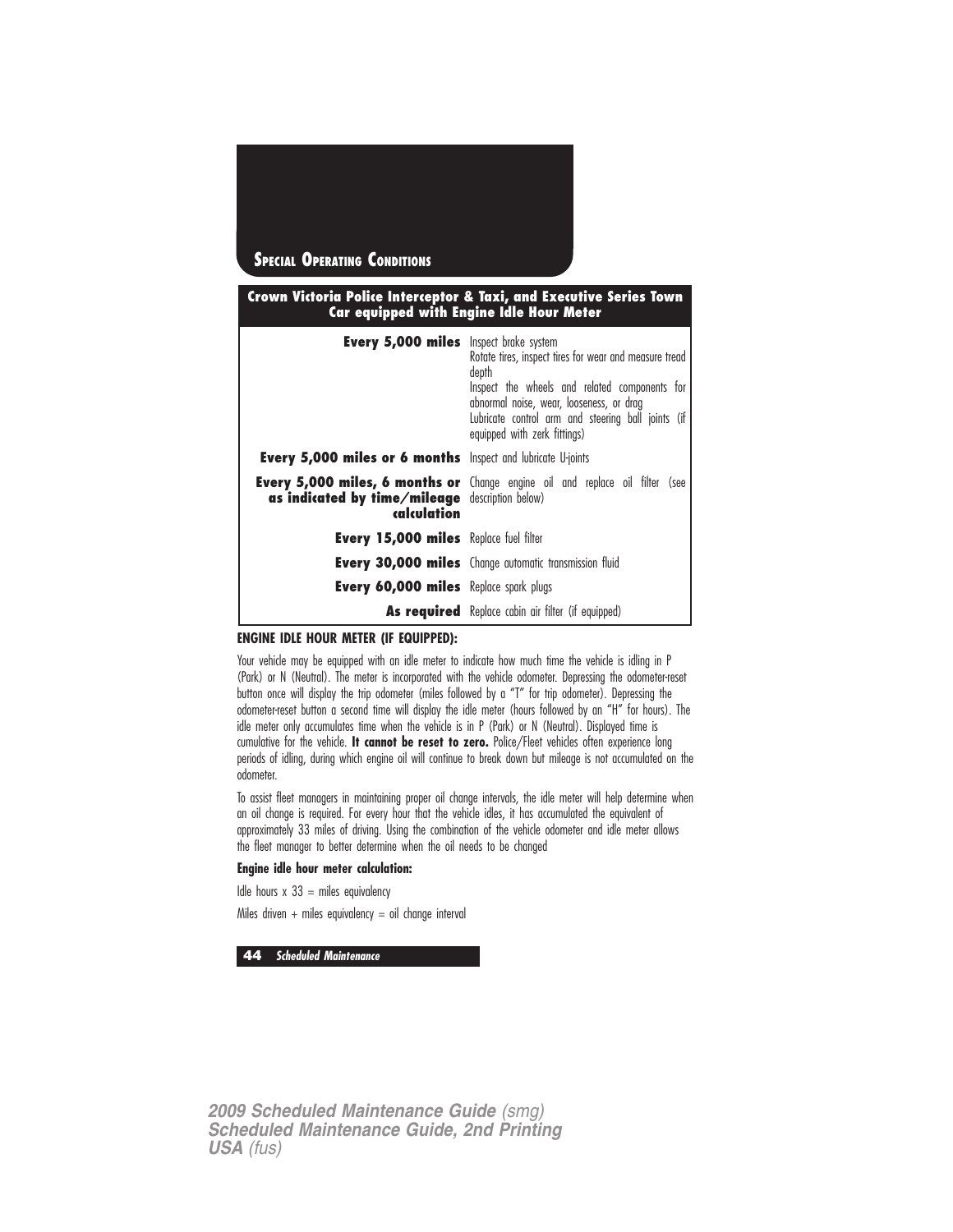

**Example:** When the odometer has accumulated 3,000 miles and the idle meter shows 61 hours, a 5,000 mile oil change interval will have been reached: 3,000 road miles + (61 idle hours x 33 miles/idle hour) = 5,013 miles.

| Operating in dusty conditions such as unpaved or dusty roads |                                                                                                                                                                                                                                         |  |
|--------------------------------------------------------------|-----------------------------------------------------------------------------------------------------------------------------------------------------------------------------------------------------------------------------------------|--|
|                                                              | <b>Every 5,000 miles</b> Rotate tires, inspect tires for wear and measure tread<br>depth<br>Inspect the wheels and related components for<br>abnormal noise, wear, looseness, or drag                                                   |  |
| Every 5,000 miles or 6 months                                | Change engine oil and replace oil filter<br>Inspect and lubricate U-joints                                                                                                                                                              |  |
|                                                              | <b>Every 15,000 miles</b> Replace fuel filter (Crown Victoria, Grand Marquis,<br>Town Car, Mustang, Ranger, F-Super Duty, Expedition<br>EL and Navigator EL)                                                                            |  |
|                                                              | <b>Every 30,000 miles</b> Change automatic transmission/transaxle fluid (not<br>required on 6R60/6R75/TorqShift transmissions)<br>Replace wheel bearing grease and grease seals on<br>4x2 front wheel bearings (if non-sealed bearings) |  |
|                                                              | <b>Every 50,000 miles</b> Change manual transmission fluid<br>Change rear axle lubricant (E-450 and F-450/550<br>only)                                                                                                                  |  |
| <b>Every 60,000 miles</b> Change transfer case fluid         |                                                                                                                                                                                                                                         |  |
|                                                              | <b>As required</b> Replace engine air filter<br>Replace cabin air filter (if equipped)                                                                                                                                                  |  |



**Scheduled Maintenance 45**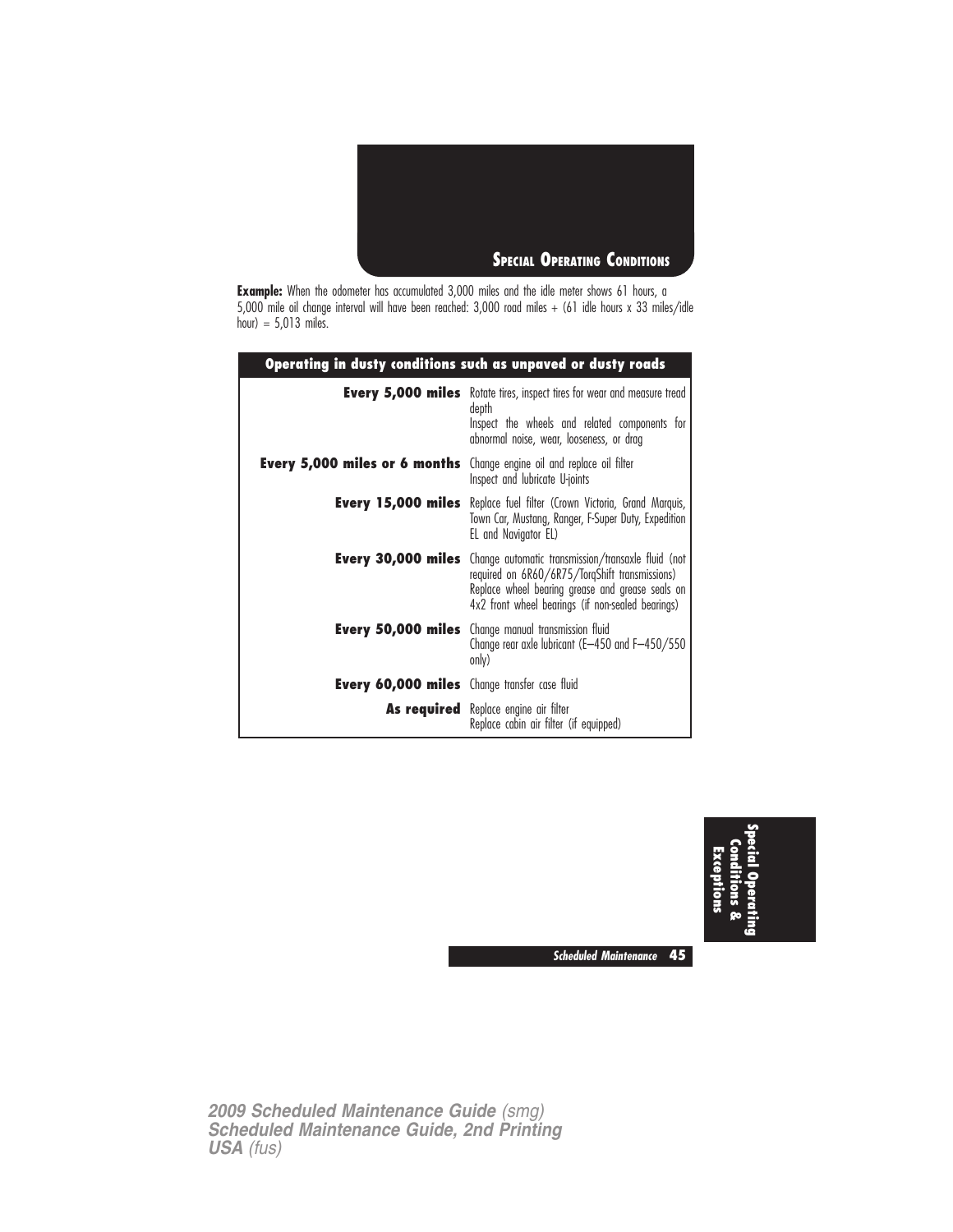# **Off-road operation SPECIAL OPERATING CONDITIONS**

| <b>Every 5,000 miles or 6 months</b> Change engine oil and replace oil filter | Rotate tires, inspect tires for wear and measure tread<br>depth<br>Inspect the wheels and related components for<br>abnormal noise, wear, looseness, or drag                                                                            |  |
|-------------------------------------------------------------------------------|-----------------------------------------------------------------------------------------------------------------------------------------------------------------------------------------------------------------------------------------|--|
|                                                                               | <b>Every 30,000 miles</b> Change automatic transmission/transaxle fluid (not<br>required on 6R60/6R75/TorgShift transmissions)<br>Replace wheel bearing grease and grease seals on<br>4x2 front wheel bearings (if non-sealed bearings) |  |
|                                                                               | <b>Every 50,000 miles</b> Change manual transmission fluid<br>Change rear axle lubricant (E-450 and F-450/550<br>only)                                                                                                                  |  |
| <b>Every 60,000 miles</b> Change transfer case fluid                          |                                                                                                                                                                                                                                         |  |
|                                                                               | <b>As required</b> Replace cabin air filter (if equipped)<br>Inspect and lubricate steering linkage ball joints and<br>U-joints (if equipped with zerk fittings)                                                                        |  |

| Use of E85 50% of the time or greater (flex fuel vehicles only)               |                                                                                                                                                                                       |  |
|-------------------------------------------------------------------------------|---------------------------------------------------------------------------------------------------------------------------------------------------------------------------------------|--|
|                                                                               | <b>Every 5,000 miles</b> Rotate tires, inspect tires for wear and measure tread<br>depth<br>Inspect the wheels and related components for<br>abnormal noise, wear, looseness, or drag |  |
|                                                                               | <b>Every 3,000 miles</b> Fill fuel tank with a full tank of regular unleaded fuel                                                                                                     |  |
| <b>Every 5,000 miles or 6 months</b> Change engine oil and replace oil filter |                                                                                                                                                                                       |  |

**46 Scheduled Maintenance**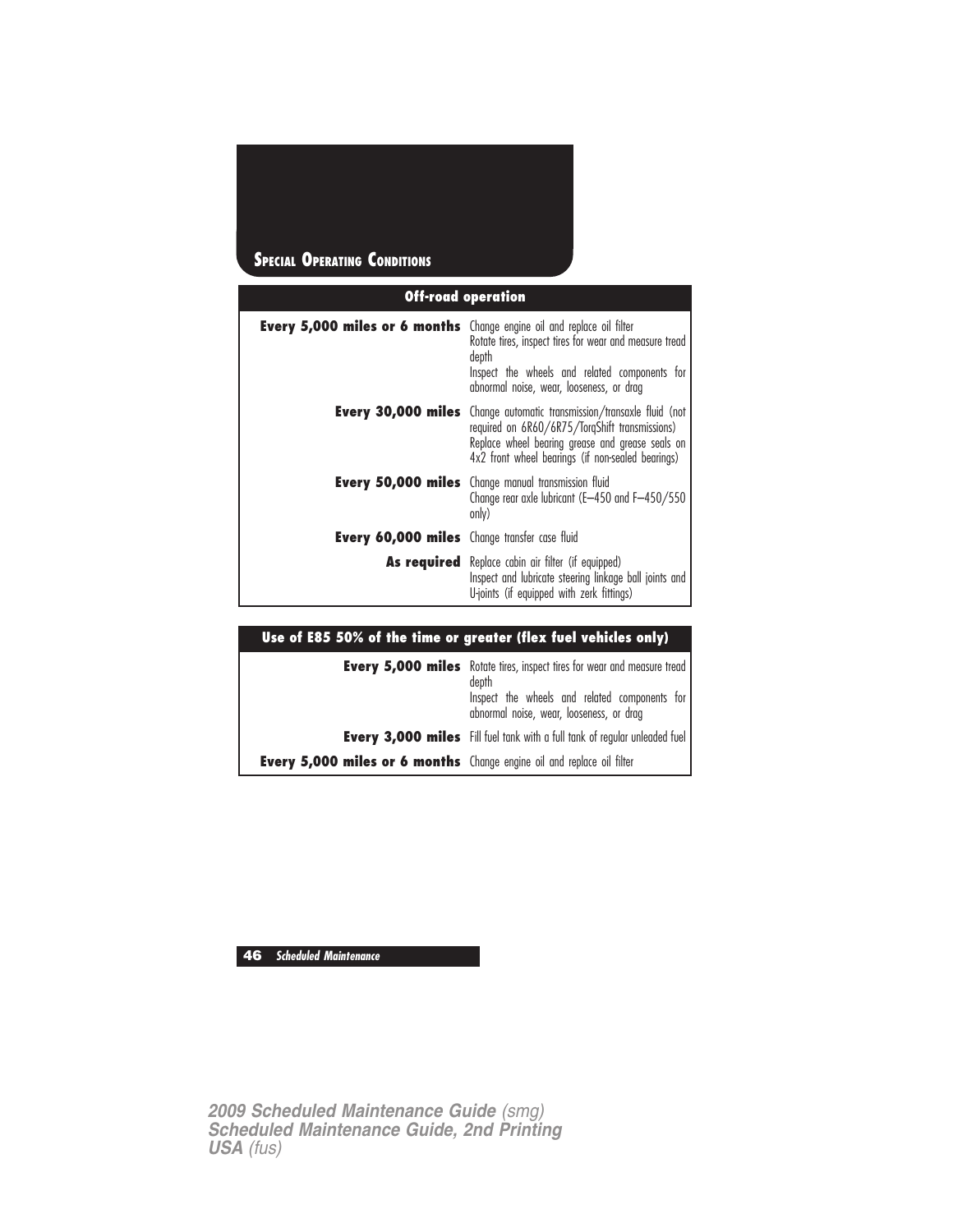

## **Special Operating Conditions Log**

|             | <b>DEALER VALIDATION:</b> |             | <b>DEALER VALIDATION:</b> |  |
|-------------|---------------------------|-------------|---------------------------|--|
|             |                           |             |                           |  |
|             |                           |             |                           |  |
|             |                           |             |                           |  |
| <b>RO#:</b> | P&A CODE:                 | RO#:        | P&A CODE:                 |  |
| DATE:       | MILEAGE:                  | DATE:       | <b>MILEAGE:</b>           |  |
|             | <b>DEALER VALIDATION:</b> |             | <b>DEALER VALIDATION:</b> |  |
|             |                           |             |                           |  |
| <b>RO#:</b> | P&A CODE:                 | RO#:        | P&A CODE:                 |  |
| DATE:       | <b>MILEAGE:</b>           | DATE:       | <b>MILEAGE:</b>           |  |
|             | <b>DEALER VALIDATION:</b> |             | <b>DEALER VALIDATION:</b> |  |
|             |                           |             |                           |  |
|             |                           |             |                           |  |
| <b>RO#:</b> | P&A CODE:                 | <b>RO#:</b> | P&A CODE:                 |  |
| DATE:       | <b>MILEAGE:</b>           | DATE:       | MILEAGE:                  |  |
|             | <b>DEALER VALIDATION:</b> |             | <b>DEALER VALIDATION:</b> |  |
|             |                           |             |                           |  |
| <b>RO#:</b> | P&A CODE:                 | RO#:        | P&A CODE:                 |  |
| DATE:       | <b>MILEAGE:</b>           | DATE:       | <b>MILEAGE:</b>           |  |
|             | <b>DEALER VALIDATION:</b> |             | <b>DEALER VALIDATION:</b> |  |
|             |                           |             |                           |  |
| <b>RO#:</b> | P&A CODE:                 | <b>RO#:</b> | P&A CODE:                 |  |
|             |                           |             |                           |  |

**Special Operating Conditions & Exceptions**

**Scheduled Maintenance 47**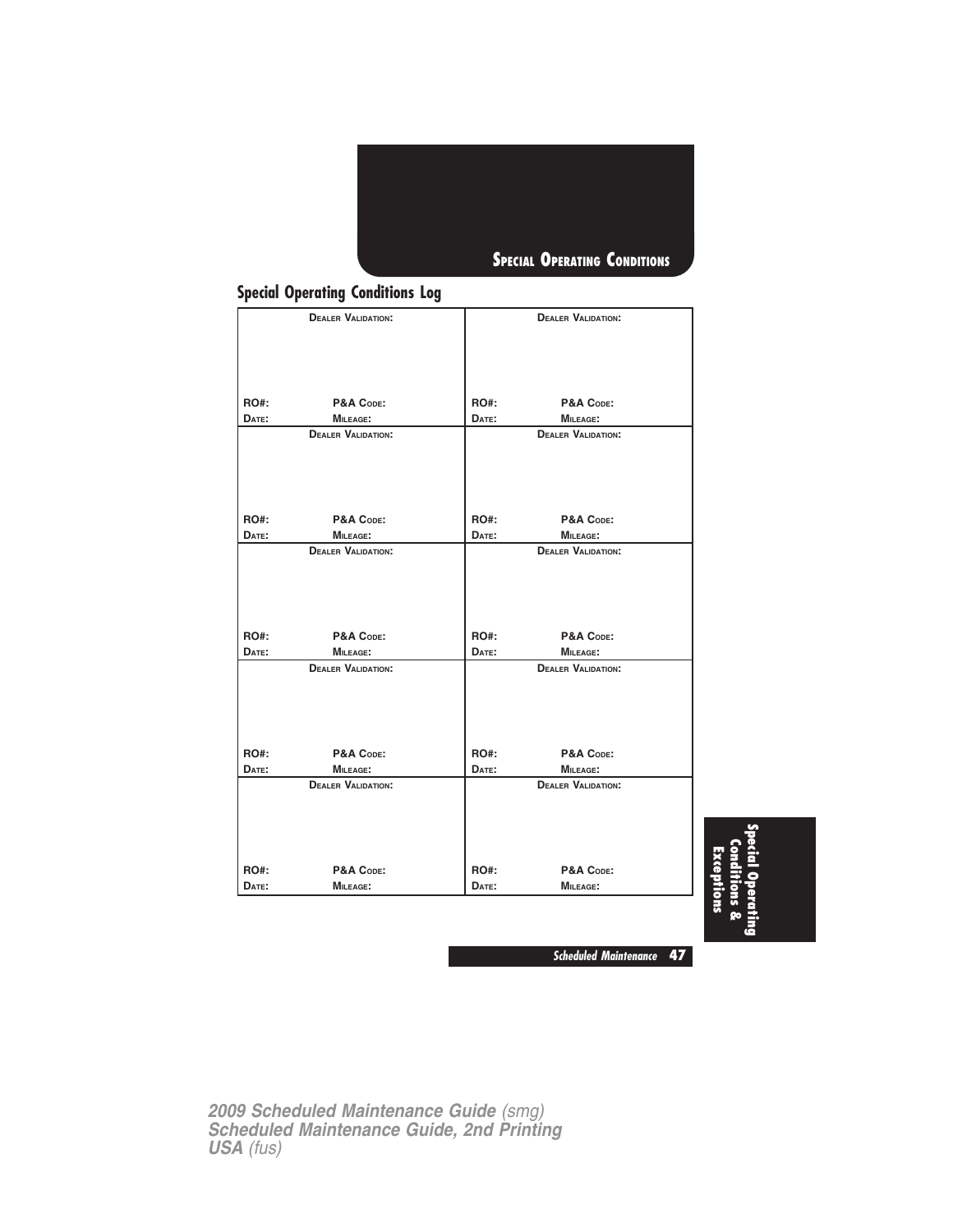

In addition, there are several exceptions to the Normal Schedule. They are listed below:

#### **Normal Vehicle Axle Maintenance**

❑ Rear axles and power take off (PTO) units containing synthetic lubricant and light duty trucks equipped with Ford-design axles are lubricated for life. These lubricants are not to be checked or changed unless a leak is suspected, service is required or the axle assembly has been submerged in water. The axle and PTO lubricant should be changed anytime the axle and PTO have been submerged in water. During extended trailer tow operation above 70°I ambient and wide open throttle for extended periods above 45 mph, non-synthetic rear axle lubricants should be replaced every 3,000 miles or 3 months, whichever occurs first. The 3,000 mile lube change interval may be waived if the axle was filled with 75W140 synthetic gear lubricant meeting Ford specification WSL-M2C192-A, part number F1TZ-19580-B or equivalent. Add friction modifier C8AZ-19B546-A (EST-M2C118-A) or equivalent for complete refill of Traction-Lok rear axles (see Owner's Guide for quantity). The axle lubricant should be changed anytime an axle has been submerged in water.

#### **Police/Taxi/Livery Vehicle Axle Maintenance**

❑ Replace rear axle lubricant every 100,000 miles. Rear axle lubricant change may be waived if the axle was filled with 75W140 synthetic gear lubricant meeting Ford specification WSL-M2C192-A, part number FITZ-19580-B or equivalent. Add four ounces of additive friction modifier C8AZ-19B546-A (EST-M2C118-A) or equivalent for complete refill of Traction-Lok rear axles. The axle lubricant should be changed anytime the axle has been submerged in water.

#### **E–450 and F–450/550 Axle Maintenance**

❑ Replace rear axle lubricant every 100,000 miles under normal driving conditions on all E–450 and F–450/550 applications. For E–450 and F–450/550 vehicles operated at or near maximum Gross Vehicle Weights, the rear axle lubricant should be replaced every 50,000 miles. In addition, this 50,000 mile schedule should be observed when the vehicles are operated under the Special Operating Conditions, where noted, on page 42.

#### **California Fuel Filter Replacement**

❑ If vehicle is registered in California, the California Air Resources Board has determined that the failure to perform this maintenance item will not nullify the emission warranty or limit recall liability prior to the completion of the vehicle's useful life. Ford Motor Company, however, urges you to have all recommended maintenance services performed at the specified intervals and to record all vehicle service.

#### **Class A Motorhome**

❑ Every two years - Change brake fluid

❑ Every 60,000 miles - Change automatic transmission fluid

**48 Scheduled Maintenance**